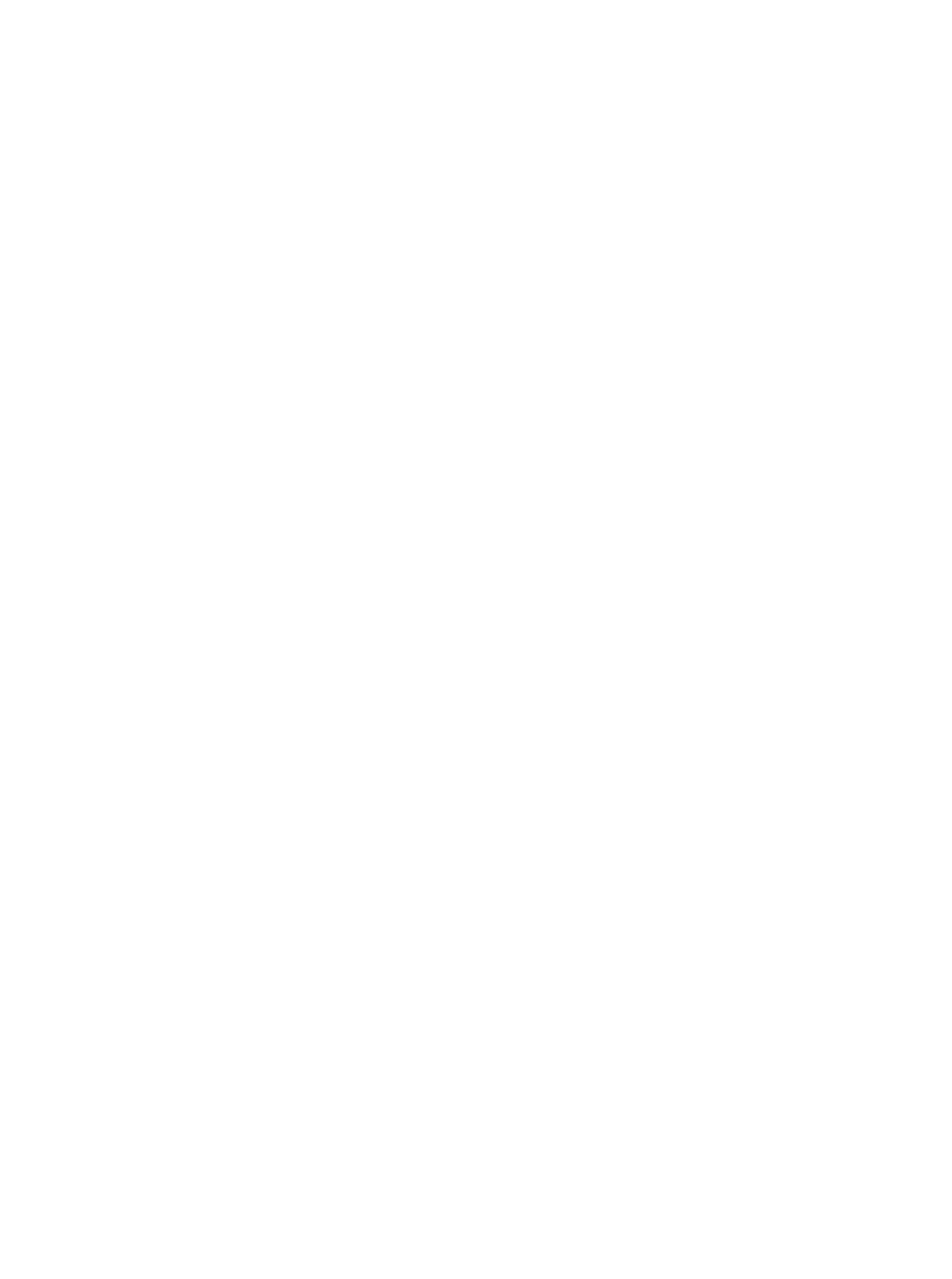An Evaluation of BRAC's Skills Development Initiative

> Anindita Bhattacharjee Md. Kamruzzaman

October 2016 Skills Development Working Paper Series No. 1

BRAC Research and Evaluation Division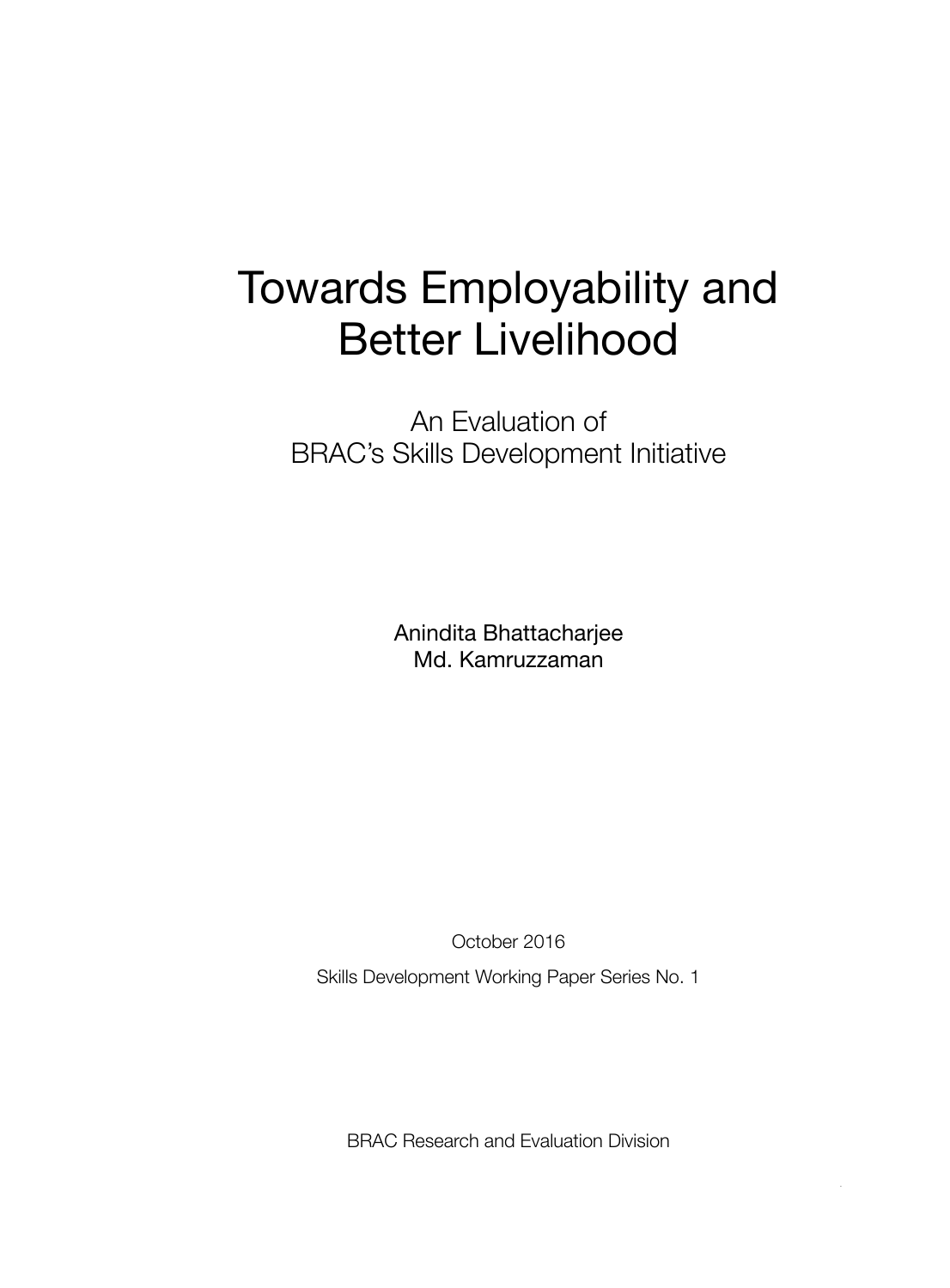Published by:

Research and Evaluation Division, BRAC BRAC Centre 75 Mohakhali Dhaka 1212, Bangladesh Telephone: (88-02) 9881265, 8824180-87 Fax: (88-02) 8823542 Website: www.brac.net

Copyright © 2016 BRAC

October 2016

All rights are reserved. No part of this publication may be reproduced or transformed in any from by any means without prior permission in writing from BRAC. Any person who does any unauthorized act in relation to this publication may be liable to criminal prosecution and civil claims for damages.

Copy editing, printing and publication Altamas Pasha

Cover design and illustrator Md Abdur Razzaque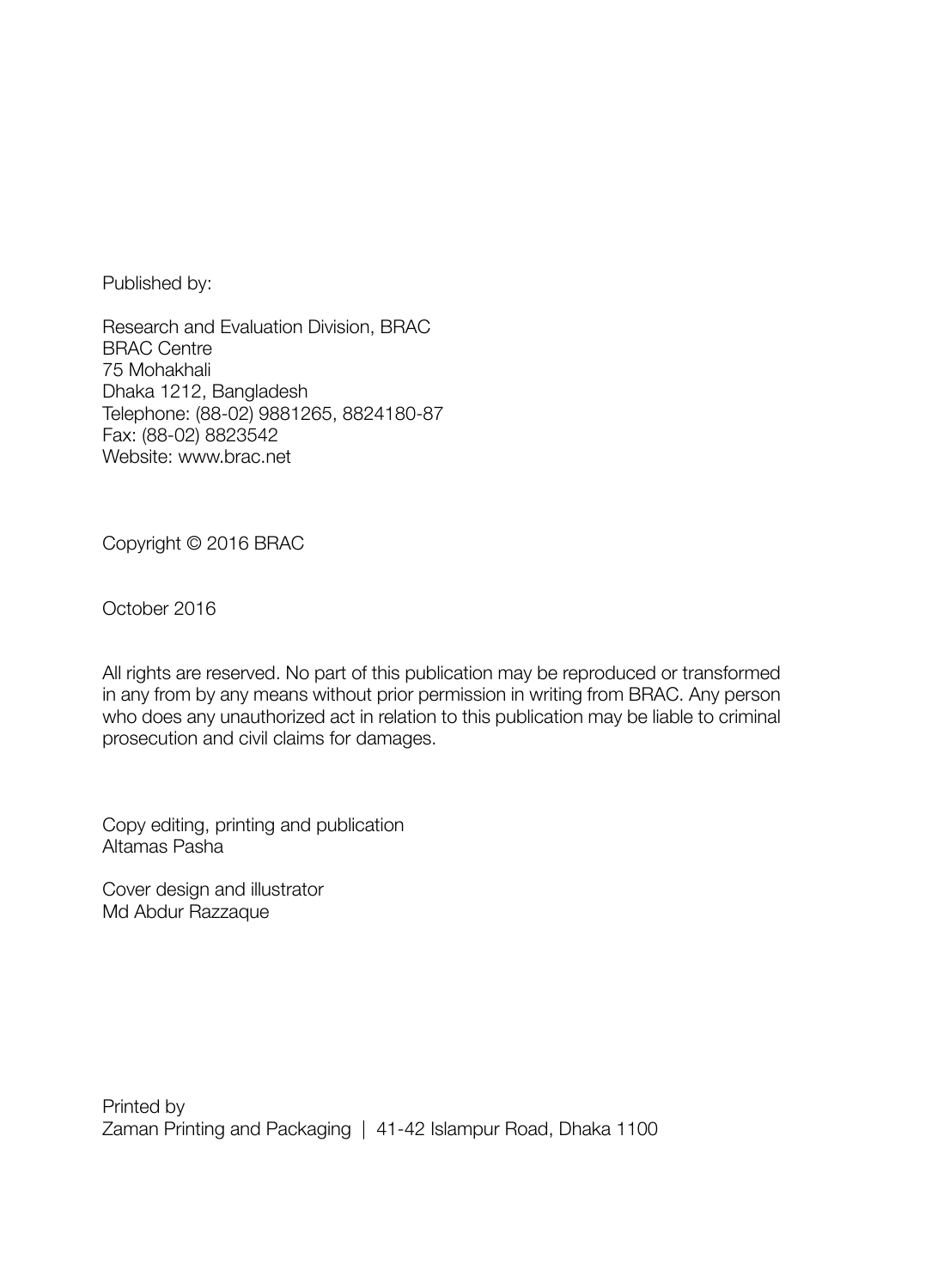# **CONTENTS**

| Acronyms         |  |
|------------------|--|
| Acknowledgements |  |

|         | <b>Executive Summary</b>                    | i  |
|---------|---------------------------------------------|----|
|         | 1. Introduction                             | 1  |
| $1.1 -$ | Country context                             | 1  |
|         | 1.2 Project background                      | 2  |
|         | 1.3 Objectives of the study                 | 3  |
| 1.4     | Organisation of the report                  | 3  |
|         | 2. STAR - The project in<br>its pilot phase | 5  |
|         | 3. Evaluation design and<br>data collection | 7  |
|         | 4. Descriptive statistics                   | 9  |
|         | 5. Impact estimates                         | 13 |
| 5.1     | Impact on IGA involvement<br>and income     | 13 |
| 5.2     | Impact on work environment                  | 15 |

|    | 5.3        | Impact on workplace safety                                                     | 17 |
|----|------------|--------------------------------------------------------------------------------|----|
|    | 5.4        | Overall impact on household<br>well-being                                      | 17 |
| 6. |            | Stakeholders' expectations,<br>observations and<br>recommendations             | 19 |
|    | 6.1        | Perceptions and expectations<br>of programme participants<br>and their parents | 19 |
|    | 6.2        | Strengths, challenges and<br>recommendations: MCPs'<br>observations            | 22 |
|    | 6.3        | Challenges faced and<br>recommendations proposed:<br>Project staff's feedback  | 27 |
|    | 6.4        | Additional observations<br>made by the research team                           | 29 |
|    |            | 7. Conclusion                                                                  | 33 |
|    | References |                                                                                | 35 |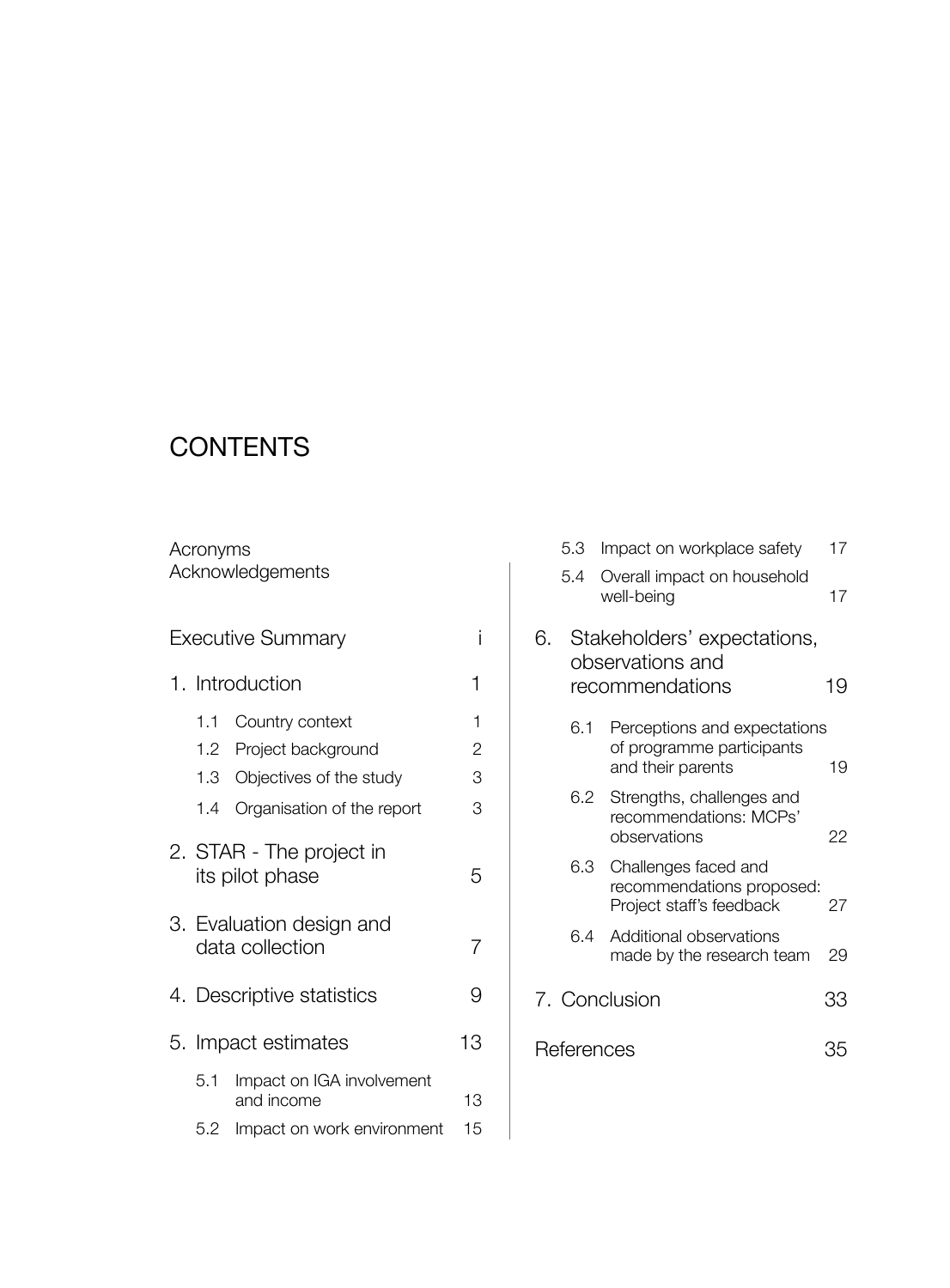# ACRONYMS

| <b>BBS</b>      | Bangladesh Bureau of Statistics                          |
|-----------------|----------------------------------------------------------|
| <b>BEHTRUWC</b> | Basic Education for Hard to Reach Urban Working Children |
| <b>BNFE</b>     | Bureau of Non-Formal Education                           |
| <b>DID</b>      | Difference in Difference                                 |
| <b>DM</b>       | District Manager                                         |
| <b>FGD</b>      | Focus Group Discussion                                   |
| GoB             | Government of Bangladesh                                 |
| HН              | Household                                                |
| IDI             | In-depth Interview                                       |
| <b>IGA</b>      | Income Generating Activity                               |
| ILO             | International Labour Organization                        |
| <b>MCP</b>      | Master Craft Person                                      |
| <b>MICS</b>     | Multiple Indicator Cluster Survey                        |
| <b>NGO</b>      | Non-Governmental Organisation                            |
| PO              | Programme Organizer                                      |
| <b>PSM</b>      | <b>Propensity Score Matching</b>                         |
| <b>STAR</b>     | <b>Skills Training for Advancing Resources</b>           |
| $\top$          | <b>Technical Trainer</b>                                 |
| <b>UNICEF</b>   | United Nations Children's Fund                           |
| <b>WHO</b>      | World Health Organization                                |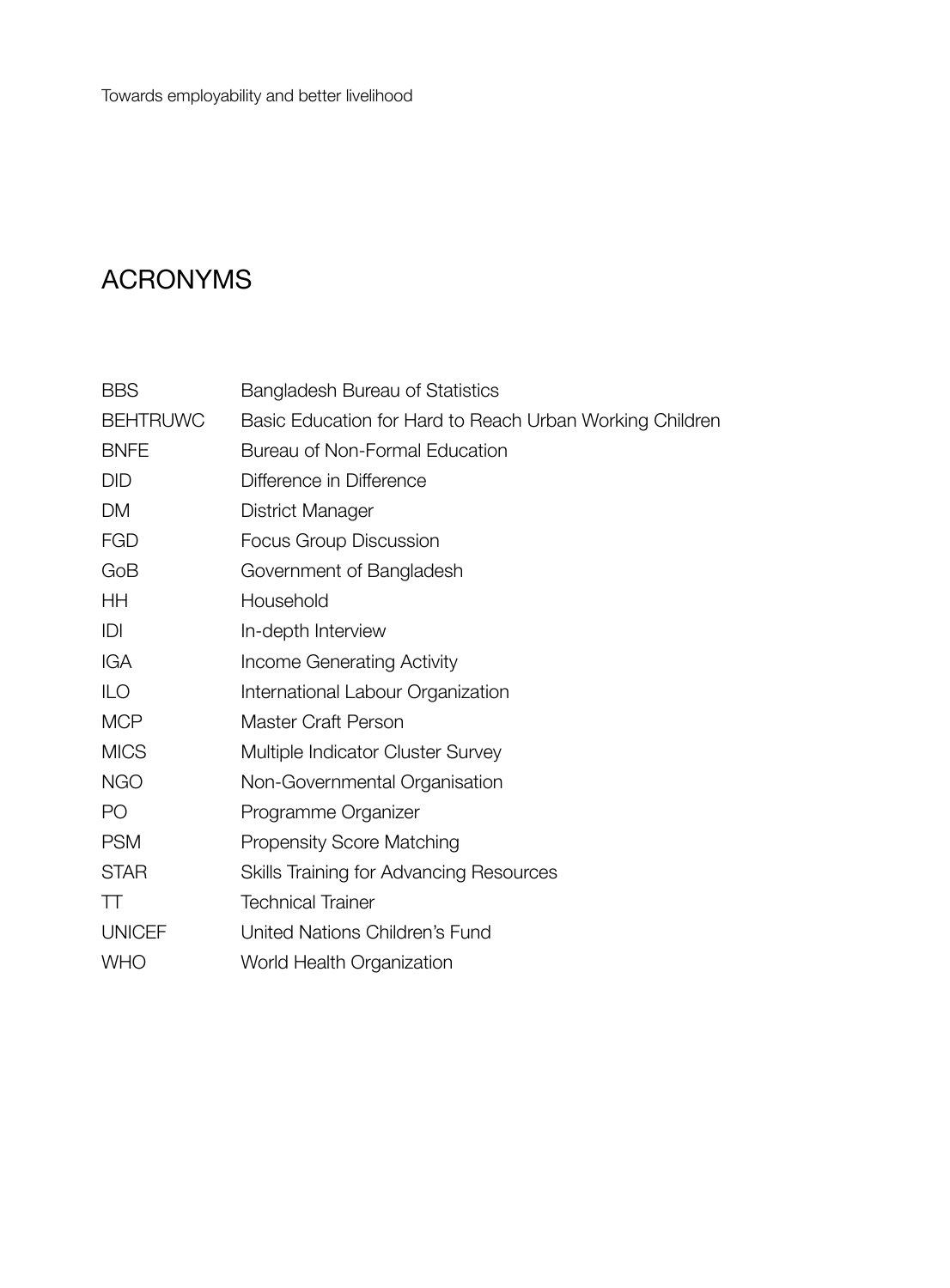### ACKNOWLEDGEMENTS

We would like to express our deepest gratitude to the Skills Development programme for giving us the opportunity to be a part of the team through research. We would like to thank the staff of the "Skills Training for Advancing Resources (STAR)" programme for giving us all sort of cooperation, especially, the field staff without whose support and assistance it would not have been possible to conduct this study. We would particularly like to thank Ms Tahsinah Ahmed, Director, Skills Development Programme (SDP); Ms Farzana Kashfi, Head of Programmes, SDP and Mr Joydeep Sinha Roy, Senior Manager, SDP- for their continued support, encouragement, and valuable suggestions at different stages of the study. We are also indebted to the survey respondents for giving their time and useful data for the study without which this report could not be published. The field management and the data management teams of RED, BRAC also deserve special thanks for their strenuous job. Thanks are also due to Dr. GH Rabbani, Consultant (Editor), Knowledge Management Unit, RED, BRAC for carefully editing this report. Sincere thanks to Mr Altamas Pasha for copy editing and final proof reading of the manuscript. Mr Akram Hossain and Mr Md Abdur Razzaque also deserve thanks for formatting and cover design. We acknowledge the generous financial support of UNICEF, the donor of the STAR programme in its pilot phase. However, the views expressed as well as any error or omission in the study remain solely ours.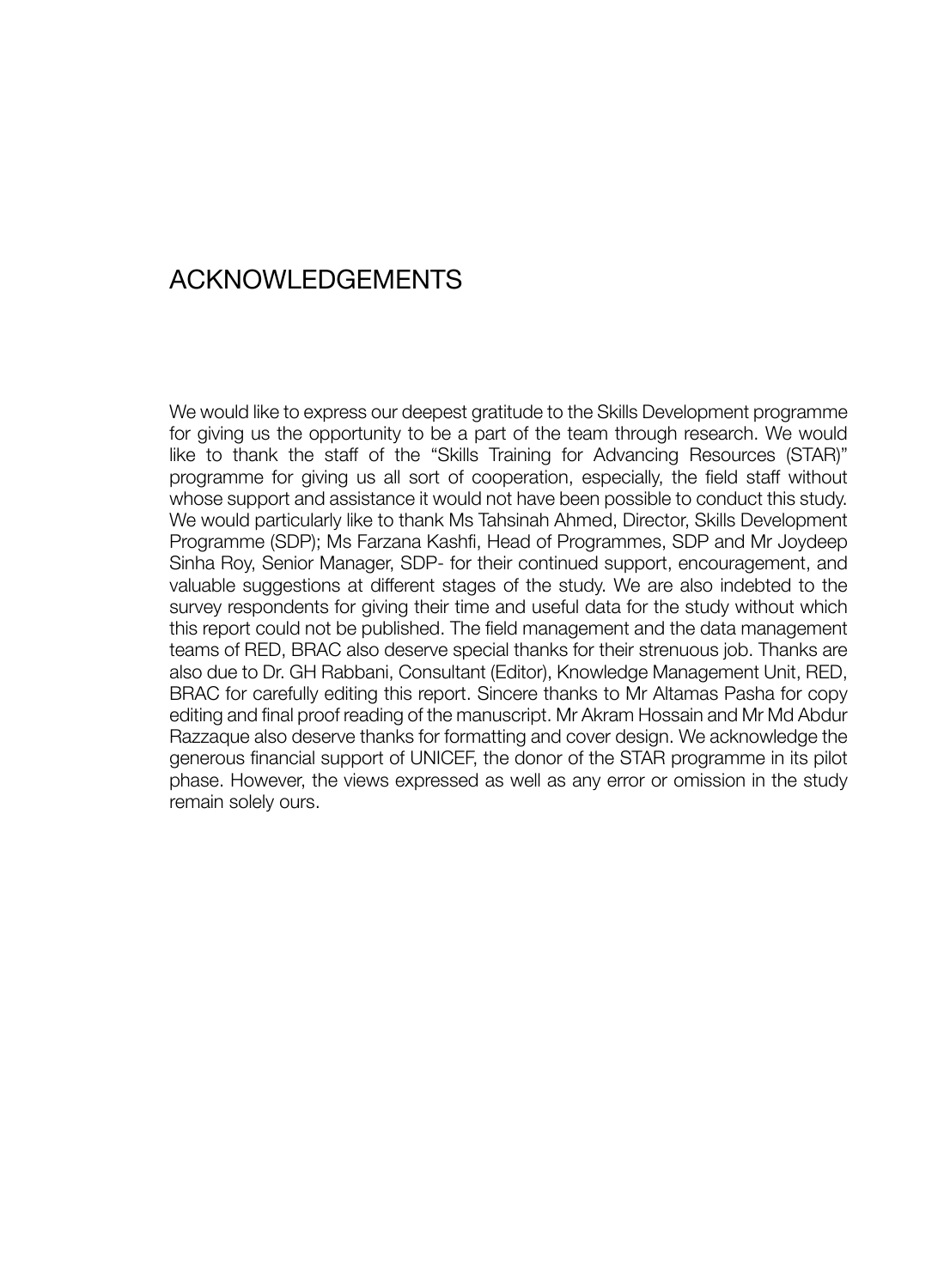This page is intentionally left blank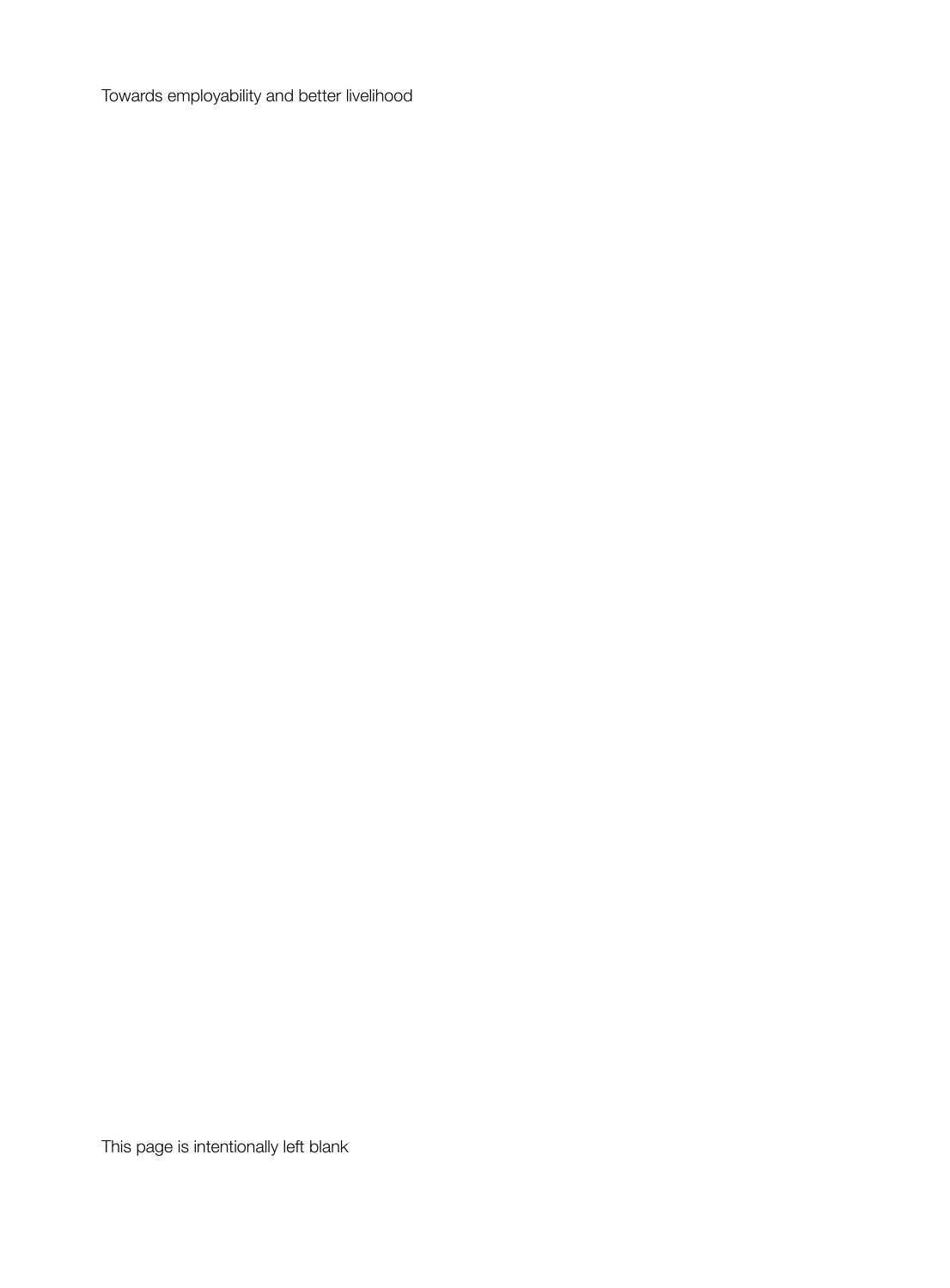### EXECUTIVE SUMMARY

BRAC initiated 'Skills Training for Advancing Resources (STAR)' as a pilot project in 2012 with the aim of providing skill development opportunities to urban youth for securing better employment. Several rounds of quantitative and qualitative data were collected in the years 2012 and 2013 to assess whether the pilot project was able to achieve its goal and also to identify its strengths/weaknesses. Quantitative findings indicate strong positive impact of the project on the participants' employment and earnings. In other words, the project appears highly successful in developing the skills of the participants leading to their involvement with different types of income generating activities (IGAs) in the post-intervention period, and consequently in increasing their earnings. Mentionable change has also occurred in the per capita annual income of the programme participants' households, possibly as a result of the children's successful participation in the project and consequent increase in earning. In 2012 (pre-intervention), the average annual per capita income of households from the comparison group was found to be about BDT 3,713 more than that of households from the treatment group. But the direction of the difference changed drastically in 2013 (post-intervention), with the average annual per capita income of households from the treatment group being about BDT 2,529 more than that of households from the comparison group. Similar change was observed in case of a few more indicators of households' socioeconomic condition as well.

Qualitative information collected from a smaller group of programme participants shortly after the training period revealed that all of them were involved in their respective trades in the post-intervention period, i.e. the trades on which they have received training under the STAR project. When asked in detail about their postintervention IGA involvement, most of them mentioned that the project personnel have been directly involved with their job placement process. Majority of them have been recruited by their former trainers (i.e. the master craft persons or the MCPs). One participant was even found to have started working independently on her respective trade. The programme participants also shared their dreams and future plans that they have developed following participation in the project. This enabling of the participants to have a dream for a better future and realistic plans to make that dream come true appears to be one of the greatest achievements of the STAR project.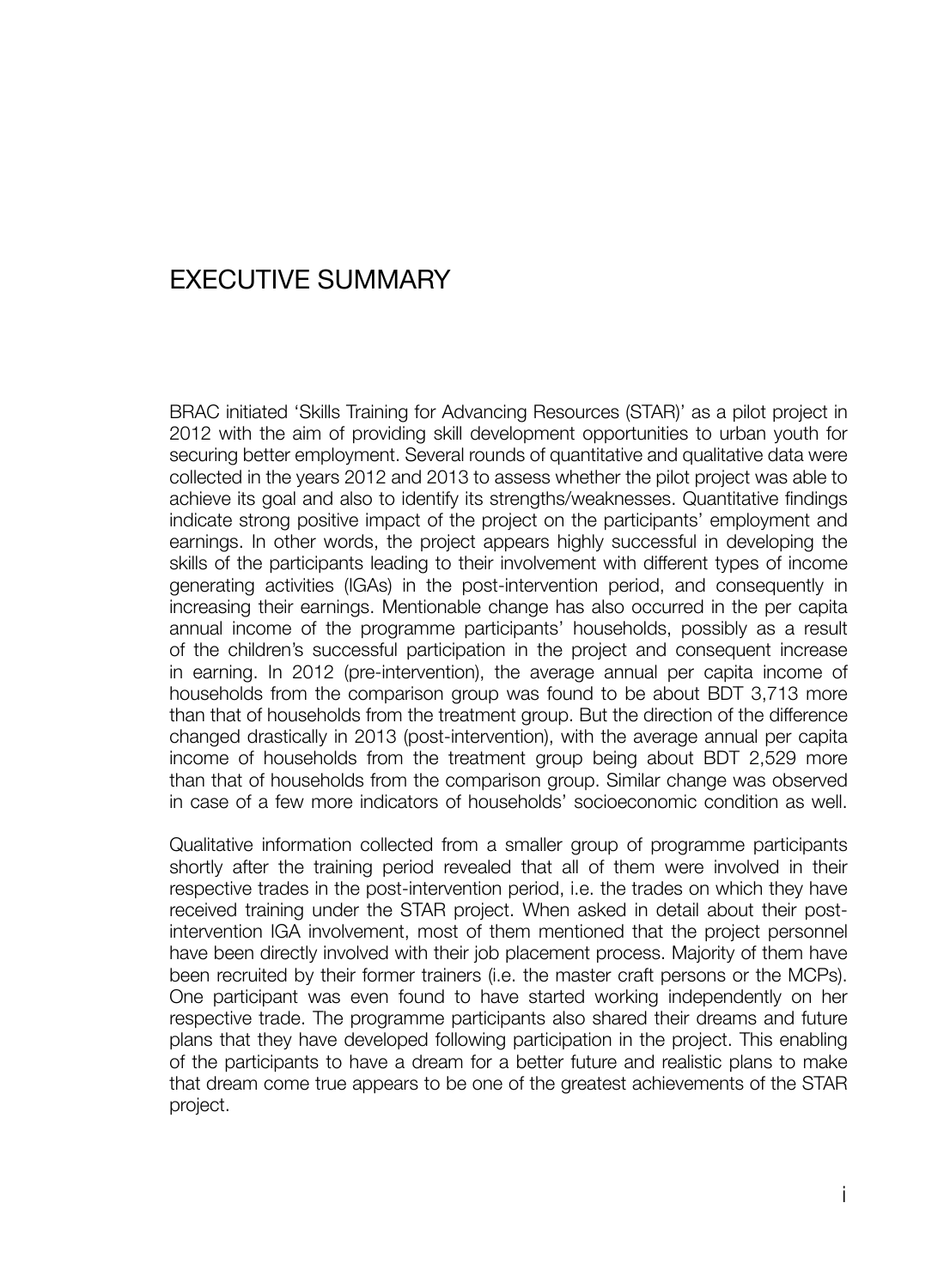As for the project's strengths and weaknesses, the MCPs as well as the field level project staff provided some important insights. Among the strengths, the followings are particularly worth mentioning: systematic implementation and through monitoring process, specified detailed logbooks for respective trades, and the project's overall ability to develop a strong sense of hope among the participants. Challenges identified include- underage of participants for certain trades; participants' low level of education, lack of interest (in some cases), irregular attendance, lack of obedience; complicated wording and problematic sequencing of steps in the logbooks; participants' limited scope of working with actual customers' products (following MCPs' instructions); and some administrative and staff issues. The research team also identified some gaps between preset rules & guidelines and actual implementation. Examples of such gaps include- lack of coordination between the MCPs and the technical trainers (TTs), limited participation of senior staff in stakeholder meetings, limited choice of trades for programme participants to choose from depending on their locality, and irregularity in holding coordination meetings with different stakeholders. These require proper and timely attention for better implementation of the project activities and achievement of expected results.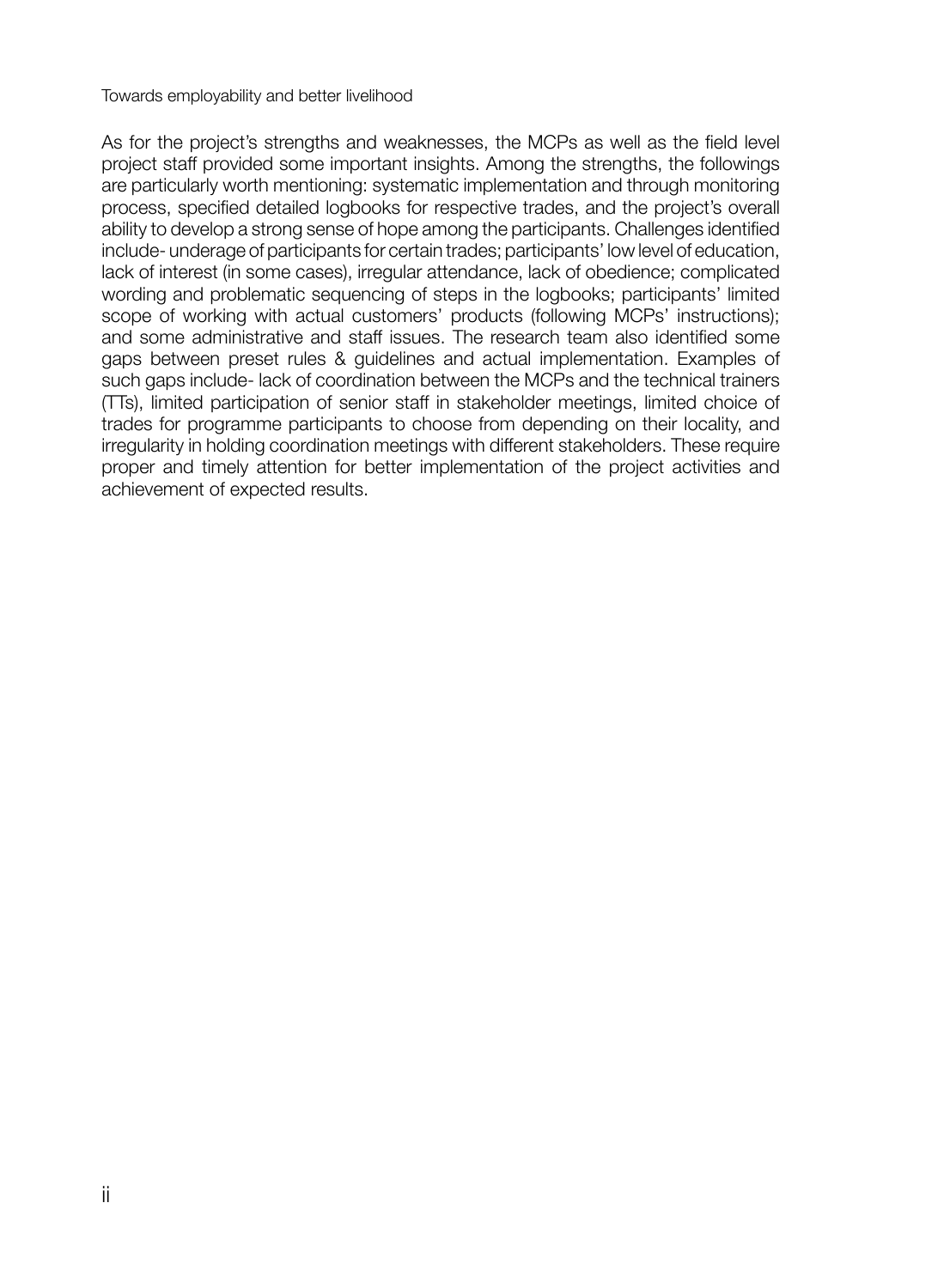## 1. INTRODUCTION

#### 1.1 COUNTRY CONTEXT

Bangladesh is currently experiencing the demographic dividend<sup>1</sup>. This is expected to continue until 2040 (Matin 2012). In spite of this large supply of working age population, one factor which is holding Bangladesh back is the low productivity of the available labour force. Age-disaggregated data shows that about one third of the country's population falls within the age group of 10-24 years, with a substantial proportion of them lacking basic education and competencies required for growing up as competent adults with high employability (CAMPE 2013). Immediate attention needs to be channeled towards skill development of the labour force, mostly by promoting vocational training in order to solve this problem effectively (Ali 2013).

This particular young group draws special attention in this regard given the large number of working children in the country. Therefore, providing this particular group of individuals with basic education along with appropriate skills training can help achieve the goal of developing a highly productive work force. Fortunately, in the recent years, government and non-governmental organisations/institutions alike have put a lot of emphasis on development interventions aimed at the betterment of the adolescent/youth population in Bangladesh (UNICEF 2002, Bhuiya *et al.* 2004). These interventions have focused on various aspects of individuals' lives. Significant achievements have already been attained in the fields of health, nutrition, education, etc. (WHO 2006, GoB 2015). Remarkable progress has been made in increasing primary enrolment rates as well as in achieving gender parity in primary enrolment (Amin and Chandrasekhar 2009). But these achievements are counter-balanced by high drop out rates and poor quality of in-class education (UNICEF 2008, Kalam 2015).

As is evident, educational interventions (for various age groups) are not new. But, only in 2010, the first ever National Education Policy has been developed supporting the educational commitments of the government. This new policy explicitly puts

<sup>&</sup>lt;sup>1</sup> Demographic dividend is defined as the potential economic benefit offered by changes in the age structure of the population, when there is an increase in working-age population and an associated decline in the dependent age population. Such change occurs during the demographic transition.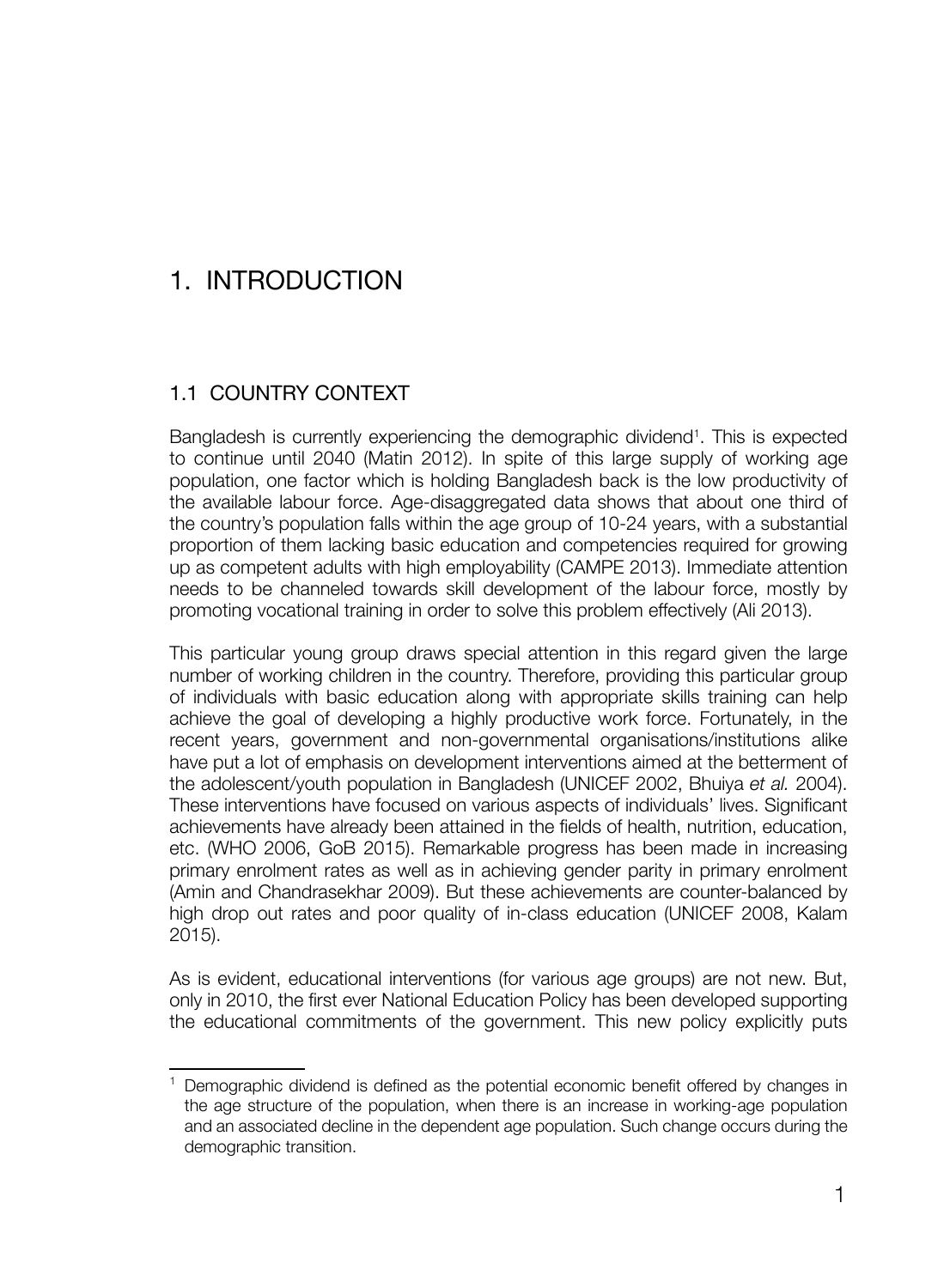emphasis on turning students into competent and productive human resource through vocational training and technical education. This is extremely important,

given that one possible reason of dropping-out of school is the availability of better alternatives, which most often take the form of employment opportunities. School dropouts mostly tend to seek employment opportunities that require low or no skills; but these are also the jobs that pay the least. Ultimately, individuals taking up such jobs get stuck within a vicious cycle of low skill-low productivity-low income. Due to the lack of sufficient skills training opportunities, they cannot improve their potentials, and consequently cannot earn higher income.

Earlier development literature focused mostly on disparities between the rural and the urban sectors of the country. Over time, however, it was noticed that even within the urban sectors, disparities exist. High density of population in the urban slums of Bangladesh is a well-known issue that does not require any further introduction. But, just for a quick refresher, it is worth mentioning that population density in the urban slums is 7.5 times higher than the national average (as of 2010). The MICS 2006 reports that children living in the urban slums have the lowest rate of net school attendance (27% below the national averages) at all levels (UNICEF 2007). Most of these children are engaged in a wide range of informal sector economic activities, many of which require highly risky/hazardous tasks. Their vulnerability is further intensified by the fact that majority of informal sector workers are forced to work without - proper contracts, fixed working hours and wage rates, and compensation for work-related injuries (Alam 2012). Given this situation, it is of immense importance to provide these urban children (who are working/looking for work) with systematic skill development opportunities as well as additional support to help them grow personally into competent individuals with specially developed skill sets and jointly as a highly productive work force.

#### 1.2 PROJECT BACKGROUND

In order to provide alternative education to out-of-school children, the Bureau of Non-formal Education (BNFE) has been implementing two projects: i) Post-Literacy and Continuing Education Project; and ii) Basic Education for Hard to Reach Urban Working Children (BEHTRUWC) project. Livelihood skills education is one of the main components of the on-going BEHTRUWC project. More than 12,000 urban working children have been provided competency based vocational skills training under this particular component. Currently, this component only targets 13+ years aged children with minimum education level.

Following a long competitive bidding process, in November 2010, BNFE signed contracts with five selected partner NGOs (including BRAC) who would be responsible for providing livelihood skills training to 1000 participants in its first stage in Dhaka and Chittagong. Following successful completion of the first phase, these five NGOs were given the responsibility to perform the same task under the second phase.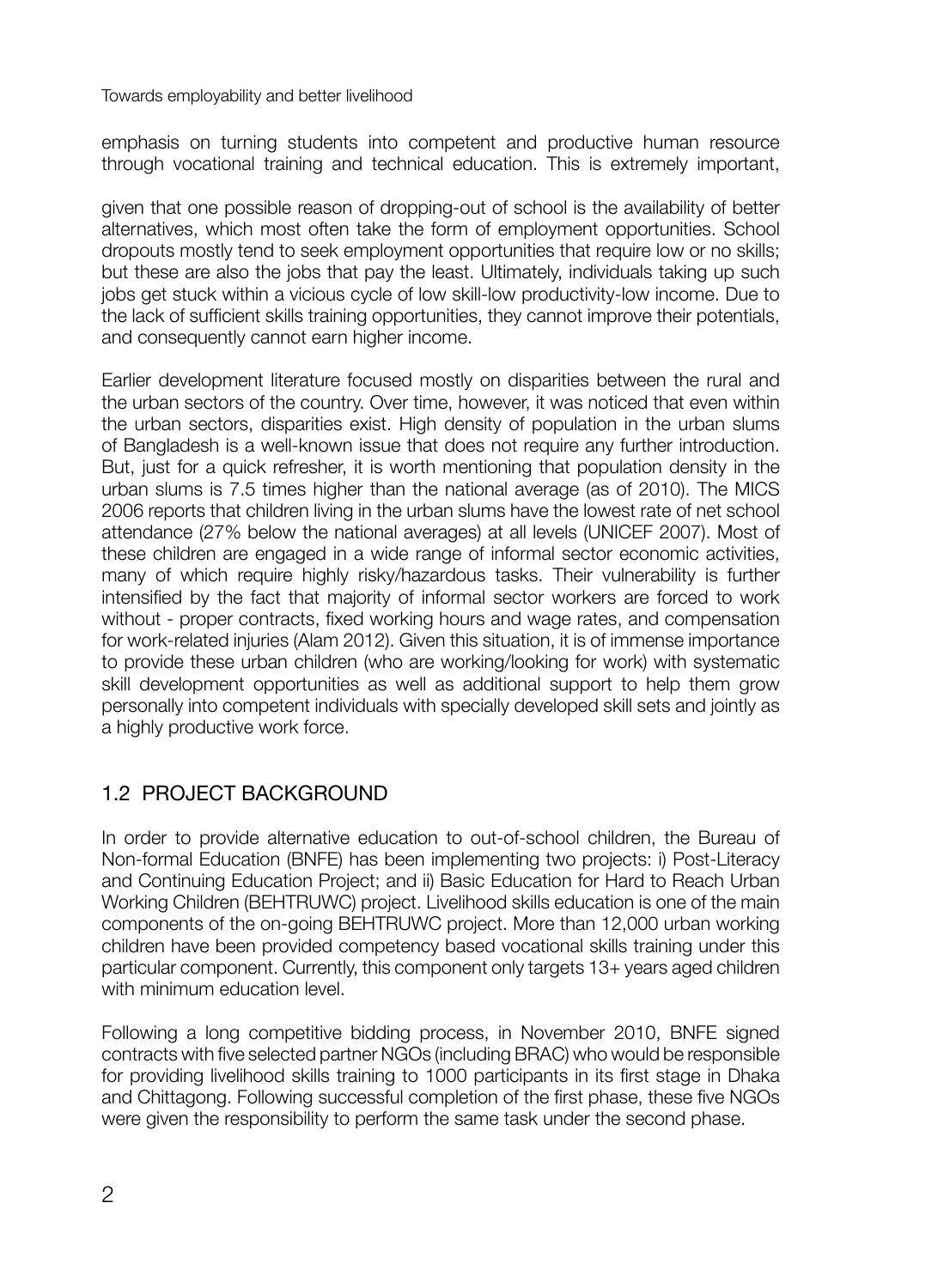Detailed description of the STAR project implemented by BRAC along with its various activities and components is provided in Section 2 of this report.

#### 1.3 OBJECTIVES OF THE STUDY

The main objectives of this study are:

- 1. to have a thorough understanding of the profile (including family background) of the programme participants and non-participants;
- 2. to assess short term impact of the pilot phase of the project on participants' involvement with income generating activities, their understanding of standard/ acceptable workplace features, their ability to make realistic future plans for a better future, etc.
- 3. to assess the challenges faced by different stakeholders during project implementation;
- 4. to compile the recommendations made by different stakeholders involved for improving/strengthening the project in future.

#### 1.4 ORGANISATION OF THE REPORT

The different sections and sub-sections of this report are organised as follows. Following the introduction in Section 1, Section 2 provides basic details of the STAR project. Section 3 discusses the methodology of the study. Section 4 covers descriptive statistics, while Section 5 discusses the main findings related to the impact of the STAR. Section 6 presents additional study findings (mostly qualitative) on various issues, including- participants'/their parents' expectations from the project, participants' opinions regarding the trainers providing hands-on training, challenges faced and recommendations proposed by the major stakeholders, as well as some further issues of concern identified by the research team. Finally, Section 7 concludes the report with a summary of the main findings and their implications.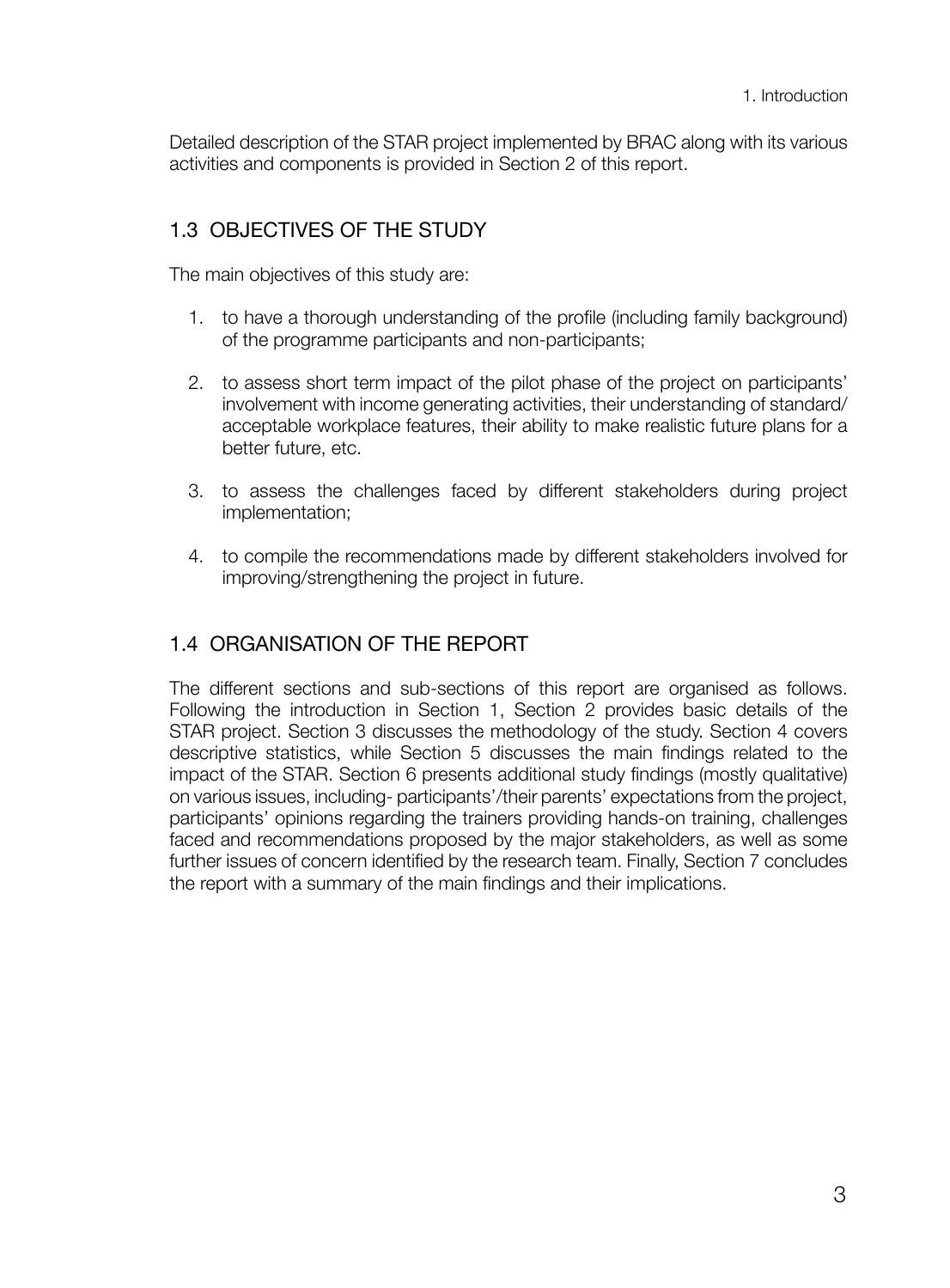This page is intentionally left blank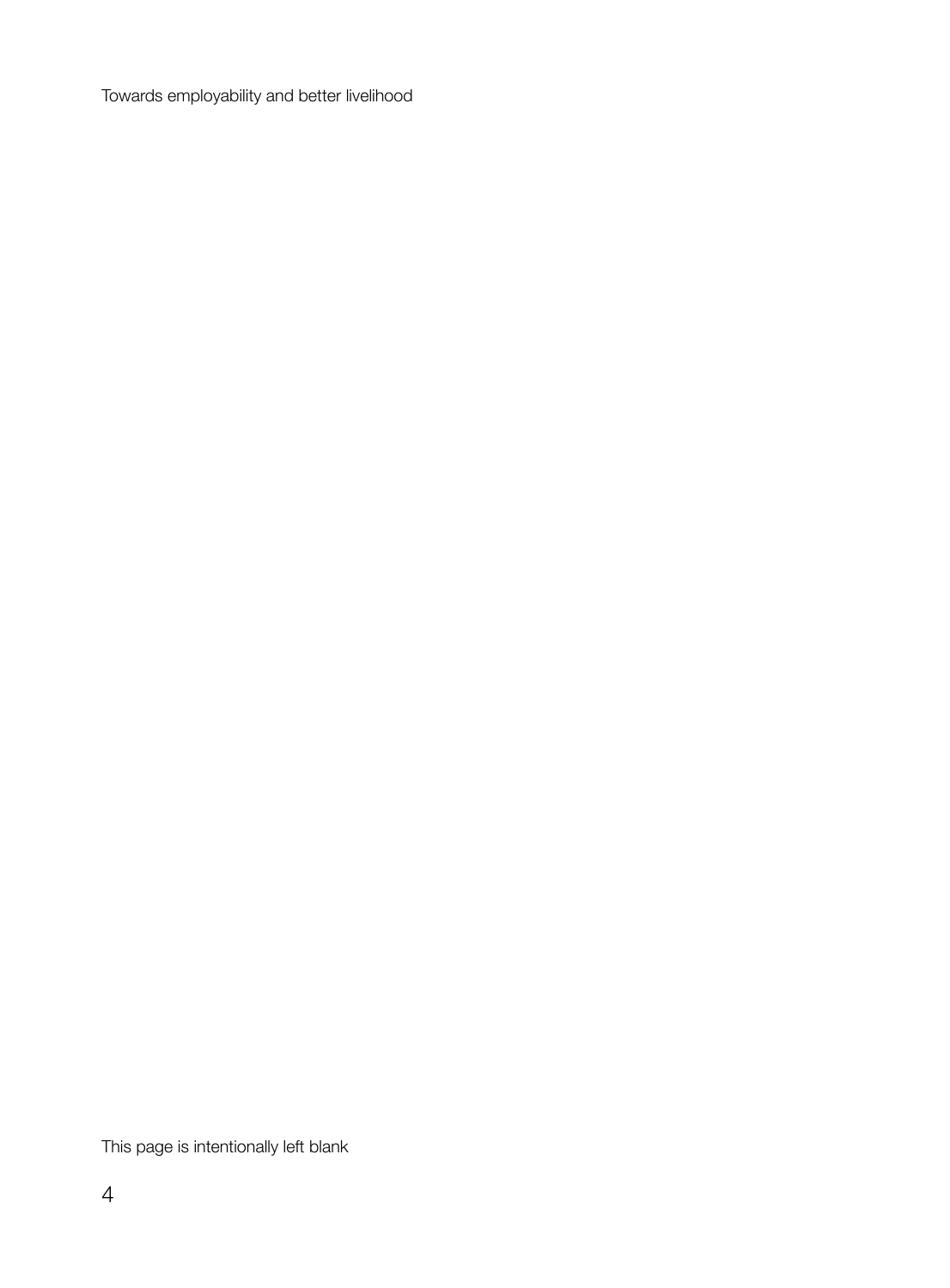# 2. STAR - THE PILOT PHASE OF THE PROJECT

The STAR project of BRAC initiated its pilot phase in five divisional cities: Dhaka, Chittagong, Sylhet, Rajshahi and Khulna. In the year 2012 during its pilot phase, the project provided livelihood skills training to a pool of 1000 urban youth. The target group of the project in this pilot phase were urban youth aged 14-18 years who completed class five under BEHTRUWC of BNFE and were out of school for at least one year. They were selected by the programme organizers (POs) of STAR based on the list of participants provided by UNICEF.

In addition to the characteristics of the targeted youth mentioned above, the following issues have been taken into consideration while selecting the participants.

- Distance from project's branch office to the participants' residence;
- Distance from the participants' residence to the MCPs' workplace;
- Matching between local demand for particular trade and participants' area of interest with regards to vocational training;
- ▶ Ratio of male and female participants.

To provide technical skills to these underprivileged urban youth, the project identified a pool of Master Crafts Persons (MCPs) using the following criteria.

- Experienced as a skilled crafts person in the particular trade;
- Sufficient space in his/her workplace to accommodate apprentice;
- High demand for the particular trade in the market to increase the participants' chances of finding decent employment upon completing the training;
- Short distance between his/her shop and the participants' residence;
- **Previous successful experience in managing apprentices.**

The selected MCPs went through a training to improve their understanding of decent employment.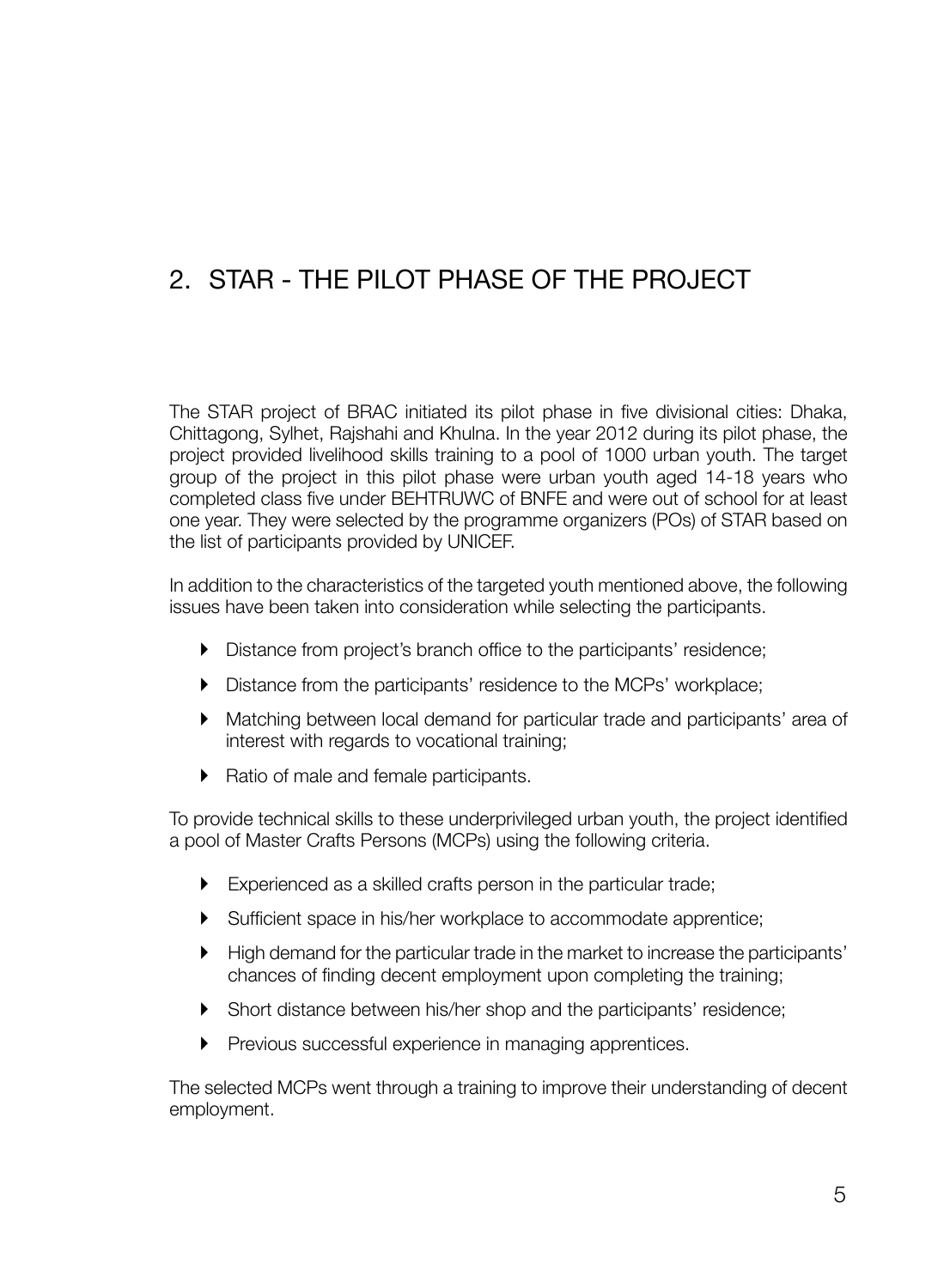The POs matched the selected participants with trades and MCPs by using market evaluation information collected through a market survey and repeated discussion with the parents and the MCPs. Following the matching of participants with trades and MCPs, the participants were placed with the designated MCPs to receive handson training for a period of six months. Each MCP was assigned two participants. During the pilot phase, the MCPs were paid BDT 2,000 per participant per month (for a total of six months); and the participants were paid BDT 1,200 per month (for a total of six months). Each participant received BDT 11,000 at the end of the training period as seed money<sup>2</sup>. During the course of the project, in addition to the hands-on training, the participants were also provided with a theoretical class and a classroombased soft-skills training (on issues such as financial literacy, market assessment, basic communicative English) on a weekly basis.

 $2$  This was provided only during the pilot phase of the project.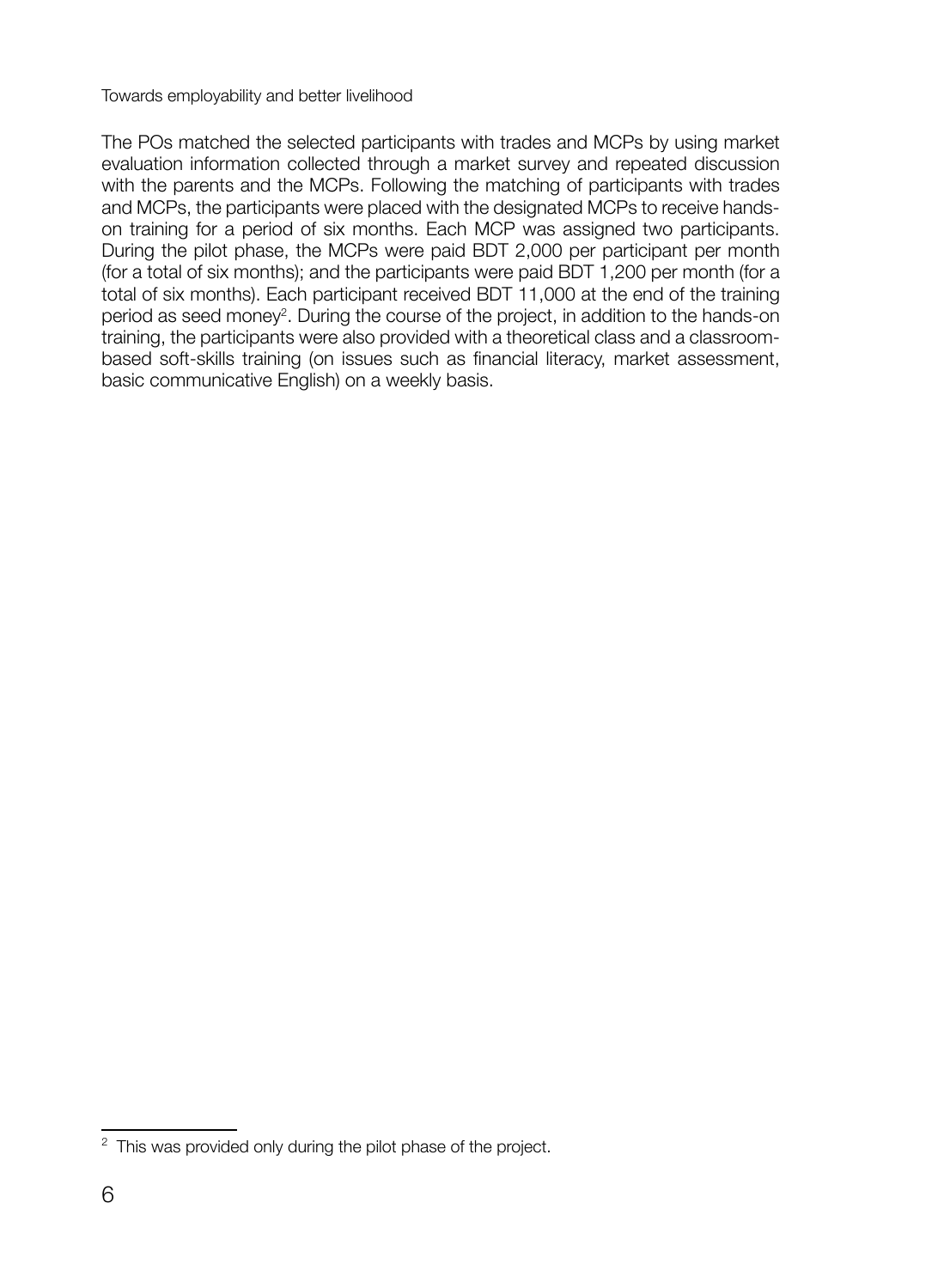### 3. EVALUATION DESIGN AND DATA **COLLECTION**

In order to have an understanding of the profile of the target group of STAR, the project activities, their strengths and weaknesses, and to assess the impact of the project on its beneficiaries, several types of data have been collected in different times of the years 2012 and 2013. The different types of data include- two rounds of quantitative data on a total of 747 children (including both participants and non-participants), qualitative data collected immediately after the completion of the six month long livelihood training period and data from process documentation research. All these have been used in this report for the purpose of understanding the STAR project and assesing its operations as well as its short-term impact on the participants. The nonparticipants surveyed during the quantitative data collection were selected based on criteria such as age, school enrollment status and socio-economic background (of family) in order to have a comparison group as close in characteristics to the treatment group as possible.

For the quantitative surveys, the sample size calculation for the treatment group involved the following considerations: aiming for 95% confidence level and a precision level of ±4% for a total population of 1000 (intervened children in the pilot phase of the project), required sample size turned out to be about 375. For the treatment group, we rounded up this number to 400. For the purpose of assessing impact of the project, we also needed to have a suitable comparison group. Therefore, we surveyed 600 non-participants from the same communities so that we could have a decent sized comparison group after using Propensity Score Matching (PSM) method for identifying best matched/suitable comparison group. In this way, our total sample size for the quantitative survey became 1000. This total sample of 1000 children were interviewed with a structured questionnaire in round 1 survey; for the follow-up survey, about 75% of them could be revisited as the rest had mostly migrated to different areas and could not be located. But majority of the attrition was from the comparison group, leaving us with two rounds of information on a satisfactory number of treatment and comparison group individuals (treatment- 348, comparison- 399; total- 747). Throughout the report, statistical significance of the difference between the treatment and the comparison groups have been determined using t-test statistics.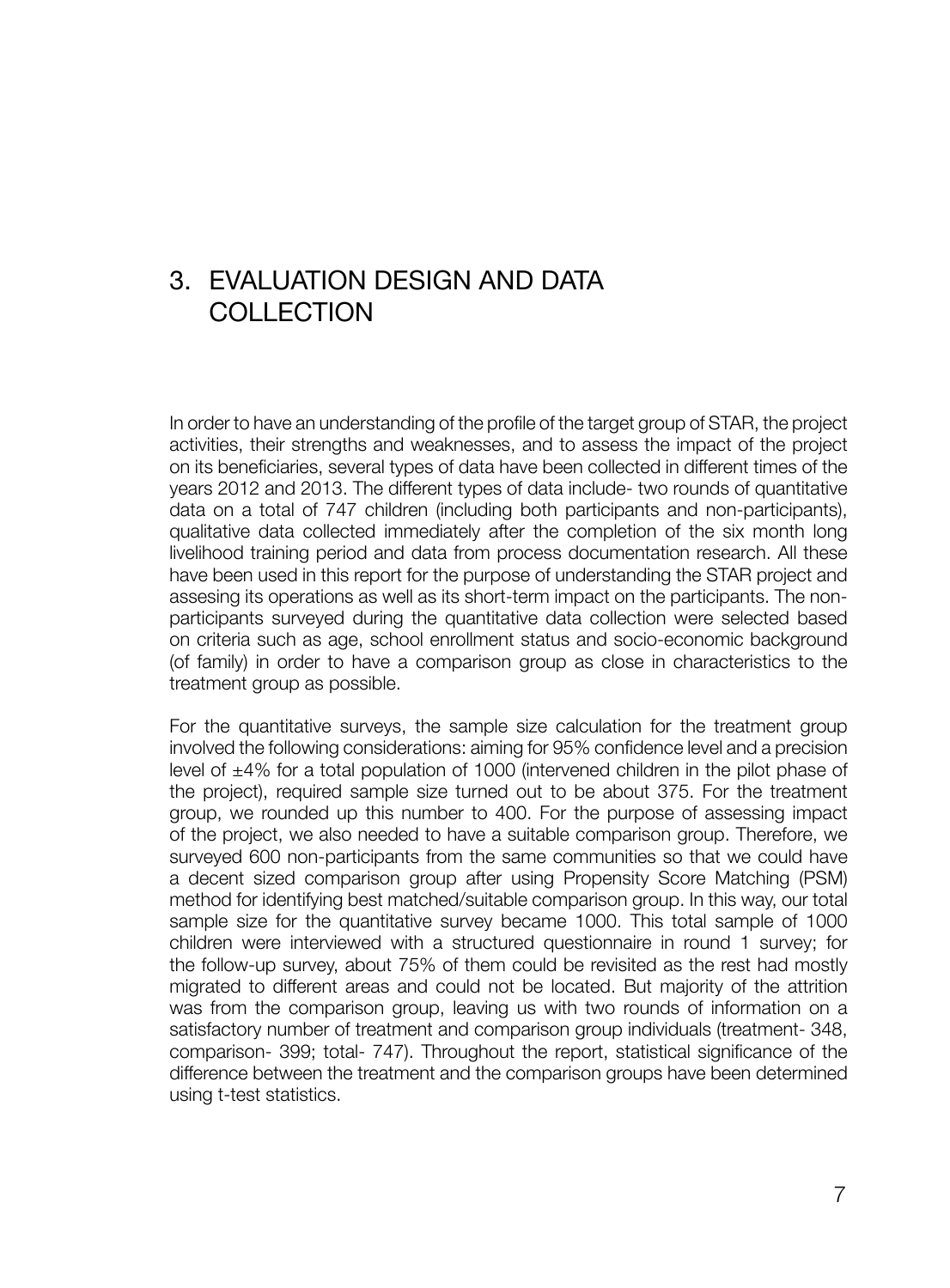It should be mentioned here that the first round of data collection took place during September-October, 2012 when the project intervention was already underway. Therefore, the survey instrument was designed to recall some information for the preintervention period. During the follow-up survey conducted in 2013 (about six months after training completion), some additional information for pre-intervention period was recalled, as these were not collected during the round 1 survey.

For the purpose of qualitative assessment, a combination of various data collection tools has been used. In particular, we have conducted in-depth interviews (IDIs) of programme participants, focus group discussions (FGDs) with different stakeholders, observation of implementation process (mainly for the purpose of process documentation) and informal discussions. A total of 38 IDIs of participants, three (3) IDIs of district managers<sup>3</sup> and five (5) FGDs of other project staff (one for each of the five areas), and 21 FGDs of MCPs (one for each trade in each of the five areas) have been conducted following the end of the project's training period from all of the five (5) divisional cities under project coverage In case of the process documentation, two (2) out of the five (5) divisional cities (Dhaka and Chittagong) were selected purposively. The main reason behind this choice was the availability of almost all of the selected trades in these areas. Then branches were selected mainly based on two criteria- i) availability of both male and female participants in same trade, and ii) availability of female participants in rather unconventional trades. After selecting the branches, if only one (1) MCP was working in a particular trade, that MCP was selected straightaway. In case of multiple MCPs in any trade, one (1) MCP was selected randomly. However, if in any trade there were female participants training under male MCP, that MCP was selected purposively. All participants assigned to the finally selected MCPs were considered for data collection.

During the pilot phase, three district managers (DMs) were in charge of the five areas. Therefore, through IDIs, we covered all the relevant DMs.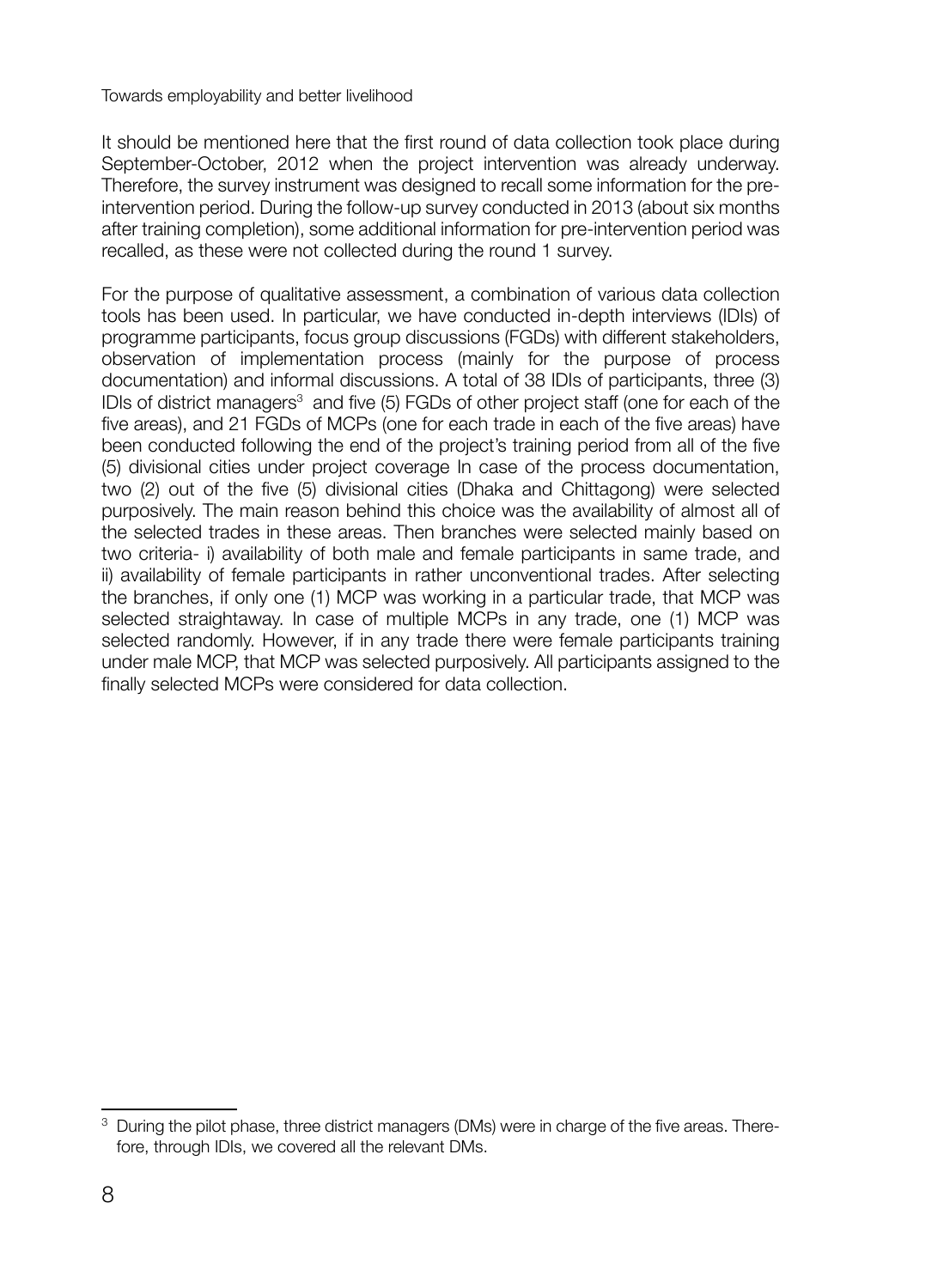# 4. DESCRIPTIVE STATISTICS

Throughout this report, targeted youth from the treatment group and their counterparts from the comparison group are commonly referred to as programme participants and non-participants, respectively.

We begin by going through a brief baseline profile of the urban youth included in the two rounds of quantitative survey (Table 4.1). The average age of the programme participants and the non-participants was found to be about 16 years in 2012. As for sex wise distribution, 46% and 49% of the participants and the non-participants were male. Almost none of them were married in 2012. In consistency with the targeting criteria of the project, the school dropout rate was also found to be very high in our sample. The average years of education for both groups were found to be just around five (5) years which is realistic given the targeting criteria of the project.

| Socio-demographic             |           | 2012             |                                  |
|-------------------------------|-----------|------------------|----------------------------------|
| Indicators                    | Treatment | Comparison<br>2) | <b>Difference</b><br>$(3 = 1-2)$ |
| Age (average, in years)       | 15.84     | 16.11            | $-0.27**$                        |
| Male $(\%)$                   | 45.54     | 48.69            | $-3.15$                          |
| Married (%)                   | 0.00      | 1.01             | $-1.01**$                        |
| Education (average, in years) | 4.99      | 4.67             | $0.32***$                        |

#### Table 4.1 Basic profile of the surveyed youth

Note. \*\* denotes statistical significance at 5%.

During the qualitative data collection, the programme participants were asked about the reasons of their dropping out from school. Most of them identified financial problem as the main reason. Few of them expressed that their involvement with income generating activities (IGAs) was responsible for forcing them to drop out of school. But this again might go back to the problem of financial crisis of the respective families, as without any financial problem many of them probably would not have taken up employment whether formal or informal. It is worth mentioning here that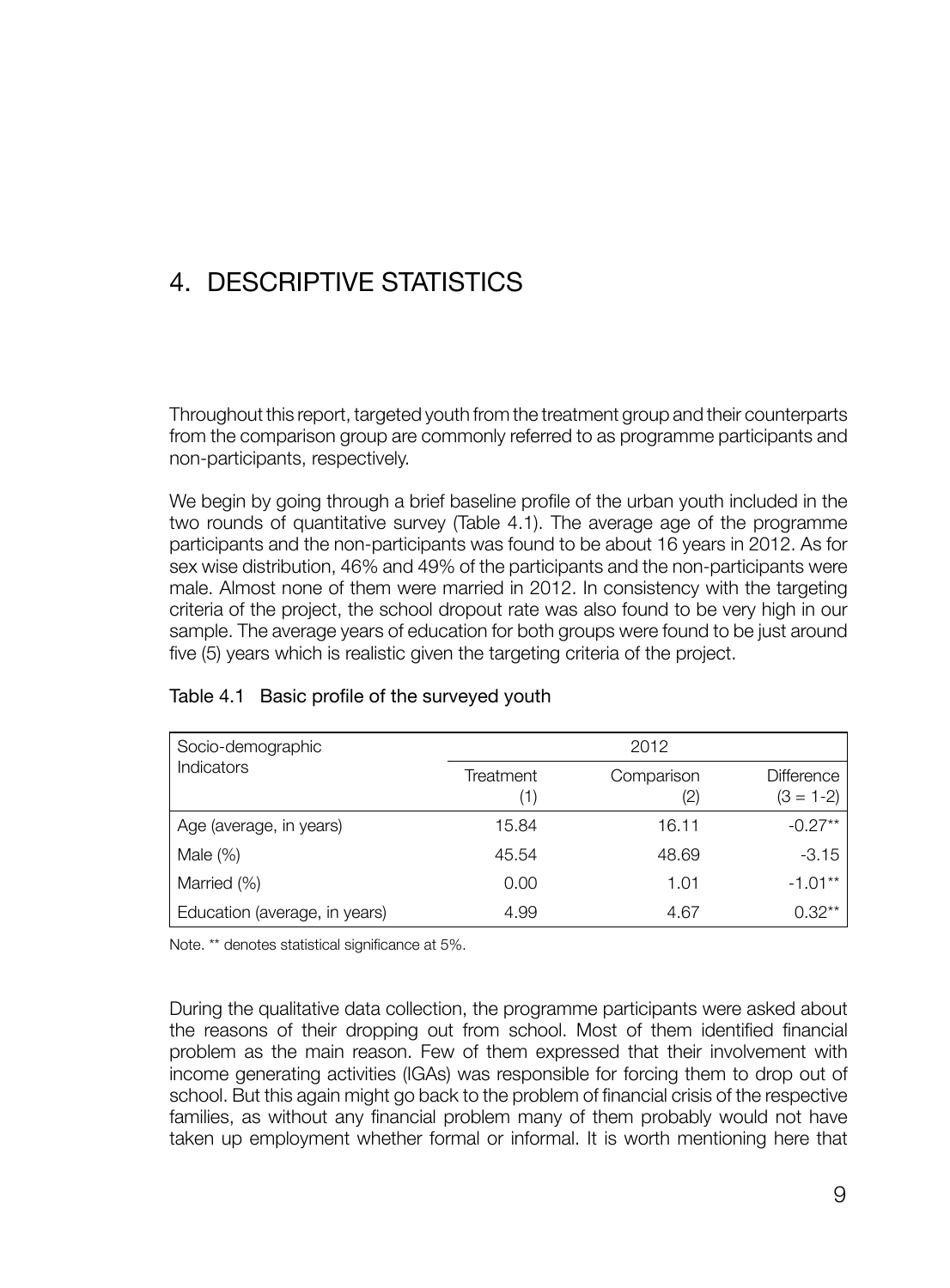among the total of 38 respondents interviewed during qualitative data collection, four (4) girls and nine (9) boys were involved in work even before participation in the project. Another respondent mentioned the lack of public schools and the inability of the poor families to bear the huge cost of private schools as the reason of dropout. Some of the other binding factors mentioned by the respondents were distance of school, failing in class, little or no interest in education, absence of guardian and carelessness of guardians- which they considered as the reasons of their dropping out from school.

Table 4.2 presents some basic characteristics of the surveyed households and the household heads. All the results presented here are based on information collected from the first round of quantitative survey. As can be seen, average household size for both the treatment and the comparison households was about five (5). The average age of the households head was around 46-47 years, and vast majority of them were males. Most of them were also married, with very few instances of divorce/ separation/widowhood. The average years of education of the household head was also very low (just around 2 years), with majority of them being self-employed.

|                                | 2012             |                   |                                  |  |
|--------------------------------|------------------|-------------------|----------------------------------|--|
| Indicator                      | Treatment<br>(1) | Comparison<br>(2) | <b>Difference</b><br>$(3 = 1-2)$ |  |
| Household size                 | 5.39             | 5.39              | $-0.01$                          |  |
| HH heads' information:         |                  |                   |                                  |  |
| Age (in years)                 | 45.96            | 46.84             | $-0.88$                          |  |
| Male HH Head (%)               | 90.75            | 92.72             | $-1.97$                          |  |
| <b>Marital Status</b>          |                  |                   |                                  |  |
| Married (%)                    | 89.55            | 92.36             | $-2.81$                          |  |
| Divorced/Separated/Widowed (%) | 9.25             | 5.79              | 3.46                             |  |
| Years of education             | 2.43             | 2.29              | 0.15                             |  |
| Main occupation of HH head:    |                  |                   |                                  |  |
| Day Labour (%)                 | 12.84            | 19.40             | $-6.57**$                        |  |
| Self-employment (%)            | 59.70            | 55.22             | 4.48                             |  |
| Service (%)                    | 17.91            | 17.31             | 0.60                             |  |
| Distress occupation (%)        | 2.99             | 4.54              | $-1.55$                          |  |

#### Table 4.2 Characteristics of household and household head

Note. \*\* denotes statistical significance at 5%.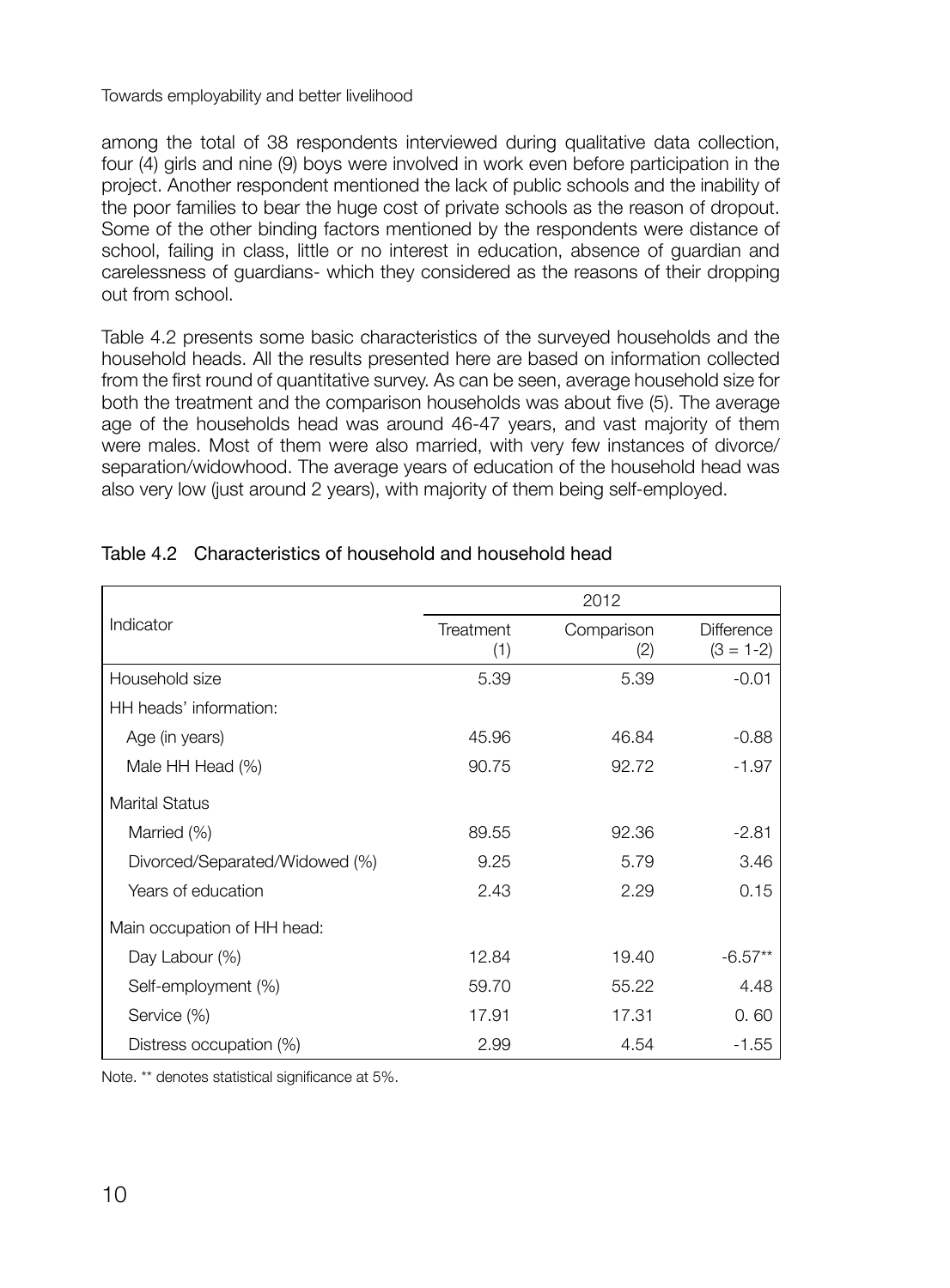Households' socioeconomic condition is often closely related to their children's involvement with income generating activities (Banu *et al.* 1998, Khair 2005, Hossain and Rahaman 2011, ILO 2012). Here, we have considered indicators related to housing condition as a proxy for the surveyed households' socioeconomic status. The findings using data from 2012 are presented in Table 4.3 which shows the proportion of treatment and comparison group households living in different types of residence. The proportion of treatment households residing in *pacca*/tin houses of their own was found to be significantly lower than that among the comparison group. The direction of the difference is reverse for households residing in rented *pacca*/tin house. Only a very small proportion of households from both treatment and comparison groups were found to be residing in slums or clay-built houses.

|                               | 2012      |            |                   |  |
|-------------------------------|-----------|------------|-------------------|--|
| Indicator                     | Treatment | Comparison | <b>Difference</b> |  |
|                               | (1)       | (2)        | $(3 = 1-2)$       |  |
| Type of residence (% of HHs): |           |            |                   |  |
| Slum                          | 5.37      | 2.15       | $3.22***$         |  |
| Jhupri <sup>3</sup>           | 0.00      | 0.00       | 0.00              |  |
| Pacca/tin house (owned)       | 21.79     | 33.79      | $-12.00***$       |  |
| Pacca/tin house (rented)      | 68.96     | 62.03      | $6.93*$           |  |
| Clay-built                    | 3.88      | 2.03       | 1.85              |  |

|  |  | Table 4.3 Housing condition |
|--|--|-----------------------------|
|--|--|-----------------------------|

Note. \*\*\*, \*\* and \* denote statistical significance at 1%, 5% and 10%, respectively.

<sup>4</sup> A delapidated temporary hut made of low quality materials.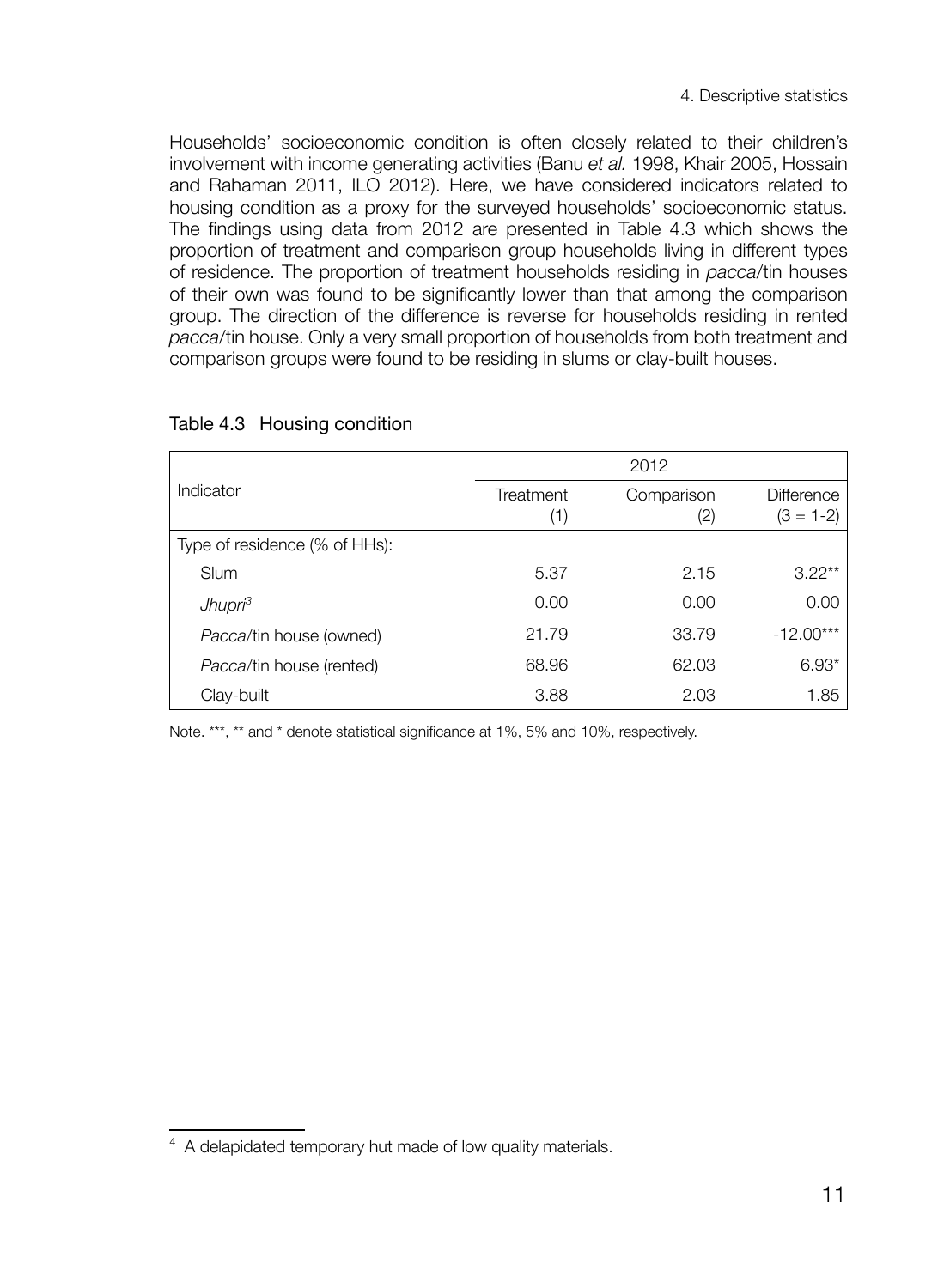This page is intentionally left blank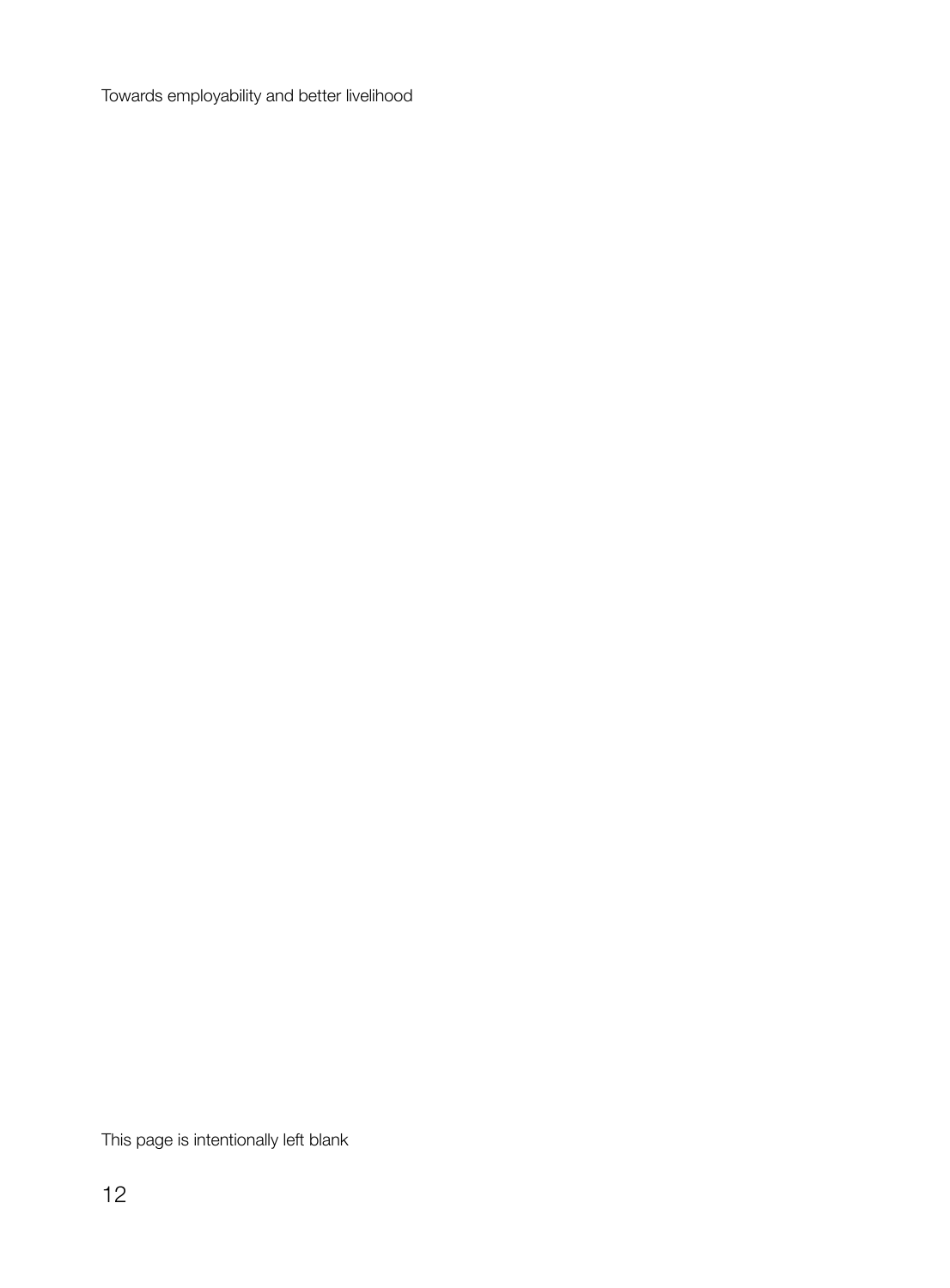# 5. IMPACT ESTIMATES

As mentioned in Section 3, during both rounds of quantitative data collection, some information for pre-intervention period was collected using recall method. The recalled pre-intervention data for the two groups have been used to conduct PSM for identifying a suitable comparison group. To be specific, baseline characteristics such as- adolescents' age, enrollment status, involvement with earning activity, father's educational and occupational information, indicators of households' socioeconomic condition, etc. have been used for the purpose of matching non-participants with programme participants. Comparison between participants and non-participants have been conducted on this matched sample, except for estimating the project's impact on IGA involvement where simple Difference-in-Difference (DID) method has been used<sup>5</sup>. Given that the indicators related to IGA involvement (e.g. whether involved with IGA, type of IGA involved with) are dummy variables, a simple DID on full sample is preferable than DID on the matched sample.

#### 5.1 IMPACT ON IGA INVOLVEMENT AND INCOME

Table 5.1 shows detailed analytical findings related to IGA involvement of the surveyed youth. It is found that prior to project intervention (in 2012), about 28% and 38% of the participants and non-participants were involved with different types of IGAs. In the post-intervention period (in 2013), the proportions were found to be about 99% and 61% for the participants and non-participants, respectively. The DID value for IGA involvement is found to be statistically highly significant, which implies that the project has been highly successful in developing the skills of the participants leading to their involvement with different types of IGAs in the post-intervention period. The next set of indicators presented in Table 5.1 shows the types of IGA involvement of the working youth in both pre and post intervention period. Majority of them (from both groups) were found to be involved with skilled labour activities, with the proportion being much higher among the treatment group in the post-intervention period (i.e. in 2013). The proportion of youth involved with self-employment increased over time for both the groups, with the increase again being significantly higher among the treatment group. For both skilled labour and self-employment, the highly

<sup>&</sup>lt;sup>5</sup> However, impact estimates for impact on IGA involvement considering only the matched (using PSM) sample has been presented in Annex Table A1.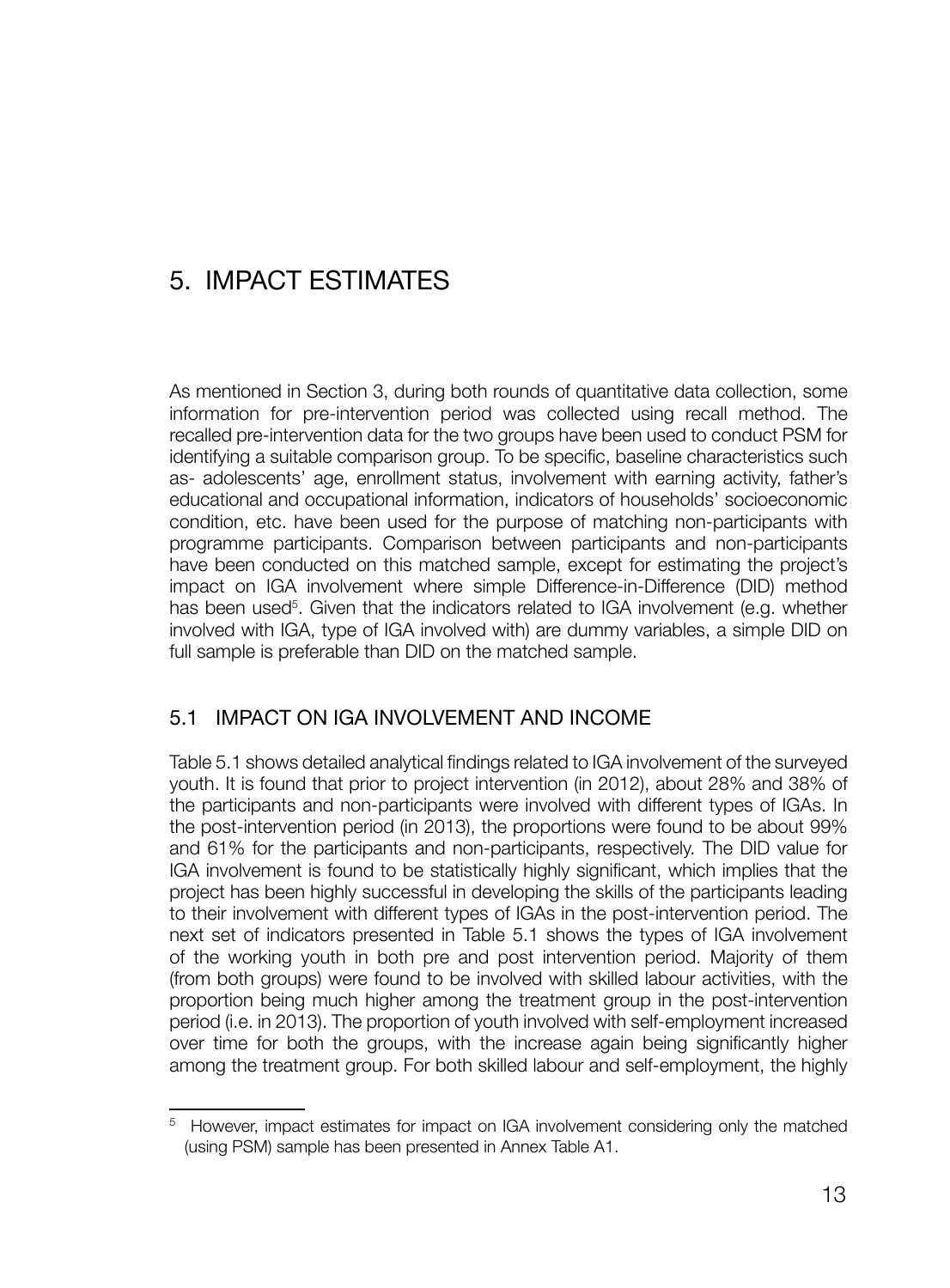significant positive DID values show promising evidence of the project's impact on the participants' type of employment. Moving on, the proportion involved in services went down for treatment group while it increased for the comparison group over time. The instances of day labouring were highly rare among both groups in 2012, and became even lower among the treatment group in 2013 while becoming slightly higher for the comparison group.

|                                     |           | 2012       |                   |           | 2013       |                   |            |
|-------------------------------------|-----------|------------|-------------------|-----------|------------|-------------------|------------|
| Indicator                           | Treatment | Comparison | <b>Difference</b> | Treatment | Comparison | <b>Difference</b> | <b>DID</b> |
|                                     | (1)       | (2)        | $(3=1-2)$         | (4)       | (5)        | $(6=4-5)$         | $(7=6-3)$  |
| <b>IGA</b> involved<br>(% of youth) | 27.30     | 37.59      | $-10.30***$       | 99.43     | 61.15      | 38.27***          | 48.57***   |
| Type of IGA<br>(% of youth)         |           |            |                   |           |            |                   |            |
| Skilled labour                      | 20.11     | 16.04      | 4.07              | 73.28     | 26.82      | 46.46***          | 42.38***   |
| Self-employment                     | 3.45      | 7.27       | $-3.82**$         | 23.56     | 13.53      | $10.03***$        | 13.85***   |
| Service                             | 3.45      | 13.53      | $-10.09***$       | 2.30      | 18.05      | $-15.75***$       | $-5.66*$   |
| Day labour                          | 0.29      | 0.75       | $-0.46$           | 0.29      | 2.26       | $-1.97**$         | $-1.50$    |
| Domestic help                       | 0.00      | 0.00       | 0.00              | 0.00      | 0.50       | $-0.50$           | $-0.50$    |

| Table 5.1 Impact on IGA involvement <sup>6</sup> (Simple DID) |  |
|---------------------------------------------------------------|--|
|                                                               |  |

Note. \*\*\*, \*\* and \* denote statistical significance at 1%, 5% and 10%, respectively.

Table 5.2 shows the average annual income for both groups in 2013 (as data was unavailable for the pre-intervention period). As we can see, the average annual income for programme participants was about BDT 27,716, compared to that of the comparison group being about BDT 17,902. The difference between the two groups was found to be statistically highly significant.

 $6$  As mentioned in Section 3 on Methodology, unlike other parts of the report with comparative analysis between participants and matched non-participants, simple DID results (considering the full, unmatched sample) have been presented here.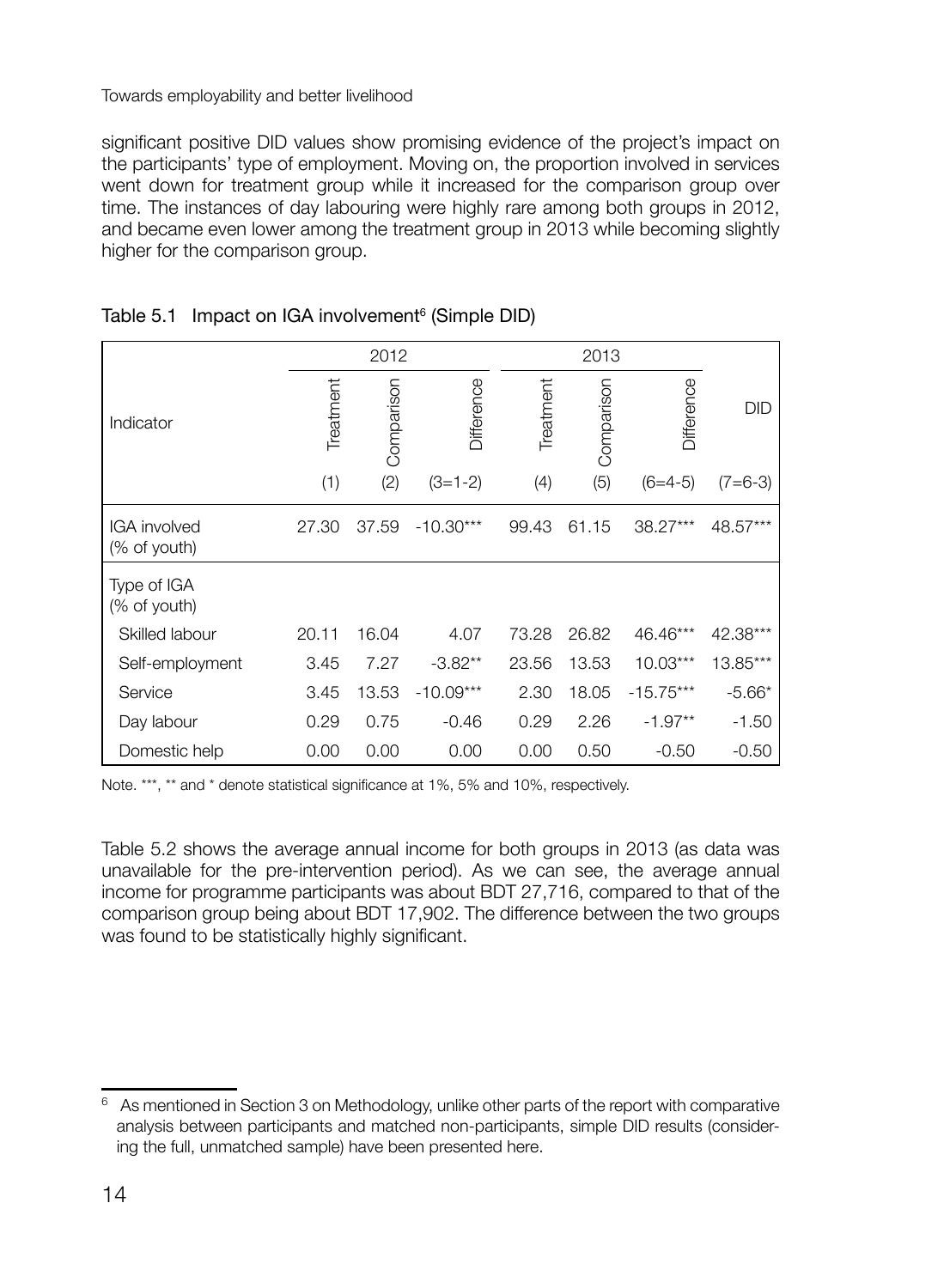|                                               | 2013             |                   |                           |  |
|-----------------------------------------------|------------------|-------------------|---------------------------|--|
| Indicator                                     | Treatment<br>(1' | Comparison<br>(2) | Difference<br>$(3 = 1-2)$ |  |
| Annual income of the youth $6$ (mean, in BDT) | 27.716.48        | 17.901.86         | 9.814.61***               |  |

#### Table 5.2 Impact on annual income

Note. \*\*\* denotes statistical significance at 1%.

During the qualitative survey conducted on a smaller group of programme participants shortly after the project's training ended, information was collected on their posttraining IGA involvement. Here we found all of them involved in their respective trades, i.e. the trades on which they had received training under the STAR project. Majority of them have been recruited by their former MCPs. We found one participant who has started to work independently on her respective trade. When asked in detail about their post-training IGA involvement, most of the participants mentioned that project personnel like the POs have been directly involved with their job placement process.

#### 5.2 IMPACT ON WORK ENVIRONMENT

While discussing the issue of informal sector employment, one important issue is the type of working conditions/environment in which the workers have to work often for long hours (Khair 2005). In addition to low wages, another major problem with informal sector employment is the prevalence of extremely poor working conditions which is particularly hazardous for children involved with such employment (Ali 2013). This situation intrigued us to explore the working conditions for our survey sample. Among the surveyed youth, those involved with IGAs were asked during the second round survey about various details of their workplace to have an understanding of their working environment. The findings coming from analysing relevant quantitative data are summarised in Table 5.3. Given that proper and detailed information on working environment in pre-intervention period was not available, findings only on post-intervention period are presented and discussed here as well as in the following subsection (5.3) on workplace safety.

 $7$  The average annual income values reported here are calculated considering all children (i.e. both working and non-working) from both groups. Even when only working children from both groups are considered, the average annual income of a programme participant remains higher than that of a non-participant, with the difference bettween the two being smaller than what it is in the first case.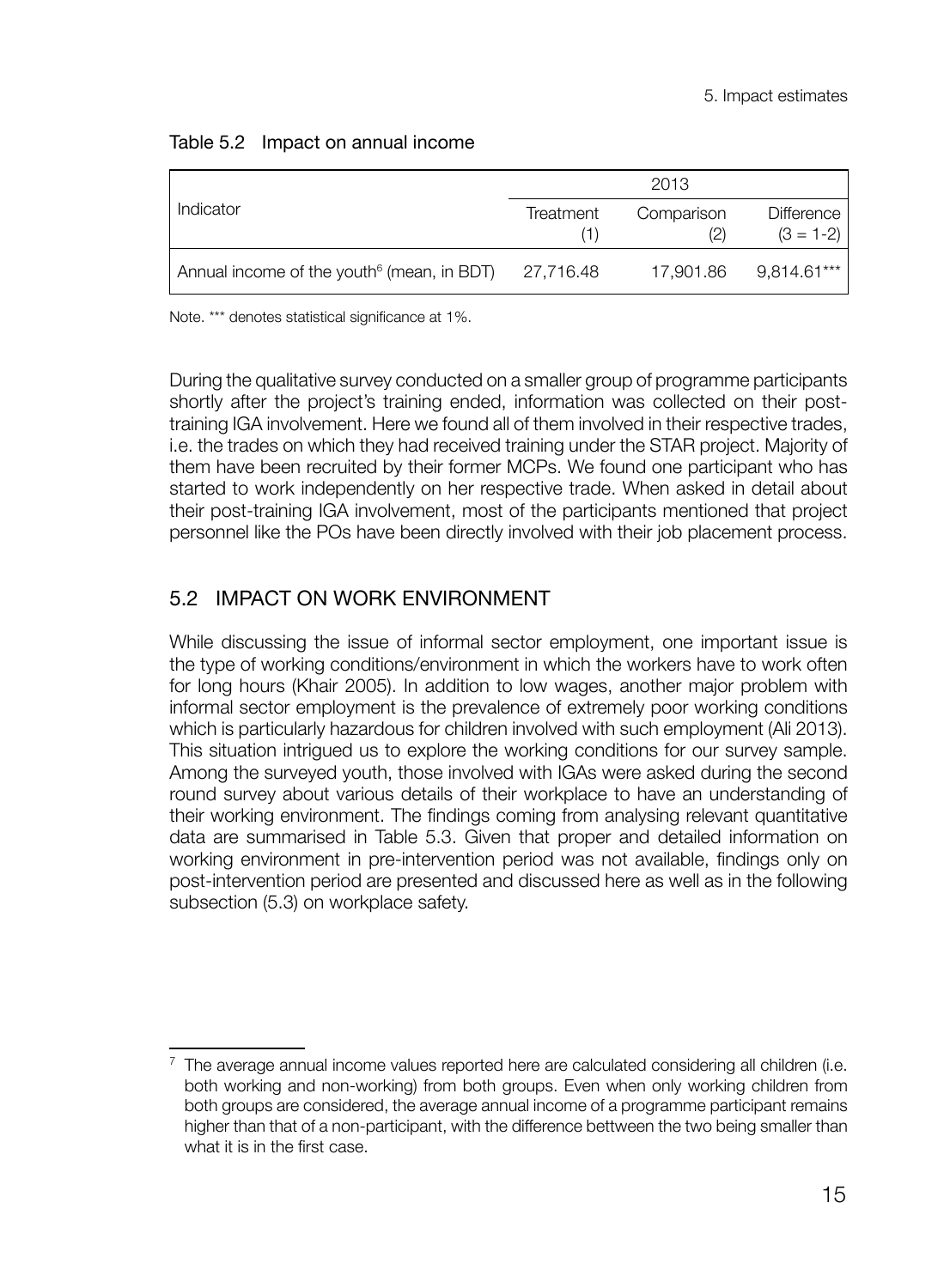|                                                                 | 2013      |            |                   |  |
|-----------------------------------------------------------------|-----------|------------|-------------------|--|
| Characteristics of workplace<br>(% of working youth)            | Treatment | Comparison | <b>Difference</b> |  |
|                                                                 | (1)       | (2)        | $(3=1-2)$         |  |
| Enjoys the following features at workplace:                     |           |            |                   |  |
| Electricity connection                                          | 99.69     | 99.75      | $-0.06$           |  |
| Electric fan                                                    | 99.07     | 97.69      | 1.37              |  |
| Sufficient light & air                                          | 98.44     | 94.70      | $3.74*$           |  |
| Clean workplace                                                 | 81.93     | 57.82      | 24.11***          |  |
| Drinking water facility                                         | 96.26     | 97.76      | $-1.50$           |  |
| Sanitary latrine                                                | 92.88     | 89.83      | 3.05              |  |
| Other issues                                                    |           |            |                   |  |
| Have to use heavy machinery                                     | 26.48     | 40.44      | $-13.96**$        |  |
| Have to use chemicals                                           | 31.15     | 26.60      | 4.55              |  |
| Have to stay surrounded by hazardous<br>smoke/chemical elements | 15.59     | 12.61      | 2.98              |  |
| Uses safety items (helmet/mask/gloves) at<br>workplace          | 43.39     | 15.19      | 28.20***          |  |

#### Table 5.3 Impact on work environment

Note. \*\*\*, \*\* and \* denote statistical significance at 1%, 5% and 10%, respectively.

With regard to several of the indicators presented in Table 5.3, no significant difference is found between responses from programme participants and non-participants. But in case of issues like availability of sufficient light and air and cleanliness of the workplace, statistically significant positive change could be found in favour of the programme participants. For drinking water facility and sanitary latrines, the proportion having access to these facilities at respective workplace was found to be quite high among both groups, with the differences between the two groups being statistically insignificant.

The proportion of youth having to use heavy machinery at work was found to be significantly higher among the non-participants. Combining this finding with the significantly higher proportion of programme participants using safety materials at workplace, it is quite safe to conclude that programme participation does have some positive impact in case of ensuring decent working environment for the participants. A lot of this possibly happened due to programme staff's dissemination of knowledge on features of decent working environment among programme participants, thereby creating demand for these facilities/features among them while looking for employment opportunities. Another point worth remembering while looking at these findings is that a substantial proportion of the programme participants continued working with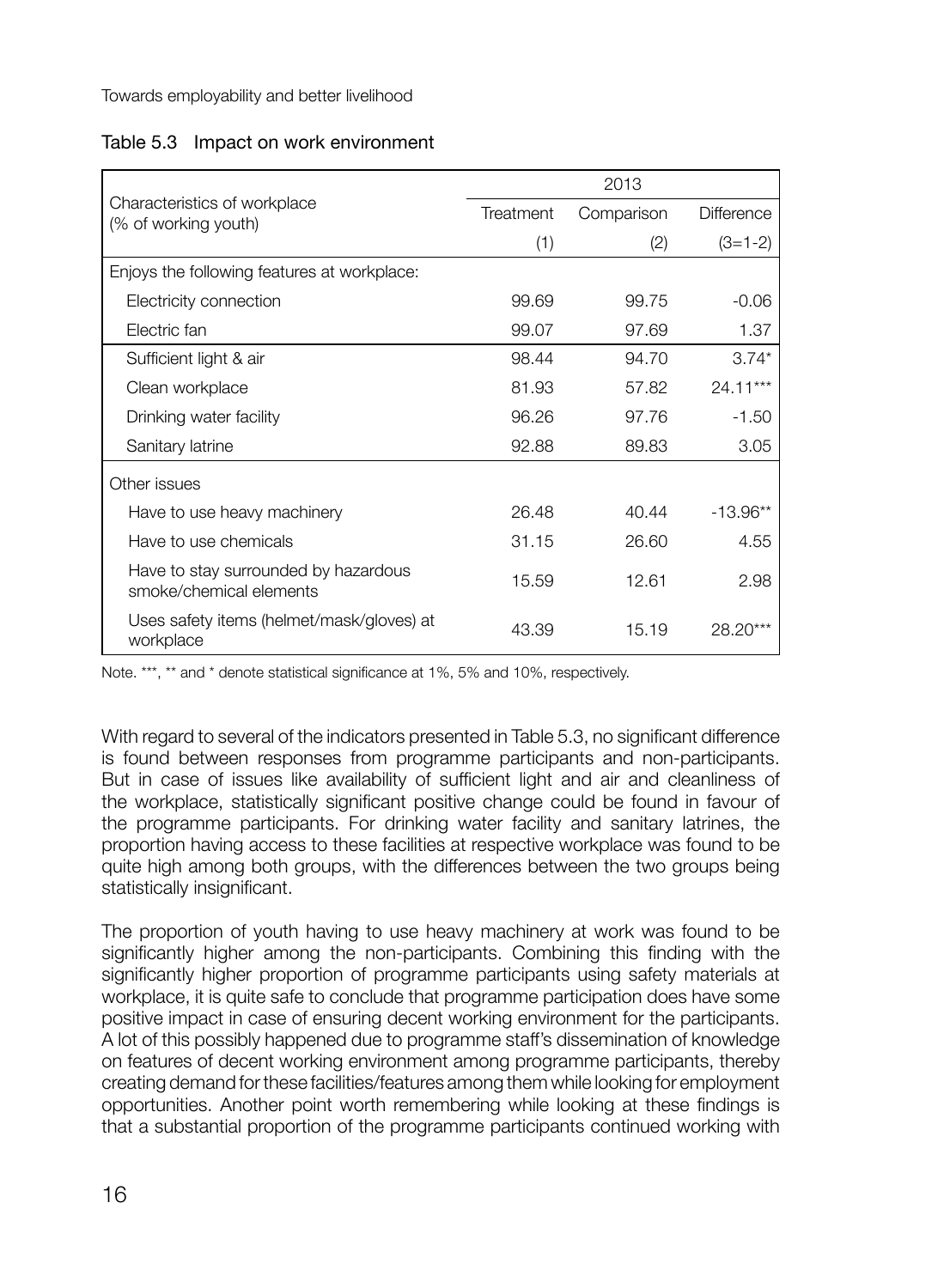their previously designated master craft persons even after training completion. Since these were places selected by the programme staff based on several specific categories, it is not surprising that many of these places would actually have features satisfying the basic definitions of a decent working environment. Therefore, this might be another factor contributing to the significant differences in favour of the programme participants.

#### 5.3 IMPACT ON WORKPLACE SAFETY

During the second round survey, the youth involved with various types of IGAs were asked to assess the safety measures at their workplace as verygood/good/moderate poor and very poor. Results against all the five answer choices are shown in Table 5.4 to see the detailed difference among responses from programme participants and non-participants. It is noticed that significantly higher proportion of the participants were happy with the safety measures at their workplace (as indicated by assessing it as 'very good') compared to the non-participants. The second option of 'good' was chosen by about 45% of the participants and 51% of the non-participants. But the difference between the two groups turned out to be statistically insignificant. None of the youth in the two groups identified their safety condition as very poor, while only around 2% of the non-participants labeled it as 'poor' with the difference between the participants and the non-participants again being insignificant.

| Self-assessment of safety   | 2013      |            |                   |  |  |  |
|-----------------------------|-----------|------------|-------------------|--|--|--|
| measures at workplace (% of | Treatment | Comparison | <b>Difference</b> |  |  |  |
| working youth)              | (1)       | (2)        | $(3=1-2)$         |  |  |  |
| Very good                   | 28.35     | 9.53       | 18.82***          |  |  |  |
| Good                        | 45.48     | 50.90      | $-5.42$           |  |  |  |
| Moderate                    | 26.17     | 37.38      | $-11.21*$         |  |  |  |
| Poor                        | 0.00      | 2.18       | $-2.18$           |  |  |  |
| Very poor                   | 0.00      | 0.00       | 0.00              |  |  |  |

#### Table 5.4 Impact on workplace safety

Note. \*\*\* and \* denote statistical significance at 1% and 10%, respectively.

#### 5.4 OVERALL IMPACT ON HOUSEHOLD WELL-BEING

For an understanding of the project's overall impact on household wellbeing, we analysed information related to household income. Mentionable changes were noticed among the two groups with regard to per capita annual income (Table 5.5). In 2012, the average annual per capita income of households from the comparison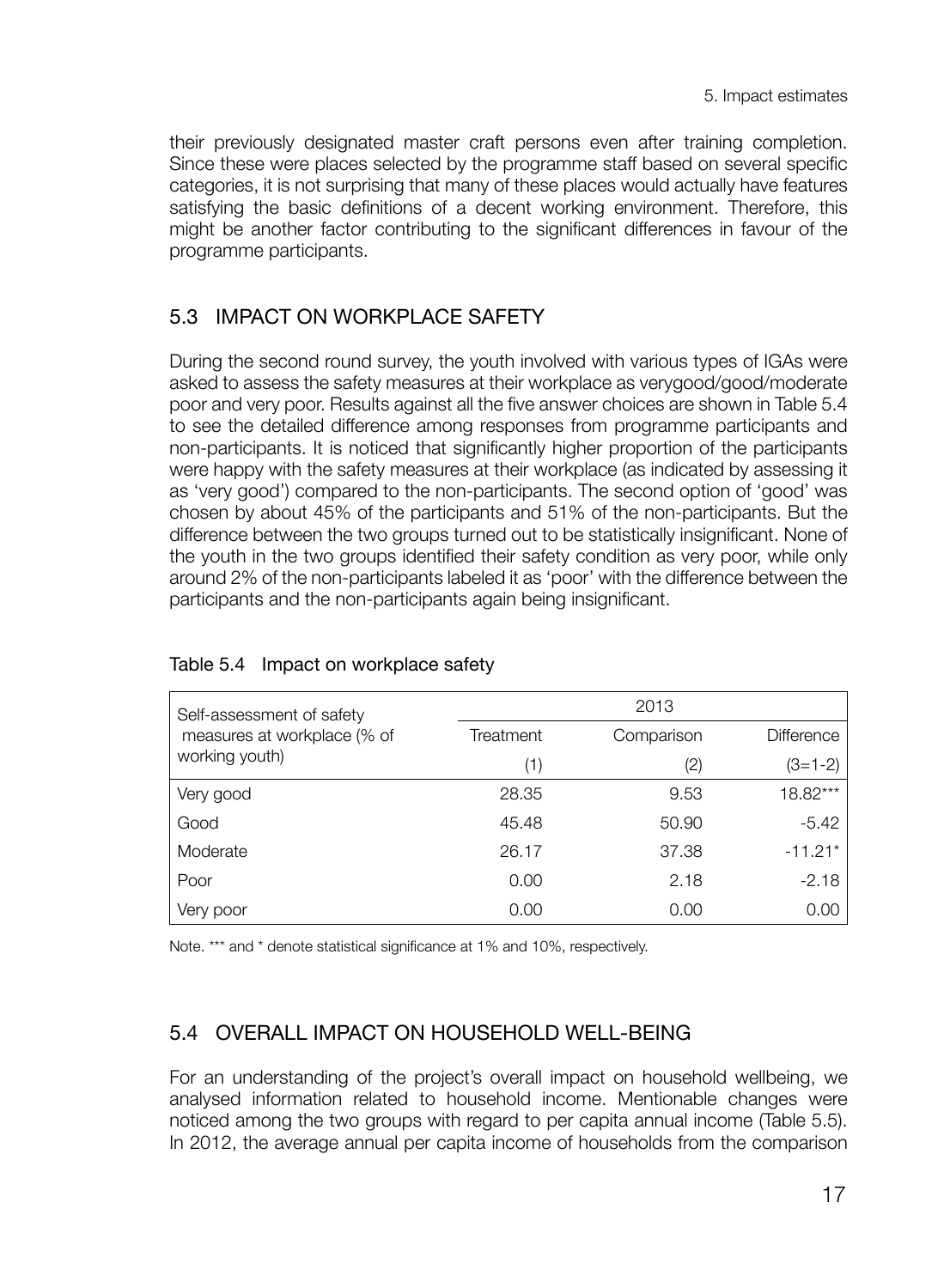group was found to be about BDT 3,713 more than that of households from the treatment group. But the direction of the difference was found to have changed drastically in 2013. To be specific, in 2013, the average annual per capita income of households from the treatment group was found to be about BDT 2,529 more than that of households from the comparison group. The DID value of BDT 6,241 was found to be statistically significant, indicating that the average annual per capita income of the treatment households increased substantially compared to that of the households from the comparison group during the study period.

|                                         | 2012   |                                        |            | 2013   |                                        |           | <b>DID</b>     |
|-----------------------------------------|--------|----------------------------------------|------------|--------|----------------------------------------|-----------|----------------|
| Indicator                               | (1)    | Treatment Comparison Difference<br>(2) | $(3=1-2)$  | (4)    | Treatment Comparison Difference<br>(5) | $(6=4-5)$ | $(7=6-3)$      |
| Per capita<br>annual income<br>(in BDT) | 21.771 | 25.484                                 | $-3.713**$ | 27.043 | 24.514                                 |           | 2.529 6.241*** |

| Table 5.5 | Impact on household income |  |
|-----------|----------------------------|--|
|-----------|----------------------------|--|

Note. \*\*\* and \*\* denote statistical significance at 1% and 5%, respectively.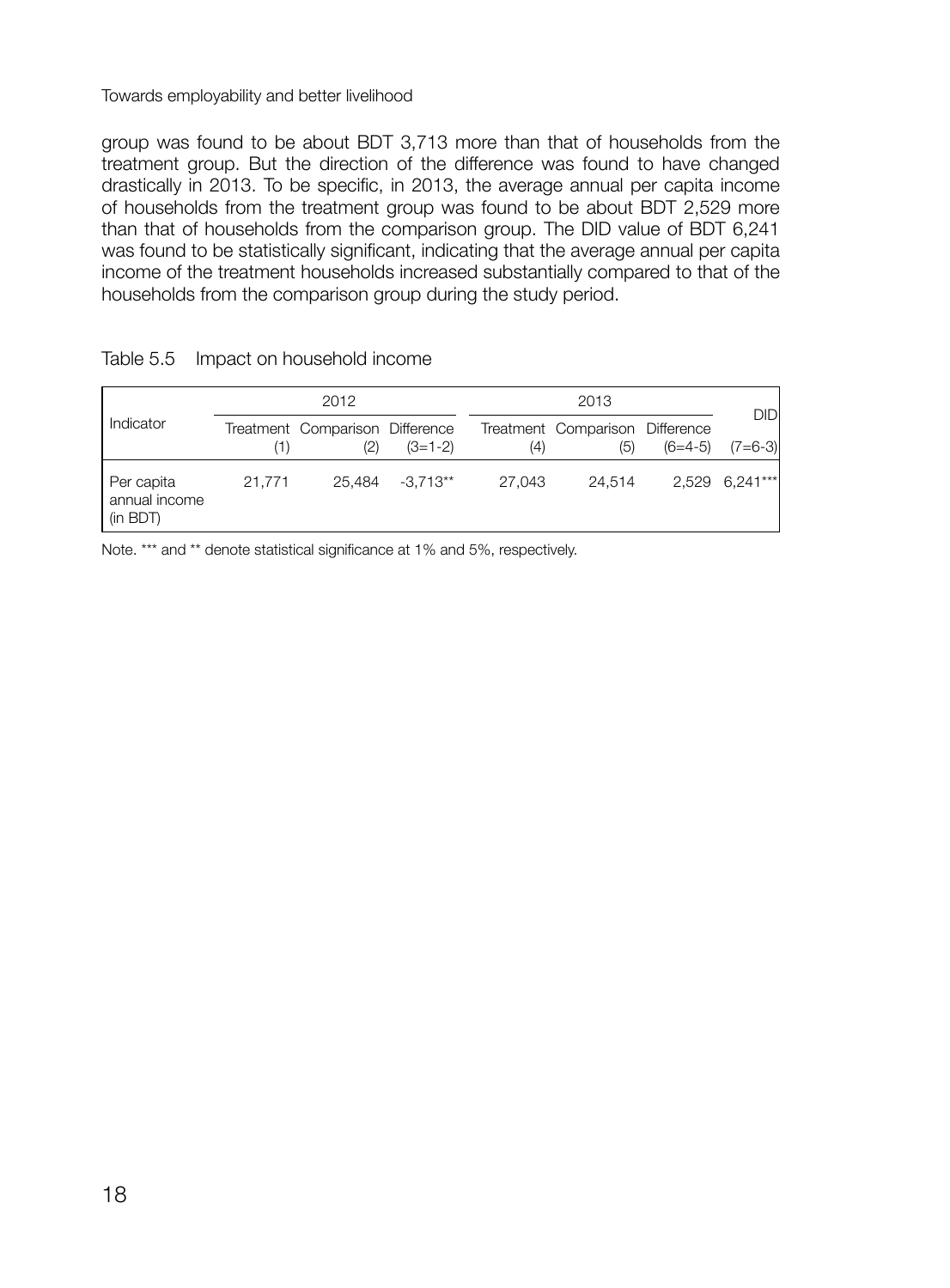## 6. STAKEHOLDERS' EXPECTATIONS, OBSERVATIONS AND RECOMMENDATIONS

#### 6.1 PERCEPTIONS AND EXPECTATIONS OF PROGRAMME PARTICIPANTS AND THEIR PARENTS

During the first round of survey, the parents of the programme participants included in the survey as well as the participants themselves were asked to reflect on the training and also their expectations from this training. It is worth knowing about their expectations and their perceptions regarding the training as these might provide important insights into revising this project or designing other similar projects. We first discuss the opinions of the parents and then move on to that of the participants.

#### Perception of parents

As can be seen from Table 6.1, about 99% of the parents expressed their high hopes regarding the enhancement of their children's skills through participation in the STAR project. About 97% of the parents reported thinking that it would increase their children's chance of finding a job. One typical concern parents very often seem to have regarding vocational/skills training initiatives is that of their children's safety. However, among our survey sample, only about 9% of the parents reported thinking that the skills training provided by the STAR project would be hazardous/risky for their children. About 9% of the parents were also concerned that this training might hamper their children's study. This finding is understandable given that most of the participants were dropouts from formal school system to begin with. In response to whether the parents think that their children's participation in such project would lower their reputation in the society, just about 2% of them were found to be concerned about this issue, while majority thought that there is no such possibility. Vast majority of the parents (about 98%) agreed with the statement that standard school curriculum should include opportunities for vocational training, indicating high demand for such training among the mainstream society.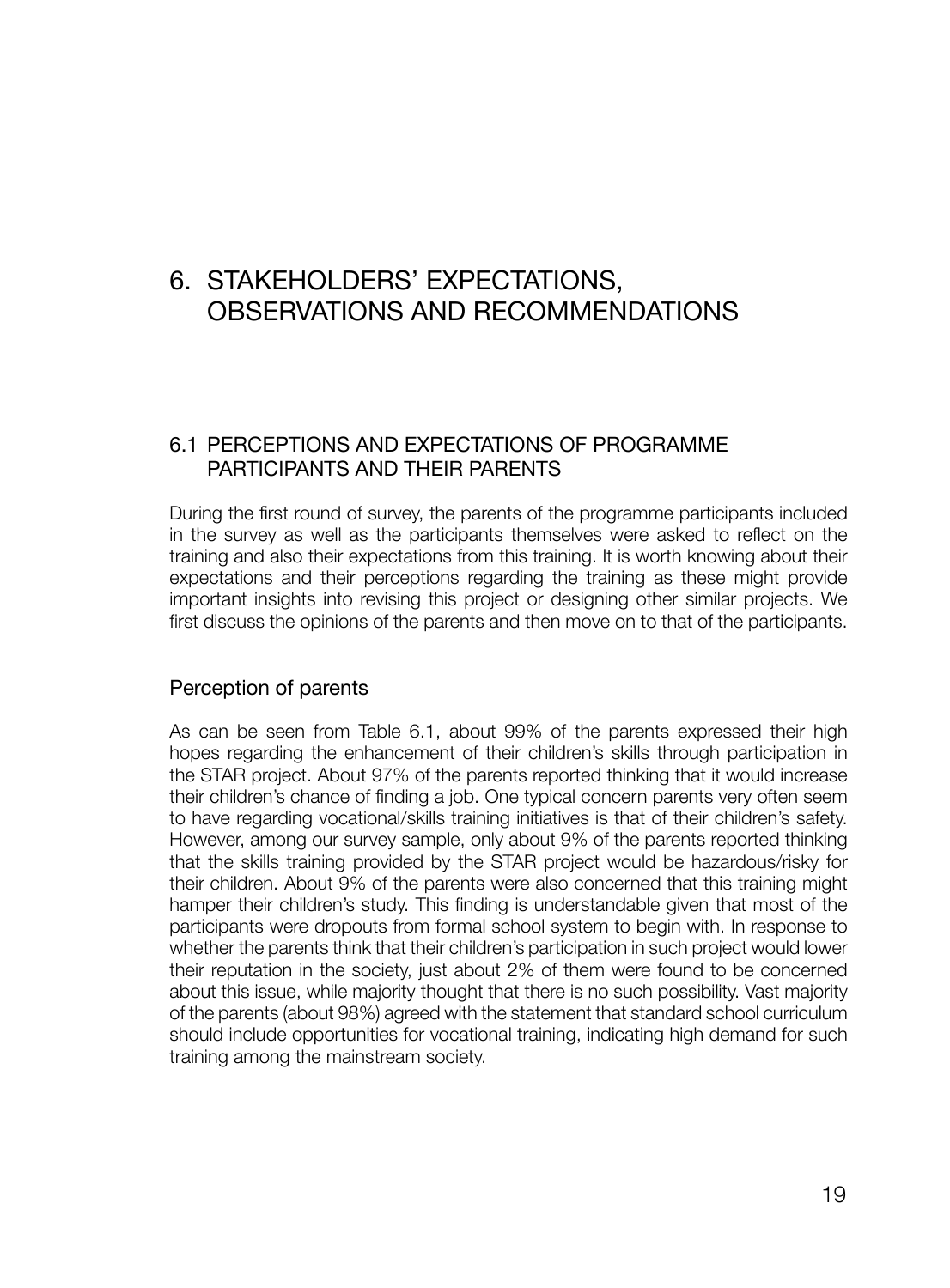|                                                                     | Agree | Indifferent | Disagree |
|---------------------------------------------------------------------|-------|-------------|----------|
| Indicators (% of parents)                                           | (1)   | (2)         | (3)      |
| It will enhance my child's skills                                   | 98.98 | 1.02        | O        |
| It will increase my child's chance of getting a job                 | 96.93 | 3.07        |          |
| School curriculum should include opportunities<br>for such training | 98.21 | 0.77        | 1.02     |
| It will be hazardous/risky for my child                             | 9.46  | 5.88        | 84.65    |
| It will hamper my child's study                                     | 9.21  | 13.81       | 76.98    |
| It will lower my/my family's reputation and hon-<br>our in society  | 1.79  | 0.51        | 97.7     |

#### Table 6.1 Parents' initial opinion regarding STAR training

#### Expectations of the programme participants

Qualitative information collected from the programme participants clearly explains the kind of expectations and background situations that motivated them to join the STAR project. The most common reason has been found to be desire to break free from the grip of unemployment and poverty by achieving technical skills. One participant justified his joining the project in the following words:

*I used to sit idly at home or roam around without any purpose. I have spent days without eating properly. Due to my family's poor financial condition, I haven't even been able to study in school. So, I thought that if I can participate in this training, it will give me the necessary skills to do something in life, to earn money.*

Others have mentioned that usually it is required to spend money for receiving training. But that was not the case with STAR. Instead, they were receiving a lump sum amount (the seed money) at the end of the training to kick start a new initiative or improve an existing one. So, they did not want to miss such a great opportunity for receiving free training and then some money at the end which would give them the initial support required to be established in life.

Quantitative findings related to the participants' initial expectations from the STAR project are presented in Table 6.2. A very high proportion, about 94%, of them expressed their hopes of having higher income in future due to participation in STAR training. When asked what kind of monthly income they expect to earn following skills development through participation in training, their responses were found to average out to just above BDT 8,000. As we know, the STAR project offers hands on training to the participants for a period of six months. The participants were asked to reflect on their initial ideas regarding the sufficiency of this duration. In this case, it was found that majority were not initially happy with the duration, as only about 28% of them reported thinking initially that the duration of the training would be sufficient.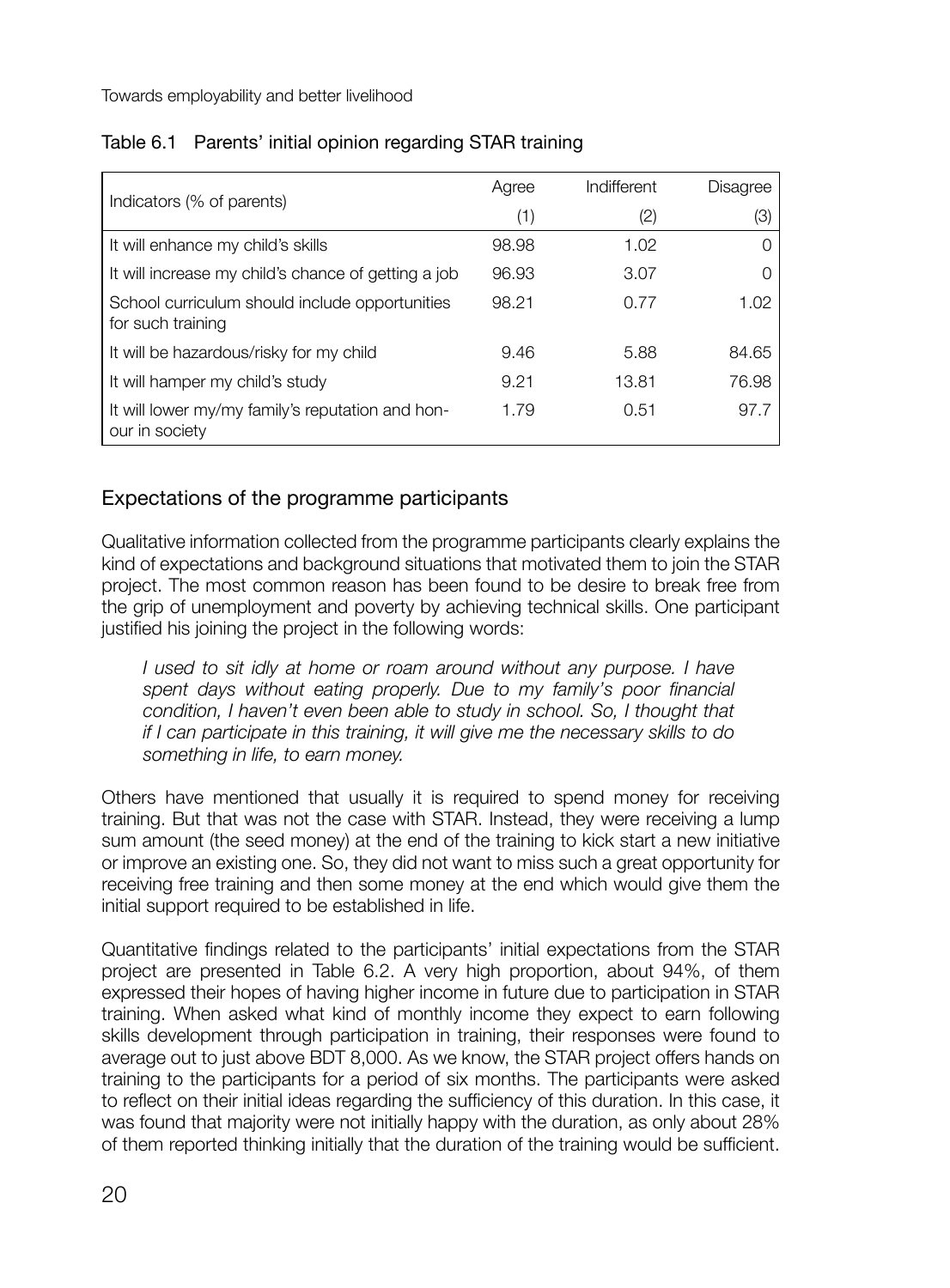Those expressing dissatisfaction with the duration were further asked how long they would have preferred it to be, and the average response was found to be about 12 months, i.e. a year.

| <b>Indicators</b>                                                                 | Number/Percentage |
|-----------------------------------------------------------------------------------|-------------------|
| This training will help me to have higher income in future (%<br>of participants) | 93.6              |
| Expected monthly income after receiving training (in BDT)                         | 8.128.0           |
| Duration of the training will be sufficient (% of participants)                   | 27 7              |
| If not, how long should it be (average, in months)                                | 11.5              |

#### Table 6.2 Participants' expectation from STAR training

#### Participants' opinion regarding behaviour of the MCPs

Here we have a brief look at the participants' opinion regarding the MCPs' behaviour during the hands on training sessions. This information was collected while they were participating in the training sessions. The findings are summarised in Table 6.3. Almost all the participants mentioned that the respective MCPs explained details of the training very clearly and also repeatedly, when necessary. Most of them were also satisfied with the friendly attitude of the MCPs towards them, with very few exceptions. About 83% of the participants mentioned that the MCP never misbehaved with them, while the proportion thinking otherwise was found to be about 12%. With regard to abuse, about 81% of the participants reported that the MCP never abused them physically or mentally. But about 15% of them disagreed with the statement, indicating that they have faced such cases of abuse from the MCPs. When asked to give an opinion on physical/mental punishment in general, about 81% of the participants opined that trainees should never be given physical/mental punishment for their mistakes. About 16% reported thinking otherwise, possibly indicating their belief that physical/mental punishment is an integral part of learning especially when mistakes are made.

| Participants' opinion regarding MCPs' behaviour                                    | Agree | Indifferent | Disagree |
|------------------------------------------------------------------------------------|-------|-------------|----------|
| (% of programme participants)                                                      | (1)   | (2)         | (3)      |
| Explains everything very clearly                                                   | 100   | O           |          |
| Explains things repeatedly if needed                                               | 99.71 | 0.29        |          |
| Maintains friendly behaviour with the trainees                                     | 94.25 | 3.16        | 2.59     |
| Never misbehaves with the trainees                                                 | 82.47 | 5.46        | 12.07    |
| Never abuses the trainees physically or mentally                                   | 81.03 | 4.31        | 14.66    |
| Trainees should never be given physical or mental<br>punishment for their mistakes | 80.46 | 3.16        | 16.38    |

#### Table 6.3 Participants' opinion regarding MCPs' behaviour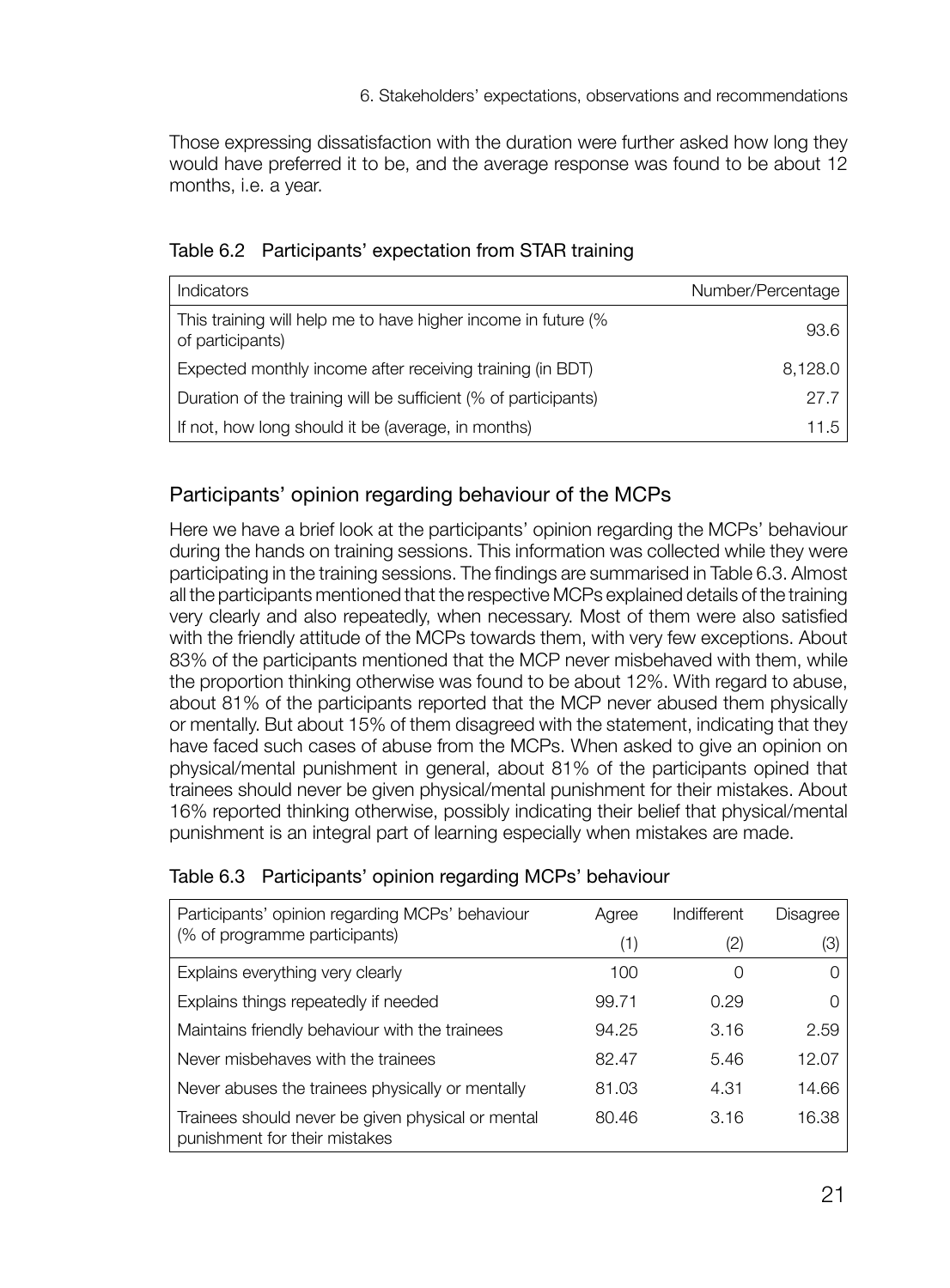#### Participants' future plans and aspirations

The last issue to be analysed and discussed directly concerning the participants is their future plans and aspirations that they have shared with the qualitative research team. Most of them expressed having a strong desire to establish own business in respective trade in future. Some of them wanted to go abroad as a skilled worker, while some others wanted to continue working in the country but at a better position and with a better salary. But they all had realistic expectations and understanding of their own abilities as all of them stated at one point or another that they understood they did not yet have the necessary level of skills to pursue these dreams right away, and that it could be attained only through continuous effort to learn more and to practice what they have learnt. Many of these youth expressed that they wanted to continue working under the MCPs for achieving more skills. They also mentioned their plans to save money from their earnings in order to initiate something of their own in future. This enabling of the participants to have a dream for a better future and realistic plans to make that dream come true appears to be one of the greatest achievements of the STAR project.

#### 6.2 STRENGTHS, CHALLENGES AND RECOMMENDATIONS: MCPs' OBSERVATIONS

The Master Craft Persons or the MCPs are another crucial group of stakeholders of the STAR project. Earlier in this report we have discussed who they are and what their role is in this particular project. Through our qualitative exploration we wanted to have an insight into the MCPs' opinions and observations regarding various activities and features of the project. The findings are summarised in this section. Beginning with the strengths of the project identified by the MCPs, we then move on to discussing the challenges and other observations they have shared with the research team, and finally the recommendations made by them for improving the project.

#### 6.2.1 Strengths of the project

Almost all the MCPs participating in FGDs have spoken highly of the integrated nature of supports provided to the children under the STAR project. This package of supports included - hands on training,  $\Pi$  classes, English language classes, market evaluation classes, and financial support, among other direct and indirect supports. The MCPs identified this holistic approach as the main strength of the project. The following words of a MCP explain it all quite well:

*This project is providing them [the targeted youth] with all the elements that are required for learning a skill properly and building a career using that skill. In addition to getting training support, they are also receiving*  financial support. This would give them the chance to initiate something *and get established in life. They can't receive such support from anywhere else.*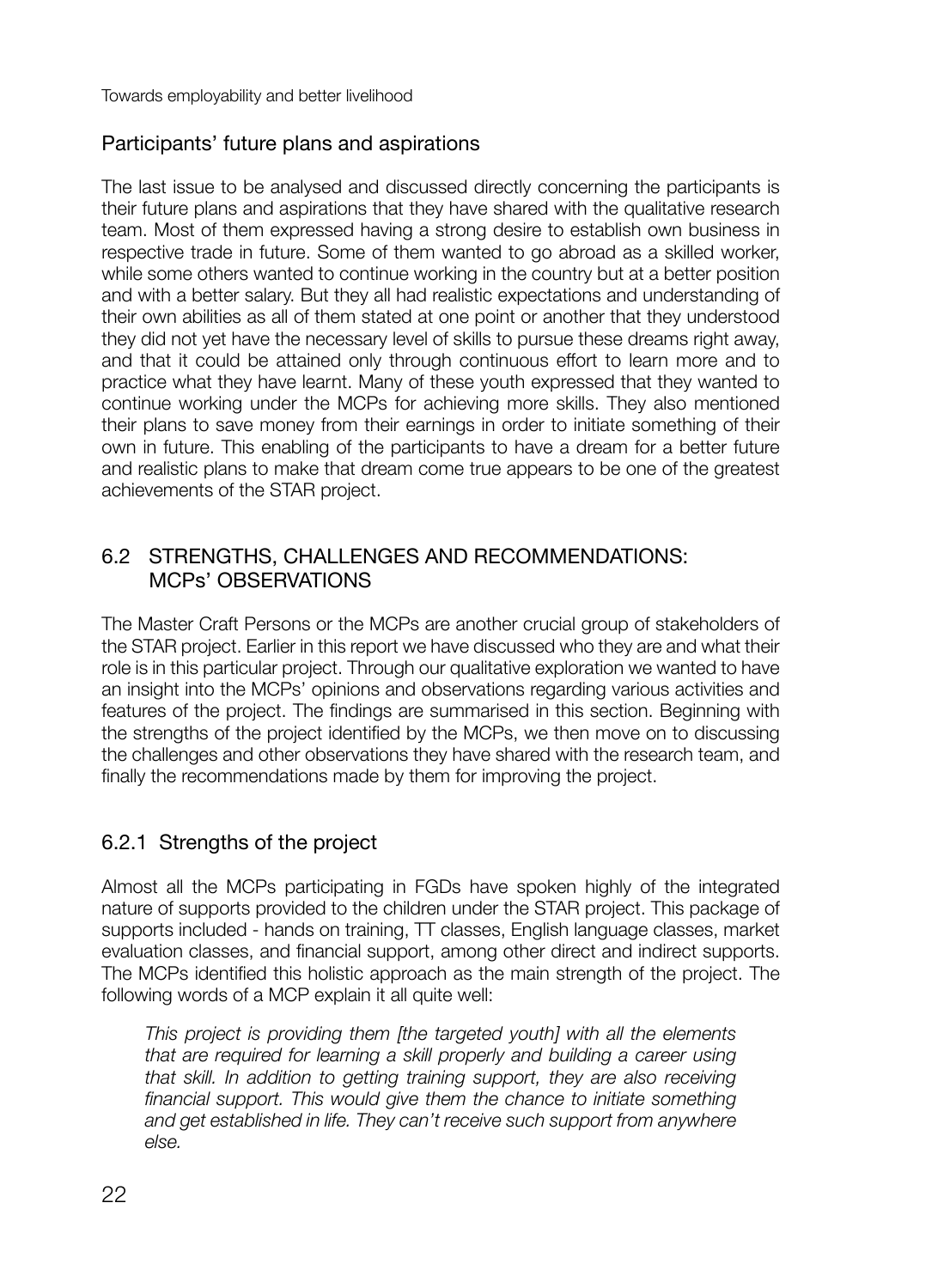The MCPs identified the implementation process and monitoring of project activities as quite systematic. In their opinion, the strong monitoring at every level of implementation has played an important role in ensuring the success of the project. Monitoring in the form of tracking participants for an extended period of time has been recommended by several of them for proper realisation and sustainability of the project's achievements.

Using specified and detailed logbooks for training has been acknowledged as another positive aspect of the project. In the MCPs' opinion, such systematic training following a pre-determined syllabus has been highly beneficial for the participants as it help cover the trade specific training topics in a comprehensive manner. It also worked as a check point for the MCPs themselves and in some cases they even benefited by learning bits and pieces of new information presented in a structured format.

There is another point which has been emphasised by all the MCPs as a highly appreciable feature of the STAR project, and that is, its ability to develop a strong sense of hope among the participants. They felt that the project enabled the yout to have realistic dreams of a better future for themselves and their families and the confidence in their capabilities as human beings to make these dreams come true. While it is rather difficult to 'measure' this effect of the project on its participants, it is open and clear for the human eye to see whenever interacting with them . In this regard, the following words of a MCP are worth mentioning.

*Those that have received training from me and the other ustads [MCPs] are now able to think positively about their future. They are thinking of ways to improve their and their families' lives. They feel confident about their newly*  learned skills and about contributing to their families' financial well-being.

#### 6.2.2 Challenges faced

Aside from talking about the highly beneficial, positive aspects of the project, the MCPs also shared with the research team the various challenges they have encountered and other crucial observations they made have during their ivolvement with the STAR project. These issues are very important for identifying the possible areas of improvement of the project.

While the MCPs were very excited about the nature of project implementation and their roles in it, they could not help expressing their concerns regarding some issues pertaining to the youth they were training. Many MCPs felt that some of them were underage, considering the type of trade they were involved with. For example, an MCP providing training on refrigeration work explained that participants at the lower end of the age spectrum were a bit too young for the different tasks to be handled in this trade; they needed to be slightly older and stronger to properly handle the tasks assigned and to ensure proper realisation of the training they were receiving. Concerns about age were also expressed as several MCPs believed that those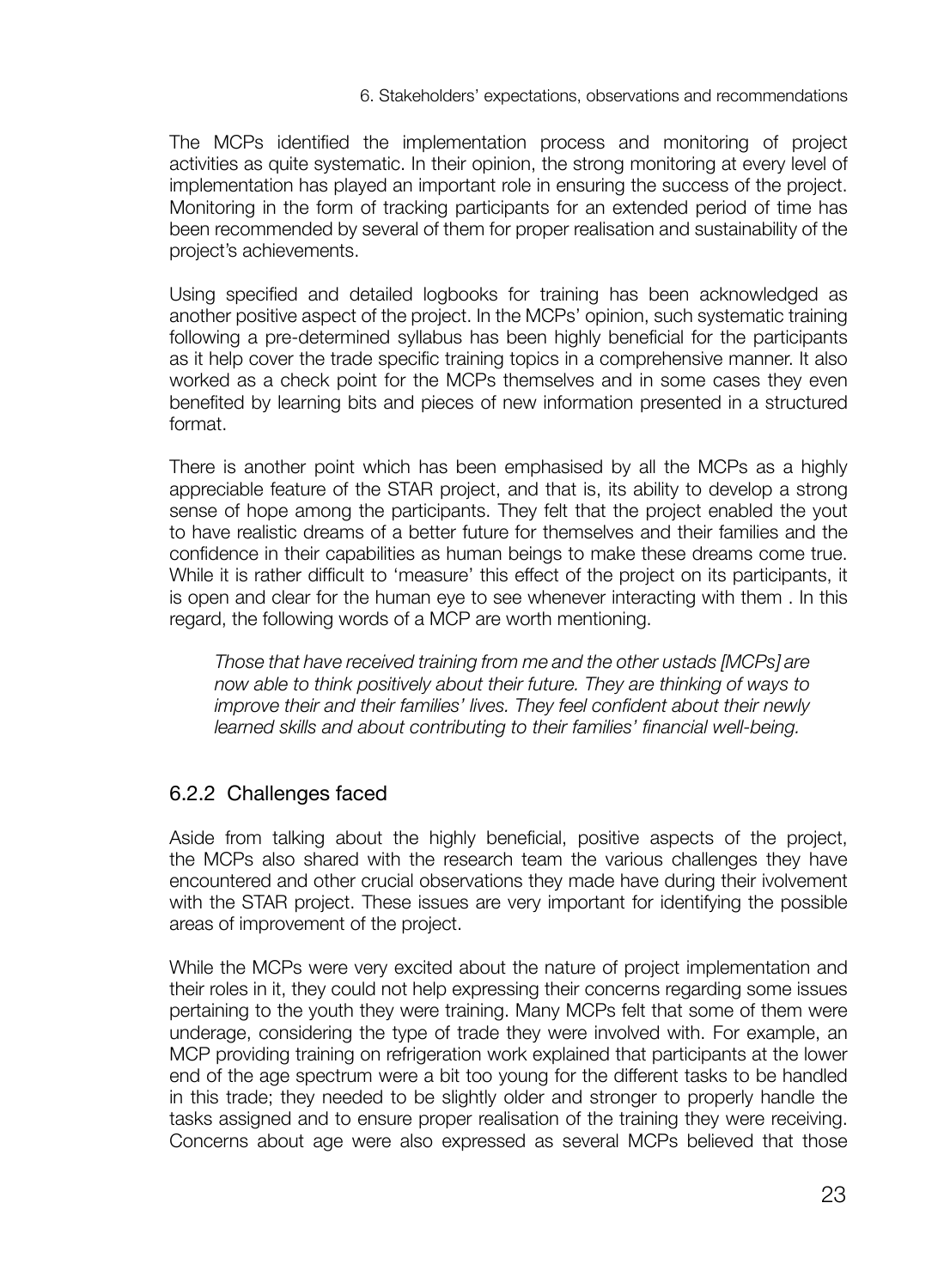receiving training from them were not that attentive or interested in the particular trade(s) as they were too young to understand its value and importance. But age was not the only reason cited for lack of interest. On this note, one MCP said:

*Firstly, it is now their [the participants] age to play. Secondly, the places*  where they live are not that good and healthy for growing up. They are *not coming to us willingly. They have come to receive this training under pressure from their parents and/or for their poor financial condition. These are the reasons why they lack the enthusiasm or interest in learning the skills. Due to this problem, we also have to give extra effort into training them.*

For some others, the concern was the lack of 'smartness' and poor outward appearance of the participants. This was an issue particularly for those receiving training in beautification and working in beauty parlors as part of their hands on training. Most of the MCPs of beautification thought that their clients were not willing to take service from the STAR participants due to their lack of 'smartness' as well as their poor getup. In the words of one such MCP,

*The customers always want to get their service from the smart girls. And smartness has a lot to do with family background and living status. Since the STAR participants are mostly from slums, they lack the required background, and fail to communicate smartly with the clients. Their low level of education also has a part to play in it. Growing the sense of smartness among this group has therefore been a big challenge for us.*

Several MCPs also felt that the participants' low levels of educational attainment was responsible for their problems with reading and memorising the names of tools, machinery parts and other trade specific terms.

The participants' irregularity in coming to the workplace and the guardians' overall carelessness about their children's training were also cited by a few MCPs as problematic for project implementation and achievement of expected outcomes. There were also complaints of showing up late to work and forgetting lessons from the previous days. Unfortunately, some of the parents were rather indifferent about these issues. One MCP expressed his dissatisfaction regarding this issue as:

*One day the boy [the participant assigned to him] did not come to work in the morning. As I made a phone call to his mother to check on him, she told me, "How can my son go to work this early! And what's the big deal if he does not go there every day? It is quite normal to skip a day or two." Now you tell me how I deal with children like these if the parents are not caring enough about their children's training.* 

The last issue of concern expressed by the MCPs on the part of the participants was their occasional lack of obedience. Even though it was raised by only a few MCPs, it is still one of those issues that require attention. The concerned MCPs reported of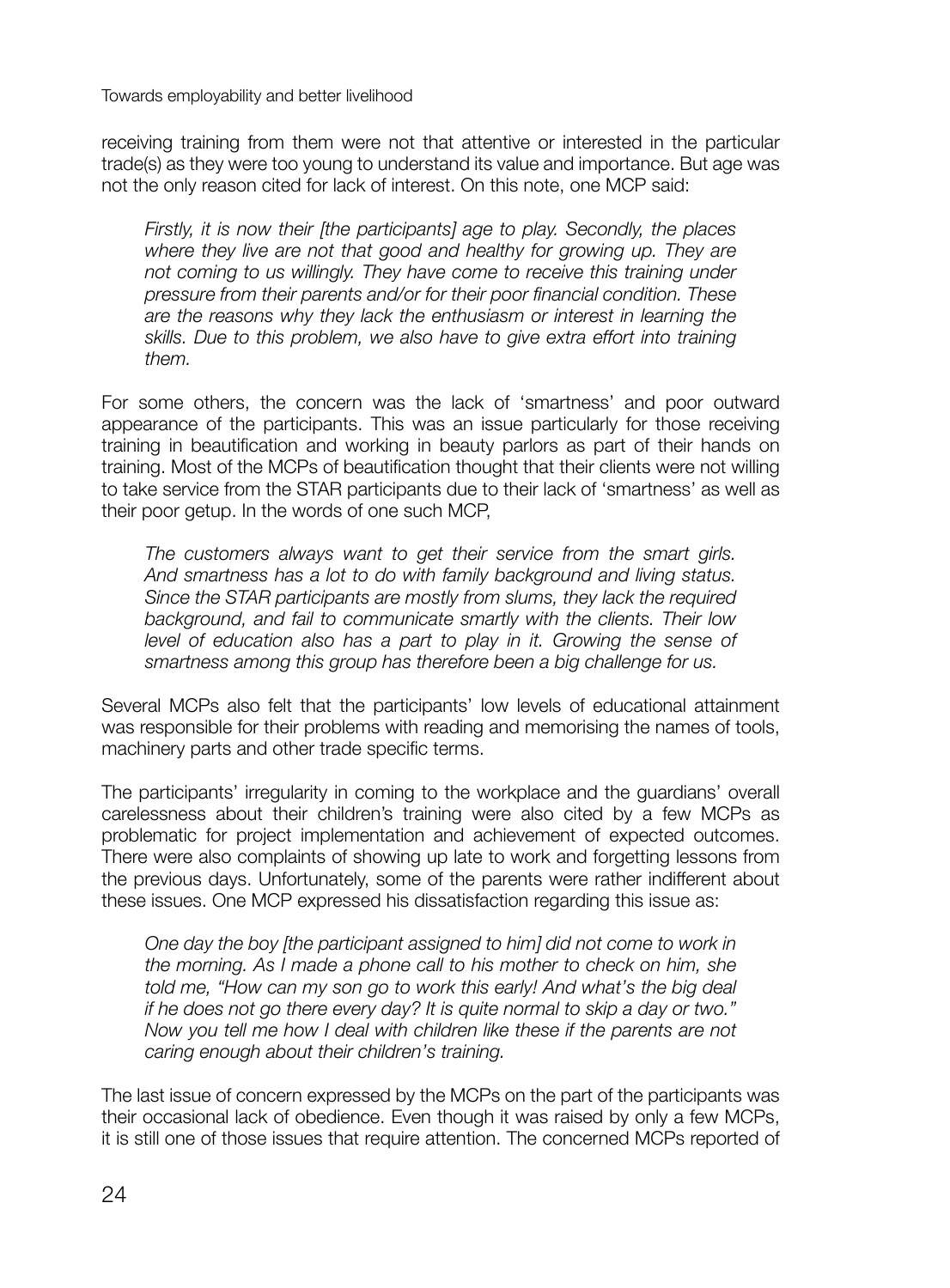incidences when the programme participants have picked up a fight or an argument with others, and were disrespectful and disobedient towards them (the MCP) when they tried to put an end to it. According to the MCPs, this disobedience and arrogance originated from the fact that they were BRAC participants and therefore, the MCPs had no authority over them. The participants knew that because of project rules, the MCPs were not allowed to deal with them harshly; and this seemed to have given them an air of arrogance.

These are all concerns related directly to the participants that the MCPs not part identified as challenging for successful implementation of the project. But there are other issues related to project design and implementation which they found problematic during the course of the project. For example, almost all the MCPs complained about the duration of the training (six months), as they found it inadequate for thoroughly teaching various aspects of the particular skill/trade they were dealing with. They opined that only the basics could be taught during this time period, and not the intricacies. Following the logbook provided by the project within this time period was also challenging for the MCPs. According to one MCP:

*The logbook that I have been provided and told to follow by STAR project staff lists A to Z of the tasks. But given the timeline it is impossible to complete all of it properly. If I try to do that, I will only be able to touch upon the basics and won't even have time to explain the things properly to the children.*

The (initially decided) fixed time period of 9am to 2pm that the participants were supposed to spend at the MCPs' workplace for receiving hands on training also caused problems for some specific trades. Based on the information received from the MCPs we found that two such trades were beautification and motor cycle repairing. In a beauty parlor the busy hours usually start after evening. But that was the time the participants left the parlor each day. Therefore, even though the participants spent quite a long time in the parlors during the day time, they had to spend it rather idly for lack of enough customers coming in. Those working in motor workshops faced similar situation. This was articulated by an MCP of motor cycle repairing as:

*If the participants want to learn the skill properly, they need to be here [the workshop] and work for longer hours. Various types of tasks to fix engines are usually performed during the evening/night as there is less chaos at that time. But the kids from the project leave at 5pm. How will they master the tasks required to fix an engine?*

Upon encountering this problem, programme management quickly revised the rule by keeping the five hour long period same while removing restrictions on when it had to start/finish.

Many MCPs also found the wording of the logbook very difficult to follow and thought that ordering of the tasks in the logbook was not always appropriate. One reason for the difficulty to follow the terminology used in the logbook might be the fact that many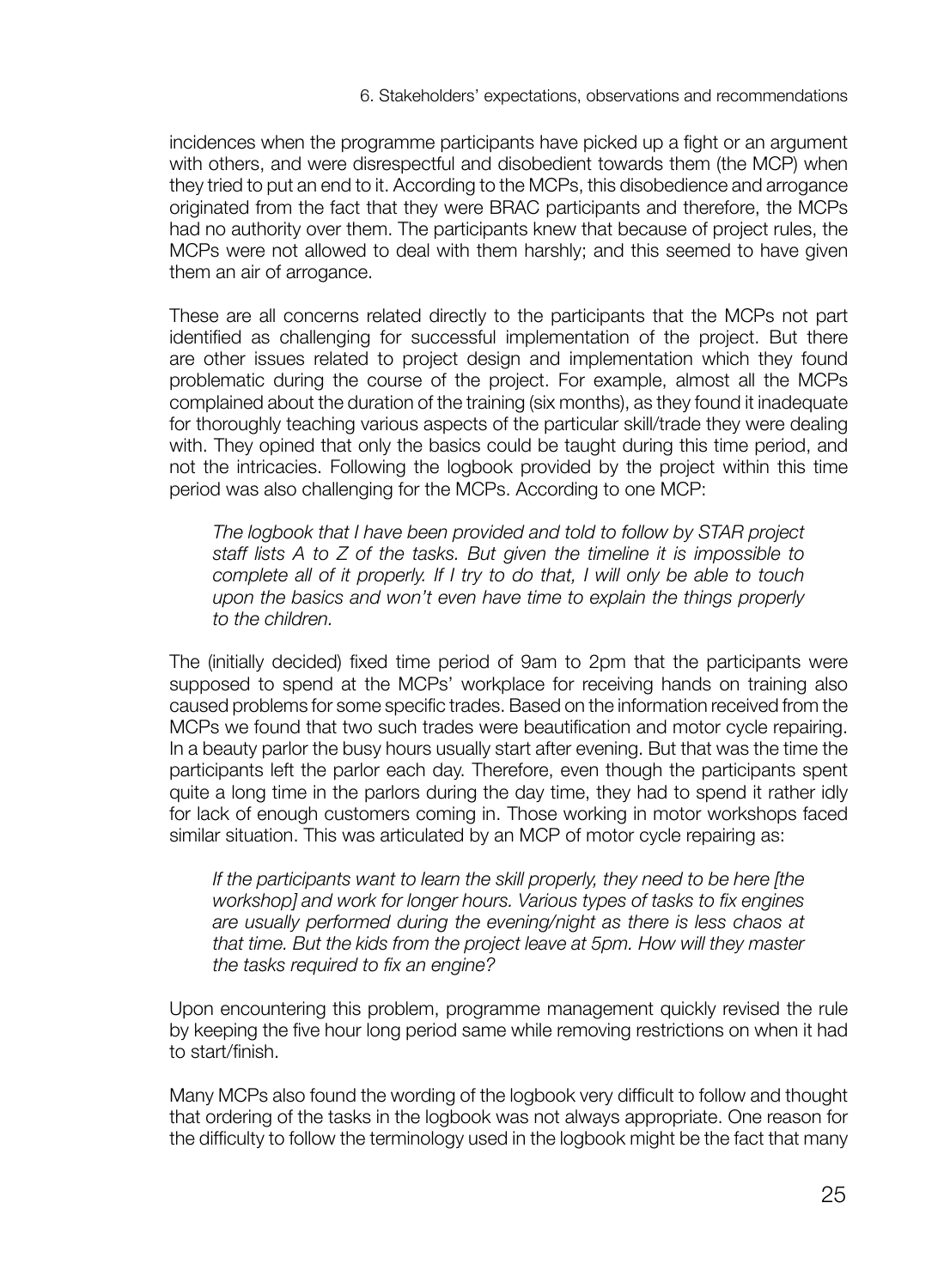of these MCPs were not that well educated and had themselves received training in their early days in a rather unorthodox manner from other practitioners in that particular trade. Because of their low level/lack of education, many MCPs were also unable to fill up the required sections in the logbook after completing a particular section.

Some MCPs complained of damage to products and tools by participants during the training period. As much of the machineries and tools used by the MCPs as part of their work was new to the participants, they were often uncomfortable and unsure of how to handle these. This is what led to occasional damages. There were also mentions of damage to customers' valuable products being serviced. Given that the project has no provisions to compensate for such incidences, the MCPs had to pay for the damaged products.

Another challenging issue mentioned by some of the MCPs was the occasional lack of attention to gender sensitive issues. To be specific, some of the MCPs of beautification complained about problems they had to deal with when their workplace (i.e. the beauty parlors) was visited by male project staff as part of regular monitoring. The beauty parlors operated by MCPs working with the STAR project, as like most other parlors, are all exclusively for female customers, and no males are allowed in the premises of these parlors. When these were visited by male project staff, the MCPs had to face negative approach and comments from the surrounding establishments and neighbours. One MCP stated the problem as follows:

*We face lots of problems when male staff come for follow-up. Others around us do not know and understand what this is for. When they see them coming in and going out, they start asking why suddenly guys are entering my parlor. They might even start spreading rumours and ill words about me and my parlor which would cause harm to me both personally and professionally.*

#### 6.2.3 Recommendations

In this sub-section the noteworthy recommendations made by the MCPs are summarised and presented for a quick glance at what they think are necessary for improving the project in its future phases.

- The lower bound of the age range and the educational level of the participants need to be slightly higher.
- Participants and trade should always be matched based on the children's interest and abilities.
- Duration of training should be extended from 6 months to 12 months. Duration of working time in a day should also be extended.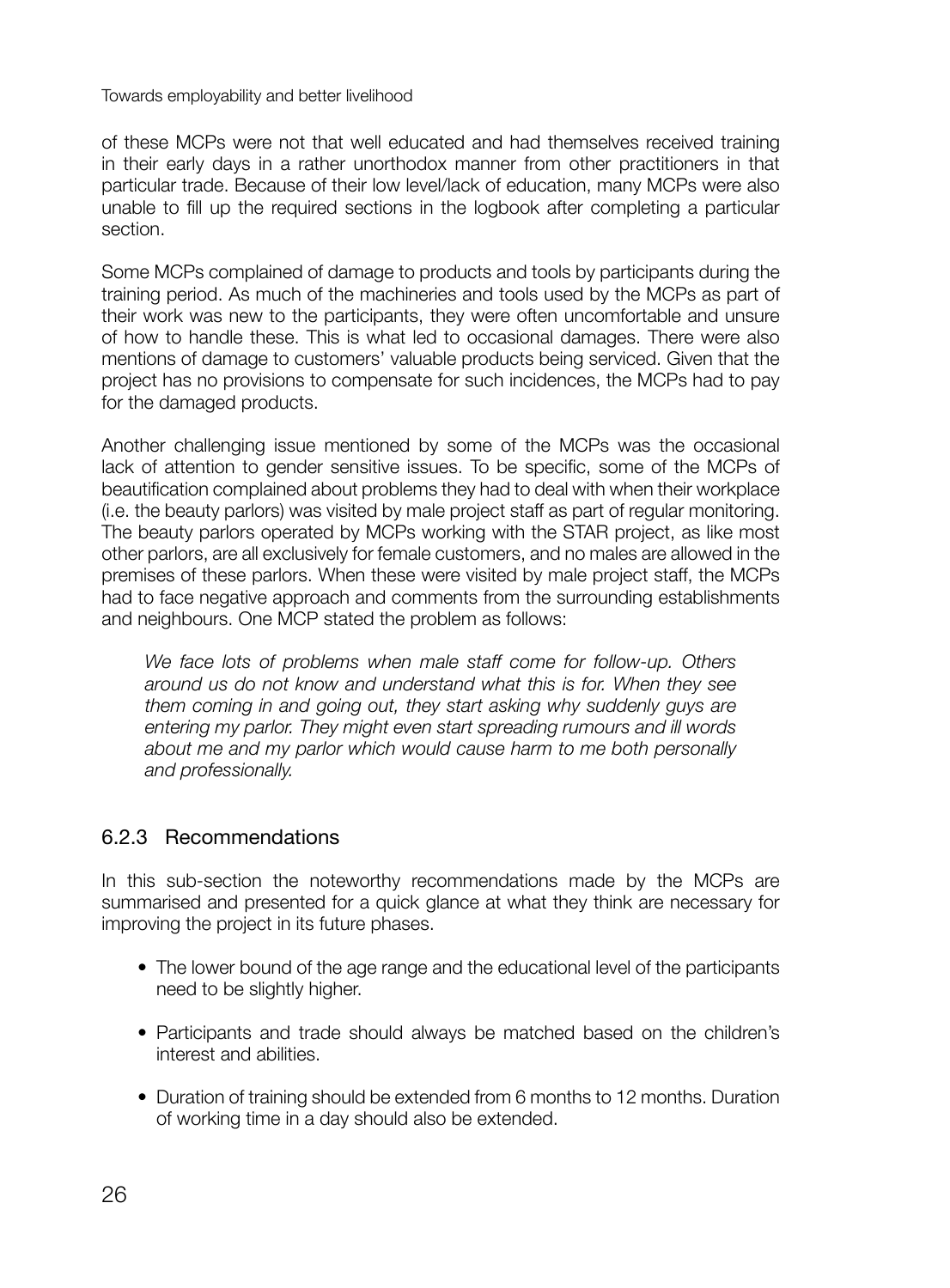- Weekly holiday needs to be customisable based on type of trade and location of MCPs' workplace, as different markets/areas often have different weekly holidays.
- At least one set of the basic machines and tools required should be provided in the theoretical classroom so that it becomes easy to match theory with practice.
- The MCPs' participation should be ensured while preparing the logbook.
- The sequencing of the items in the logbook needs to be revised in some cases.
- The participants should be instructed by the project staff to be obedient to the MCPs and abide by their instructions.
- In case of substantial damage caused by the participants to customers' products or to the machineries at the workplace, the project should provide support to compensate for it.
- The honorarium provided to the MCPs can be increased. While the social and ethical value of the task assigned is of great importance, at the end of the day everyone is concerned about the financial dealings.

#### 6.3 CHALLENGES FACED AND RECOMMENDATIONS PROPOSED: PROJECT STAFF'S FEEDBACK

During the qualitative data collection, the STAR project staff working at the field level were requested to share their experiences, the challenges they identified during their work, and their recommendations for improving the project and its outcome. Research findings based on these information are the focus of this sub-section.

#### 6.3.1 Challenges identified

The staff discussed in detail the various problems encountered in the different trades as well as different administrative issues they had to struggle with during the course of their work. Both types of issues are analysed and presented here. While some problems were common for several trades, some were specific to one or two trades. The major problems/challenges as mentioned by the staff are discussed below.

#### *Problems in different trades*

The participants' low level of education has been detected as a problem in most of the trades as it affected their ability to learn lessons, remember those properly and then to implement those. The staff also noticed that in some trades, the daily work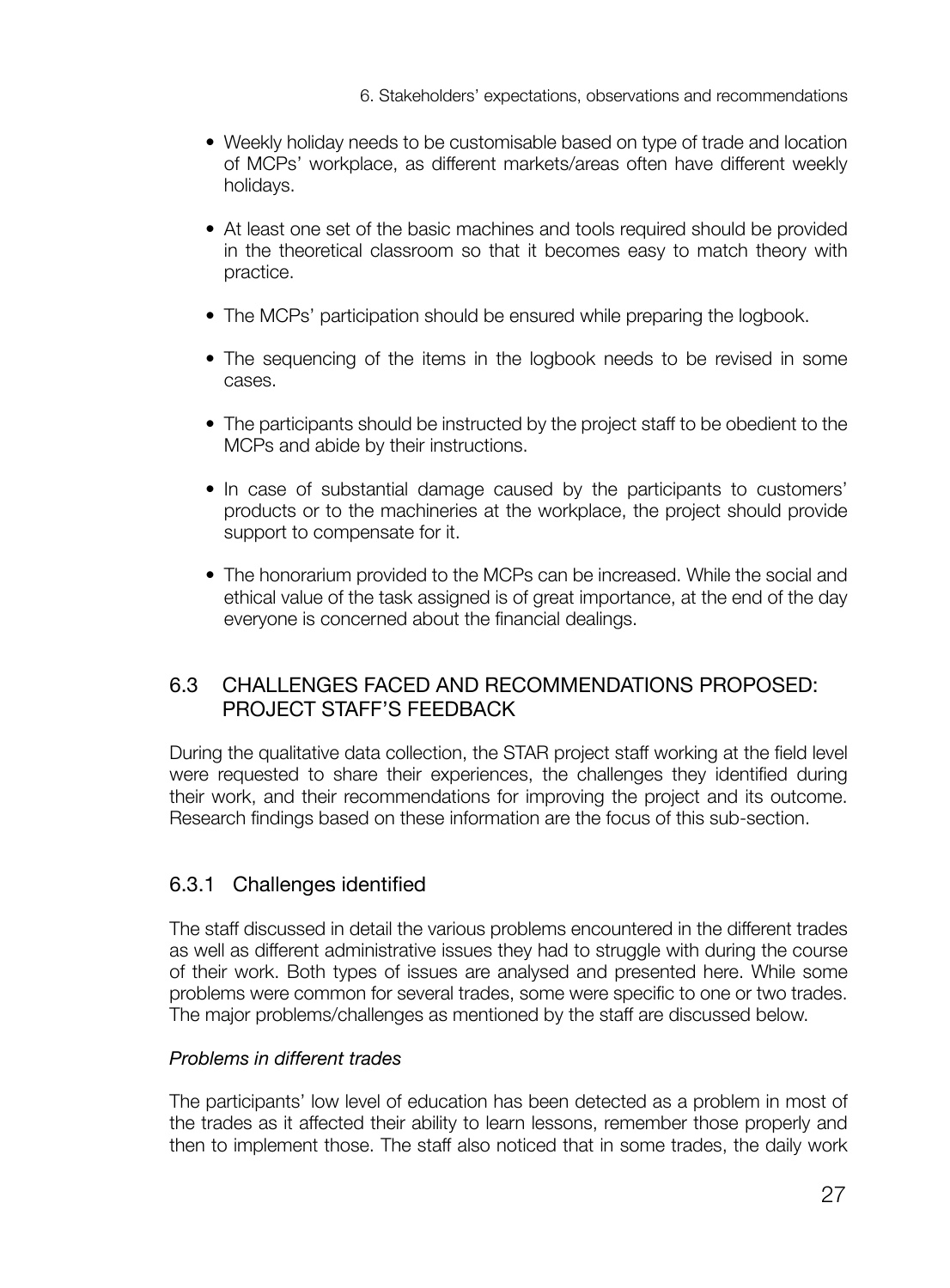tended to start a little late as customers usually did not come to seek service very early. In these cases, the participants started to show up late as well. But they would always leave at the time specified by the project even though there was a lot of work left at that time or a lot of customers were arriving. The staff felt that this was seriously affecting the participants' learning process. Some of the staff also felt that the given time of six months for training was inadequate for some trades.

The concerned staff also spoke of parents' stereotypical perception of particular trades/activities as a problem. For example, many of them had to face problems when they approached the participants and their parents about the prospect of beautification, as some of the parents considered this is as an act of sin or against religious beliefs and practices. It proved to be rather difficult for the staff to work in these situations. Many of the guardians were also against electrical work as they thought that these tasks were not at all safe for their children irrespective of the safety mechanisms/measures adopted.

Another observation made by the staff was that very often the MCPs would not allow the STAR participants to work on the customers' products as they feared the children might cause damage. This is understandable given that they were rather unskilled. But the issue raised by the staff was that this was limiting the learning opportunities for the participants. The lack of scope to work also resulted when the service delivery was home-based. For example, for refrigerator repairing the service is very often provided by going to the customers' home. But in such cases, the STAR participants missed the scope of learning as they stayed in the workshop.

The staff received complaints from MCPs that in the case of tailoring the names of various tools and machine parts were given in the logbook without any accompanying images which was problematic for the MCPs and the participants to understand. There were also complaints about the fact that only ladies' dress items were included in the logbook even though there was huge demand for gents clothing items in the market. Additionally, there were complaints of printing mistakes and problematic sequencing of tasks/steps in the logbooks.

#### *Administrative and staff issues*

Several staff mentioned that in the absence of a full time district manager assigned for each district, they faced challenges in the areas of instant decision making, paper signing, report submission, timely payment of MCPs and overall project operation. They were also concerned about coordination gap among different stakeholders involved with the project.

At the initial stage the grassroots level staff were not fully aware of different steps of project implementation. As a result, they were not able to provide the MCPs with adequate information and often had to face awkward situations for not knowing the little details of the project. Some of the staff initially told the MCPs that they have to build the capacity of the targeted youth up to the level of helpers. But later on instruction was given to fully train them up as skilled workers in the particular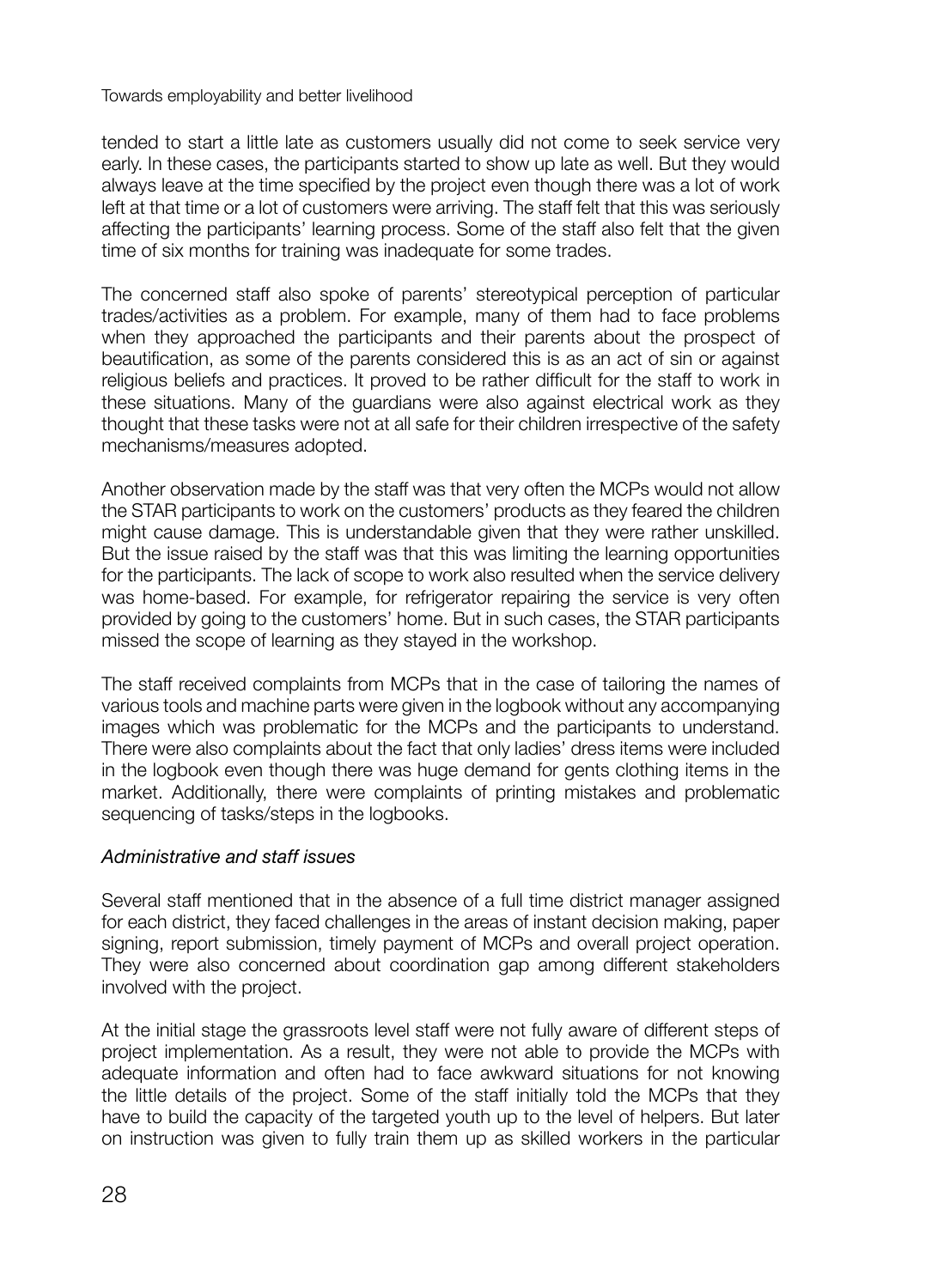trades following the logbooks provided. The fact that the logbooks were supplied two months after project initiation was also mentioned by several staff as a big challenge.

#### 6.3.2 Recommendations

The recommendations received from the project staff are summarised below.

- Some changes are required in the participants' selection criteria as importance should be given on age, size and educational qualification.
- The responsibility of participant selection should lie solely with the project staff.
- Educational qualification of MCPs should be at least SSC, as otherwise it becomes problematic to deal with them and explain to them their roles and responsibilities in line with the project's rules.
- A combined training for MCPs should be organised following the logbooks where representatives from BRAC, UNICEF and ILO would also join. This would help the MCPs to get a clear understanding of the project's objectives and activities.
- The duration of training should be increased to properly cover all parts of the logbooks.
- The language and steps of the logbooks and the market evaluation module should be made easier to follow and understand.
- Some instruments/machinery/tools and trade related materials may be supplied in TT class for combining theory with practice.
- Instead of giving the lump sum money to the participants at the end of the training period, they might be directly provided with some basic necessary machineries/instruments on respective trades.

#### 6.4 ADDITIONAL OBSERVATIONS MADE BY THE RESEARCH TEAM

Like any other development intervention, the STAR project also has some preset rules and guidelines for effective implementation. But during process documentation exercise, some gaps between the rules and the practices have been observed by the research team. It is worth having a look at these observations since focusing on them might help with better implementation of project activities and achievement of expected results. The notable observations made by the research team are presented below.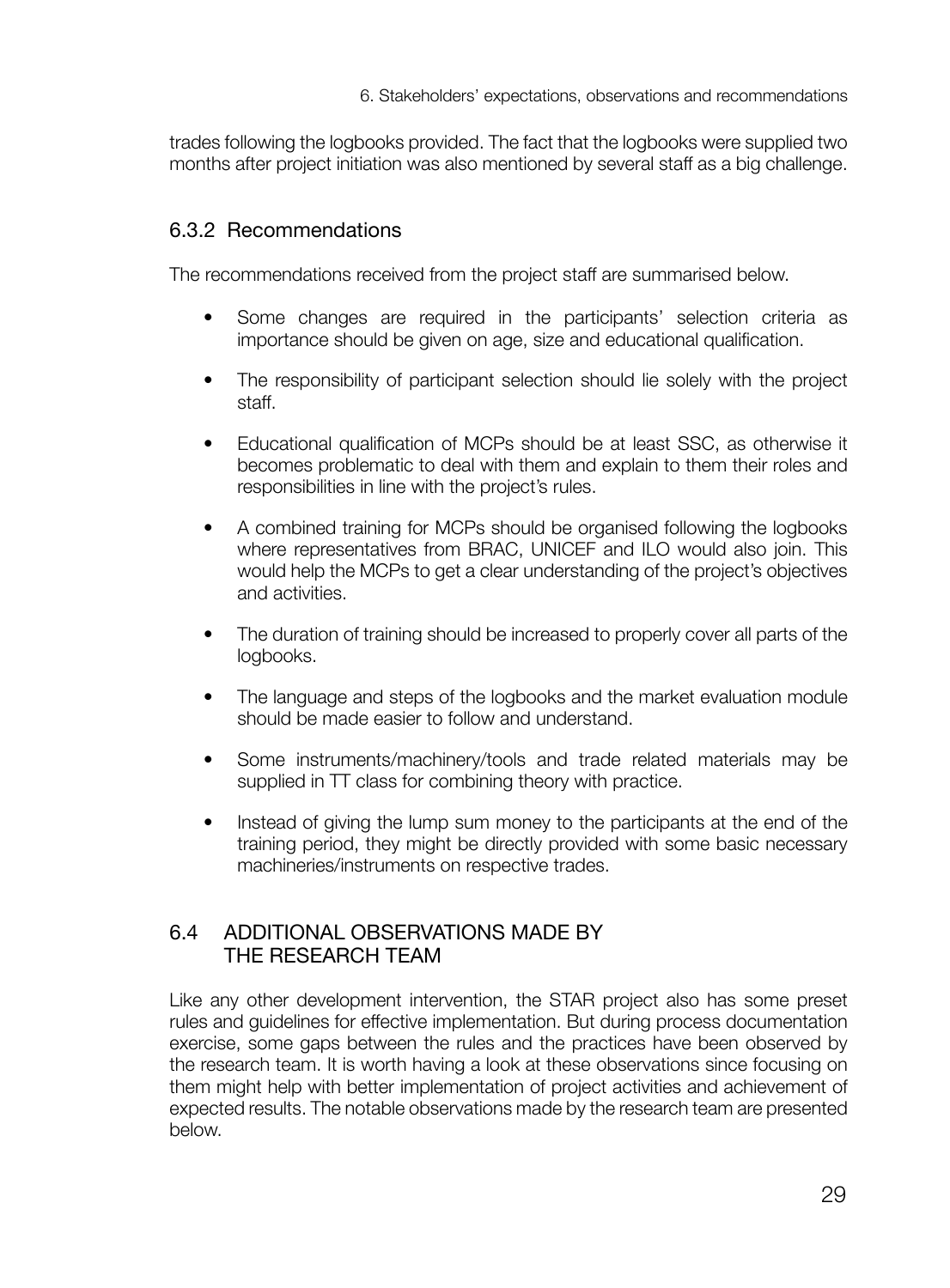- During the pilot phase, the field based project staff were provided with an additional instruction to keep four (4) trades in every branch and six (6) participants in every trade for the purpose of structural management and consistency across branches. It is worth mentioning that this instruction also played a part in the matching process between participants and trades. Due to this instruction, in practice, the participants and their guardians only had the option to choose from the limited fixed list of trades operated under the respective branches.
- Limited/rare participation of the District Managers (DMs) was noticed in various stakeholder meetings, such as coordination meetings with guardians, MCPs and TTs.
- Even though there is provision of regular coordination meetings with different stakeholders and the POs claimed that all meetings take place as planned, the research team observed that usually only the guardians' meetings and the staff meetings took place. The guardians' meeting also appeared to just fulfill the purpose of formality, as it mainly involved the guardians' signing a register book and some preset speeches on selected topic(s) delivered by the POs. The guardians were present there only as listeners, and did not participate in any discussion or opinion sharing.
- Lack of coordination was observed between the MCPs and the TTs, particularly in the branch offices in Dhaka. This coordination is extremely important as both groups have the responsibility to train the children. Without proper coordination between them, it becomes impossible to ensure that the lessons from both sides are of acceptable and equal standard and that no gap exists between the theoretical and practical lessons received. The POs claimed that this coordination takes place as the MCPs and the TTs meet once a month during receiving their remuneration. But in reality, on these days, the MCPs and the TTs were seen to just come to the office to sign and collect their payment and leave afterwards. While occasionally informal discussion took place among the ones present at a time at the office on payment day, such little interaction was highly inadequate for proper and effective coordination.
- There also appeared to be some gap in information sharing between the field level and the central level of project administration. In one of the branches in Dhaka, an MCP dropped out causing interruption in training of the two (2) participants assigned to that particular MCP. The concerned DM initially decided that their training would be completed by the TT following the logbook. But that created new problems. So, then those two participants were assigned to another MCP who was located about 6km away from the participants' residences. In this situation, one of the participants dropped out and the other one became irregular. This was a rather serious issue. But it was found that this information had not been shared with the central project management.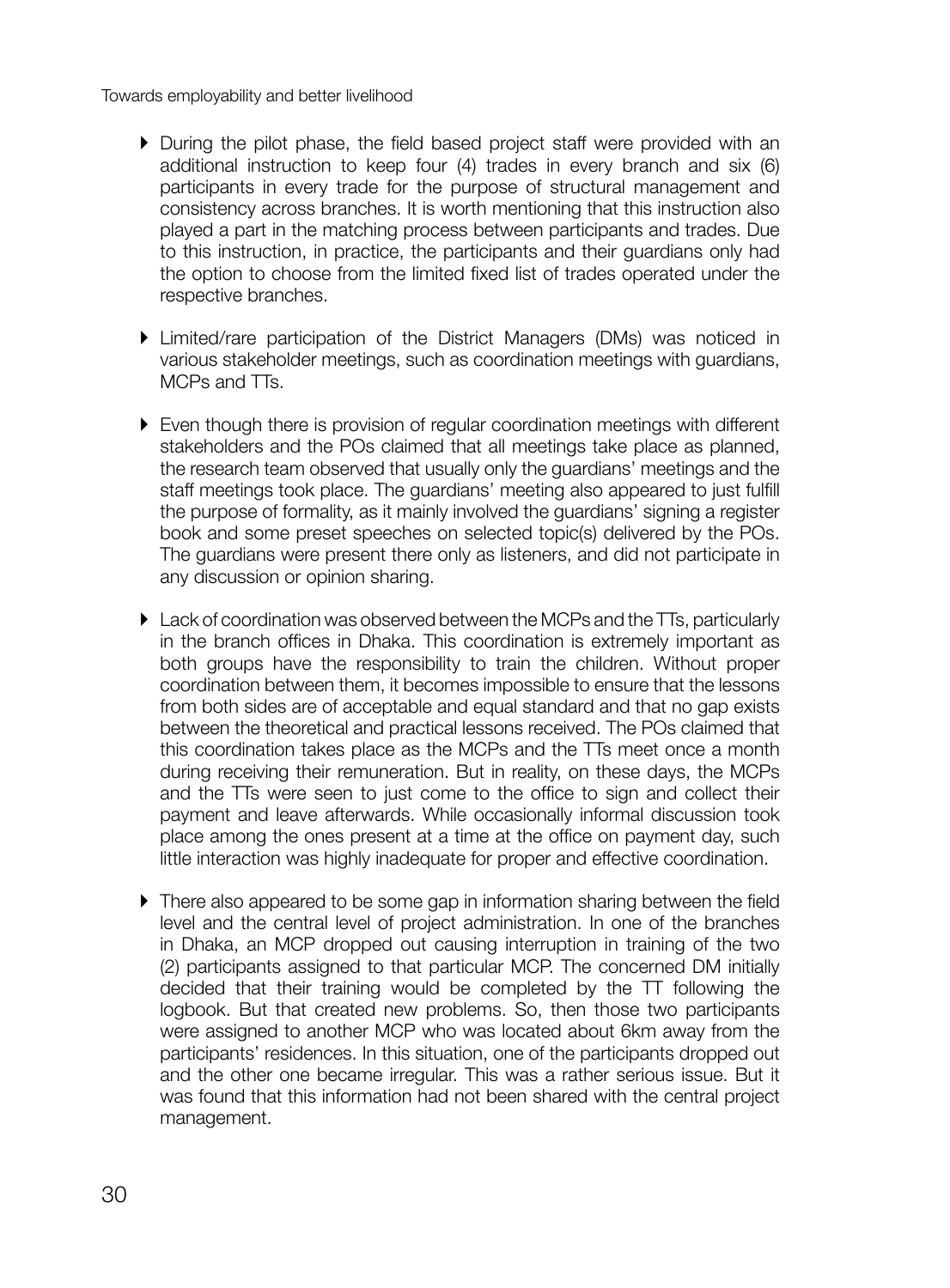- 6. Stakeholders' expectations, observations and recommendations
- Some of the POs were found to be lacking in their responsibility to observe/ monitor the TT classes. The research team observed that they were often not being attentive in the classes, and were even talking on mobile phones inside the classroom during the class.
- The TTs often lacked efforts to make the theoretical classes interesting. The monotonous nature of their lectures often caused the participants to lose attention and interest which ultimately affected their learning process.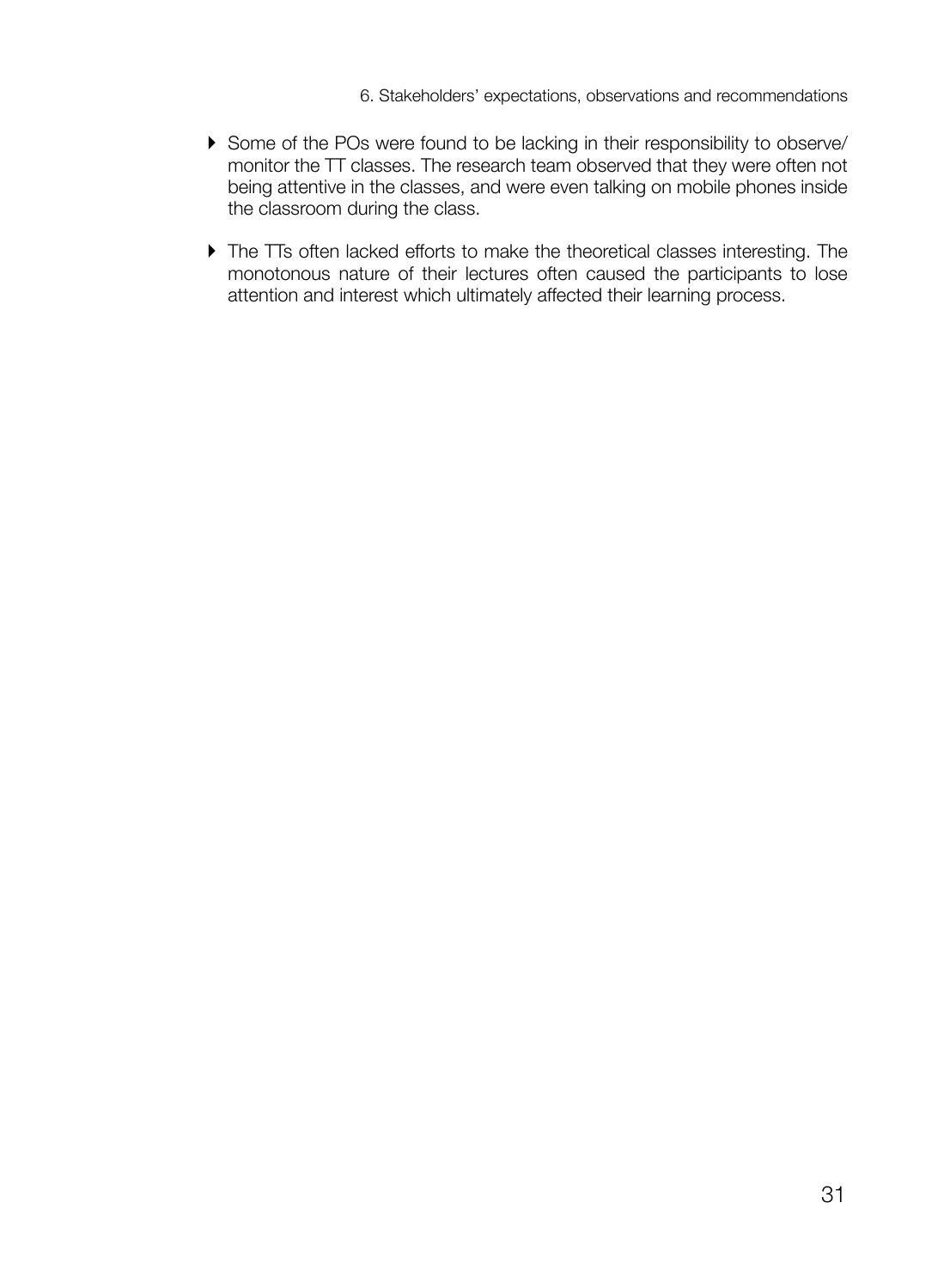This page is intentionally left blank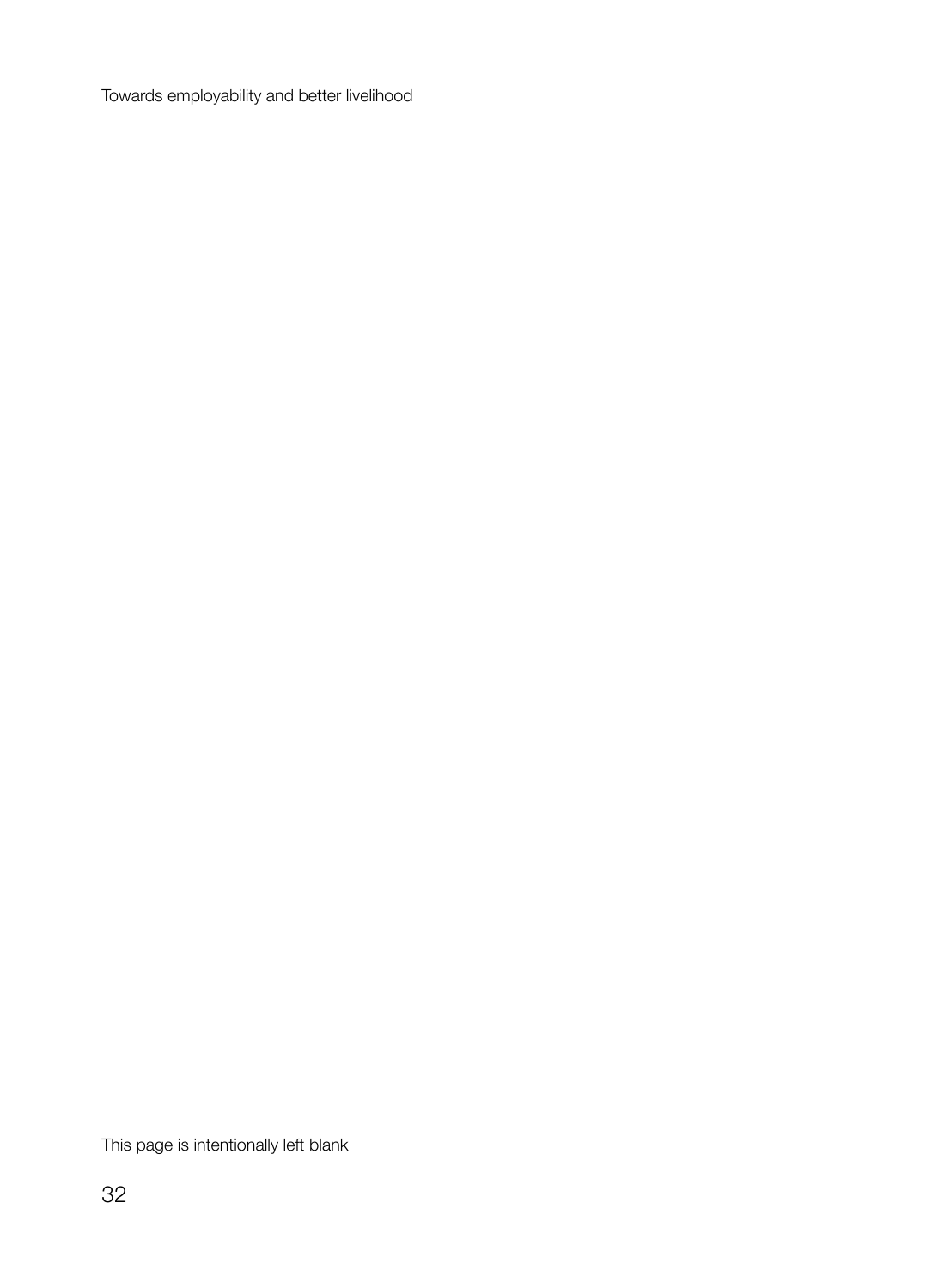# 7. CONCLUSION

The key objective of the STAR project is to provide underprivileged urban working children with the skills required to enhance their employability in the formal job market which would ultimately enable them to attain a better livelihood for themselves and their families. In doing so, STAR adopts an apprenticeship based model which has been found to be quite effective in various parts of the world with similar situations and context. This study analyses the short term impact of the project mainly on job market participation of the participants, their understanding of/aspiration for decent work environment, and their abilities to dream of and plan for a better future. Additionally, it also brings together recommendations made by different stakeholders for amending various aspects of the project for improved implementation and effectiveness in its future stages.

We find that participation in the STAR project has had significant impact on IGA involvement of the urban youth, with an associated increase in the proportion of them being self-employed. Qualitative findings add that they are mostly involved in trades they received training on as participants of the STAR project. Increased use of appropriate safety measures at workplace was also noticed among the participants which might indicate their improved understanding and desire for having decent work environment. Qualitative findings show a growing sense of hope and rise of dreams among the youth as they reported planning for improved livelihood through realistic steps.

We find that various challenges were faced by the staff and the MCPs during project implementation, perhaps because it was the pilot phase. Substantial volume of constructive recommendations has come from both these groups for improved operation and achievements of the project. Some of these recommendations deal with selection of the target group and the MCPs, while others involve various administrative and structural issues. Overall, suggestions have come for more careful targeting of participants, extended duration of training period, modification and timely provision of the logbooks, improved coordination between different stakeholders, increased and improved participation of different stakeholders in various stages of programme operation and monitoring, etc. Incorporation of the recommendations and the lessons learnt by the project staff into successive phases of the project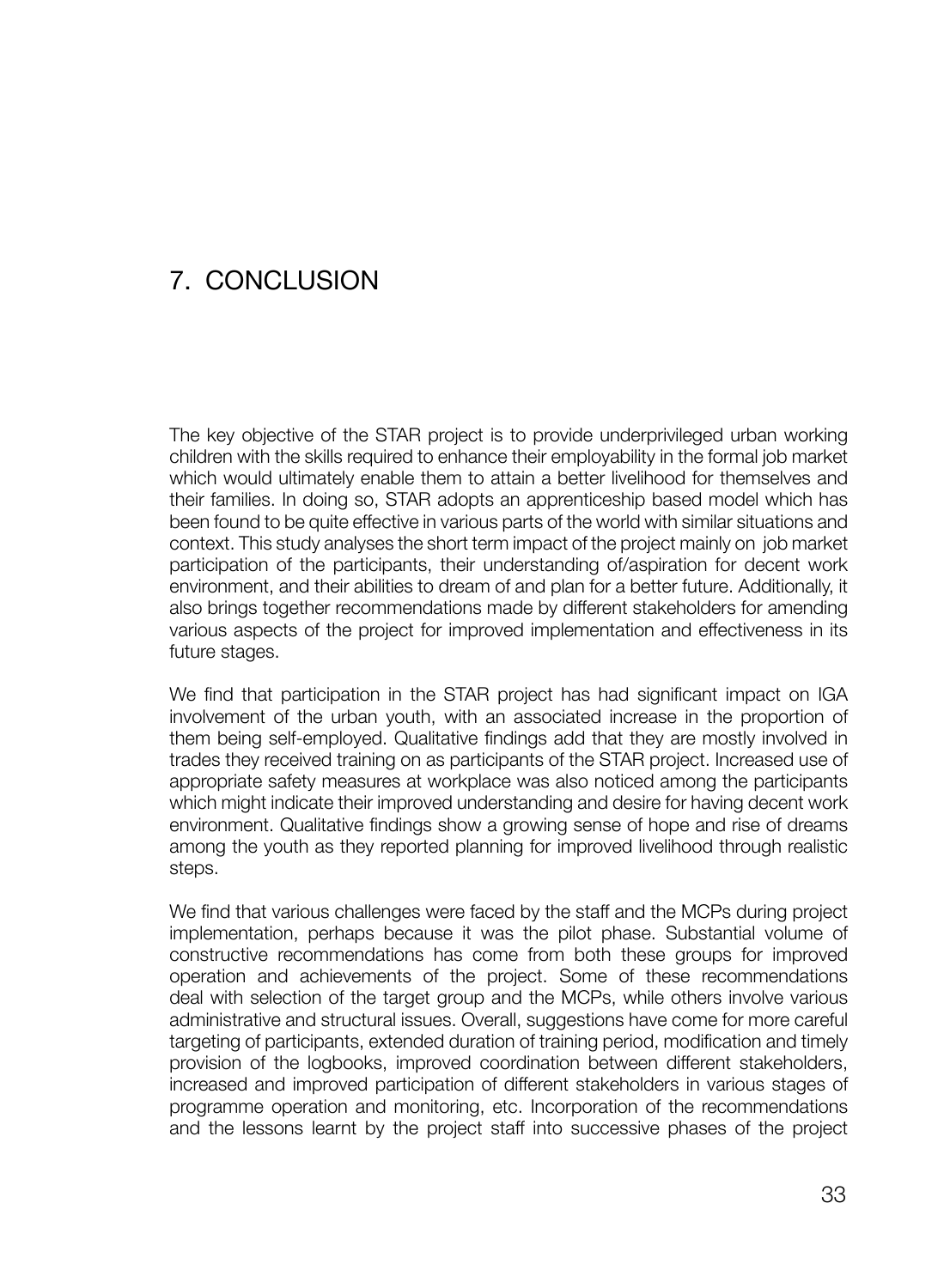can ensure achieving improved and sustainable results in the form of a strongly competent established young workforce in the country, and thus reduce the problems of youth unemployment, their involvement with low paying hazardous informal sector employment (due to poor skills) and so on.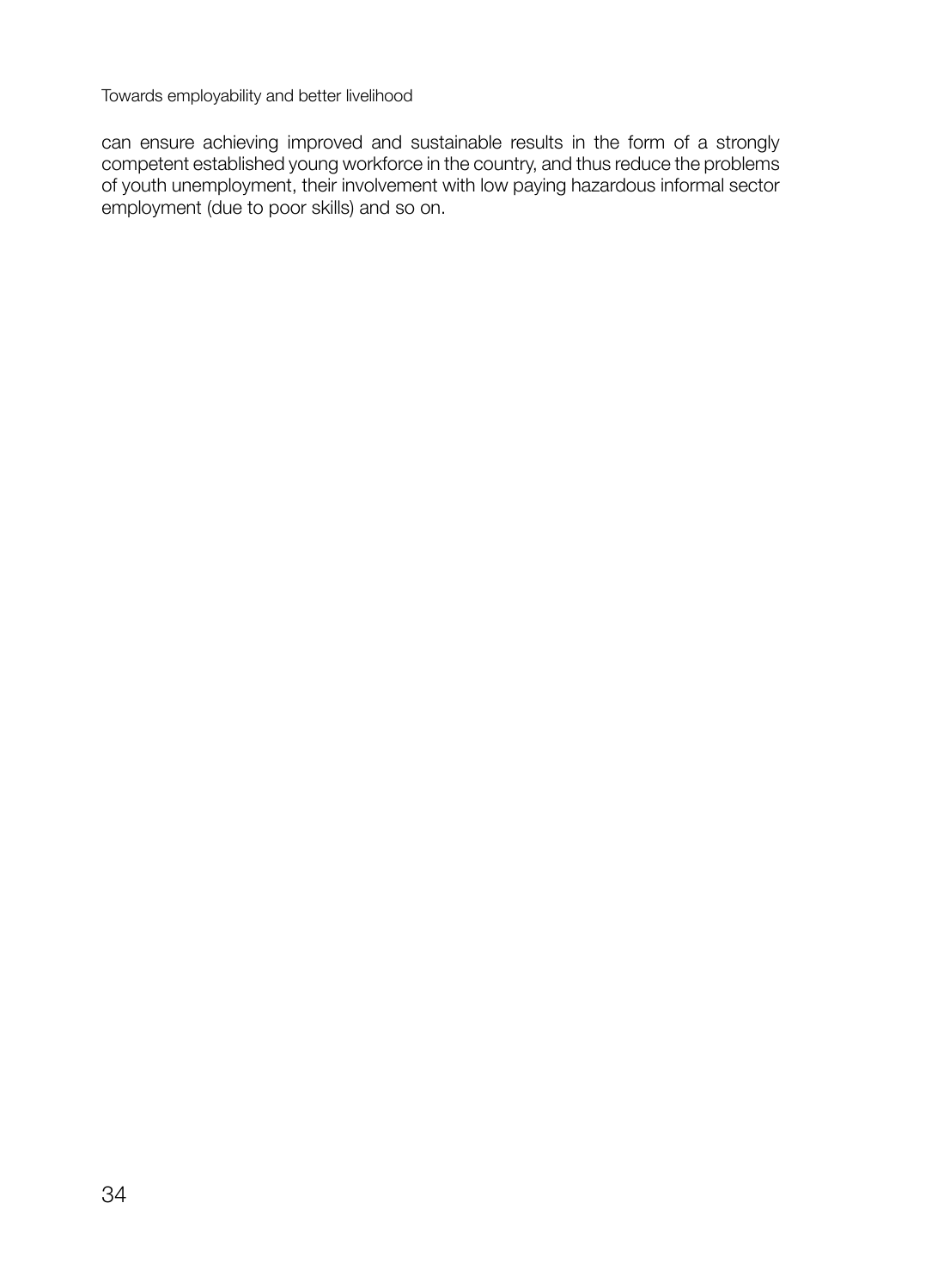### **REFERENCES**

- Alam N (2012). A socioeconomic study of informal sector workers of Dhaka city. *E Journal of Sociology*, 9(2):101-108.
- Ali MA (2013). Informal labour force. *In:Titumir R Al M (Editor)* Accumulation and alienation: state of labour in Bangladesh 2013. Dhaka; Unnayan Onneshan.
- Amin S and Chandrasekhar S (2009). Looking beyond universal primary education: Gender differences in time use among children in rural Bangladesh. New York: Population Council (Poverty, Gender and Youth Working Paper No. 9).
- Banu N, Bhuiyan S and Sabhlok S (1998). Child labor in Bangladesh. *International Journal of Technical Cooperation*, 4(1): 1-7.
- BBS (2011). Preliminary report on household income and expenditure survey 2010. Dhaka: Bangladesh Bureau of Statistics.
- Bhuiya I, Rob U, Chowdhury AH, Rahman L, Haque N, Adamchak S, Homan R and Khan ME (2004). Improving adolescent reproductive health in Bangladesh. Population Council. Available at: http://www.eldis.org/vfile/upload/1/document/0708/DOC18994.pdf
- CAMPE (2013). Skills development in Bangladesh: enhancing the youth skills profile. Education Watch 2011-12. Dhaka; Campaign for Popular Education.
- GoB (2015). Millennium Development Goals: Bangladesh Progress Report- 2015. General Economics Division (GED), Bangladesh Planning Commission, Government of the People's Republic of Bangladesh. Available at: http://www.plancomm.gov.bd/ wp-content/uploads/2015/09/MDGs-Bangladeh-Progress-Report\_-PDF\_Final\_ September-2015.pdf
- Hossain MJ and Rahaman SH (2011). Child labor in the harmful work and concerned issues: Bangladesh perspective. E*uropean Journal of Business and Management*, 3(4): 213- 226. Available at: www.iiste.org/Journals/index.php/EJBM/article/download/309/196
- Kalam MA (2015). Chapter 3: Education and learning outcomes. *In:* Sajeda Amin (Editor). "Urban adolescents needs assessment survey in Bangladesh." Dhaka: BIED, BRACU, and Population Council. Available at: http://www.popcouncil.org/uploads/ pdfs/2015PGY\_BRAC-AdolSurveyReport.pdf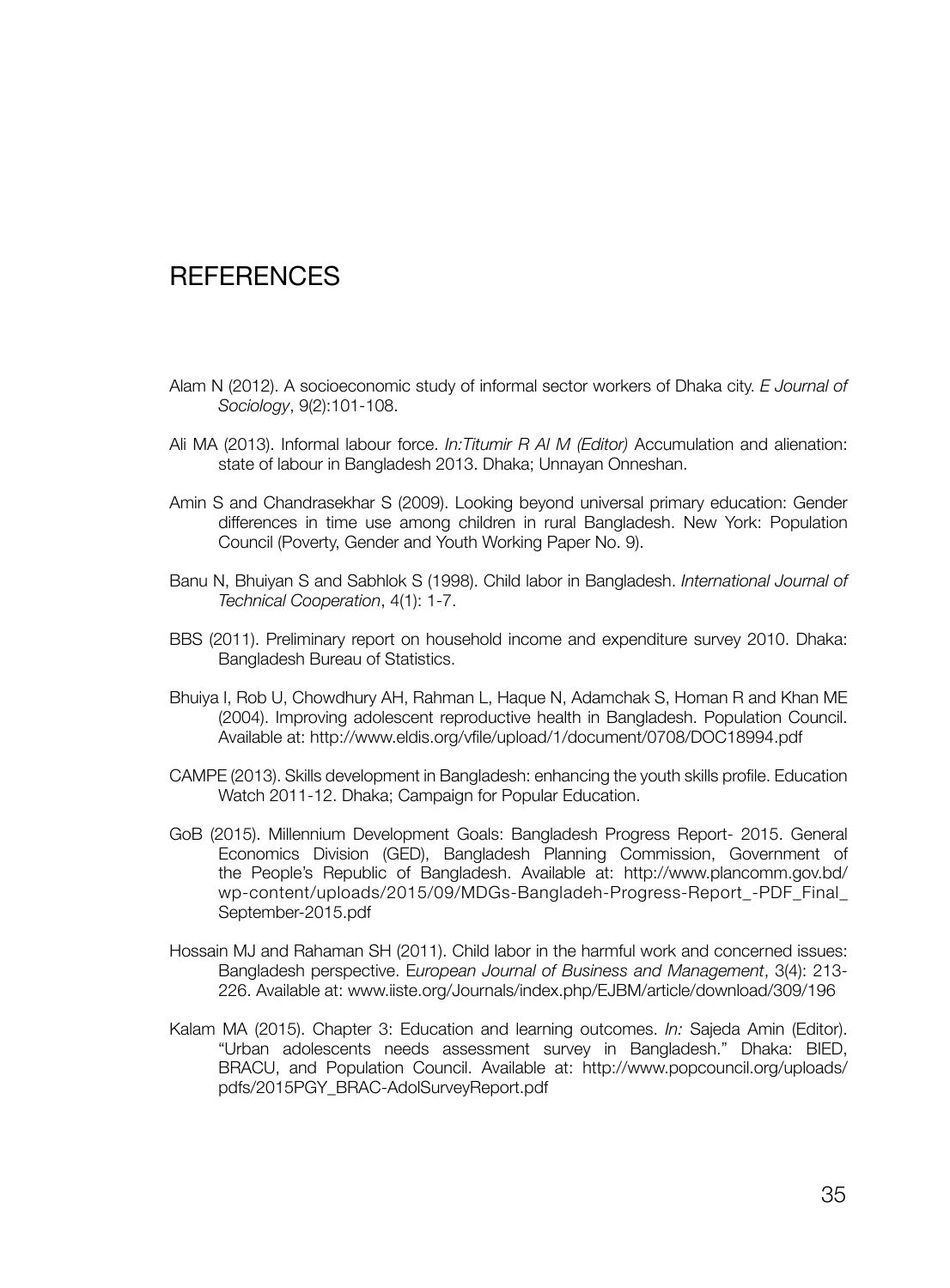International Labour Organization (2012). The youth employment crisis: time for action. Report V. International Labour Conference, 2012, 101<sup>st</sup> Session. ILO: Geneva.

Khair S (2005). Child labour in Bangladesh: a forward looking policy study. ILO: Geneva.

- Matin KA (2012). The demographic dividend in Bangladesh: an illustrative study. Paper prepared for presentation at the 18<sup>th</sup> Biennial Conference of the Bangladesh Economic Association held on 12-14 July, 2012 at Dhaka. Available at: http://bea-bd.org/site/ images/pdf/40.pdf
- UNICEF (2002). Working for and with adolescents- Some UNICEF examples. Prepared by the Adolescent Development and Participation Unit, United Nations International Children's Emergency Fund. Available at: https://www.unicef.org/working\_with\_and\_ for adolescents.pdf
- UNICEF (2007). Multiple indicator cluster survey- Bangladesh 2006: key findings. Available at: http://www.unicef.org/bangladesh/knowledgecentre\_6274.htm.
- UNICEF (2008). United Nations Girls' Education Initiative (UNGEI) in Bangladesh: Consultation Meeting Report. Dhaka: United Nations Children's Fund.
- WHO (2006). Adolescent nutrition: A review of the situation in selected South-east Asian countries. Prepared by the Regional Office for South-East Asia, New Delhi, World Health Organization. Available at: http://apps.searo.who.int/pds\_docs/B0239.pdf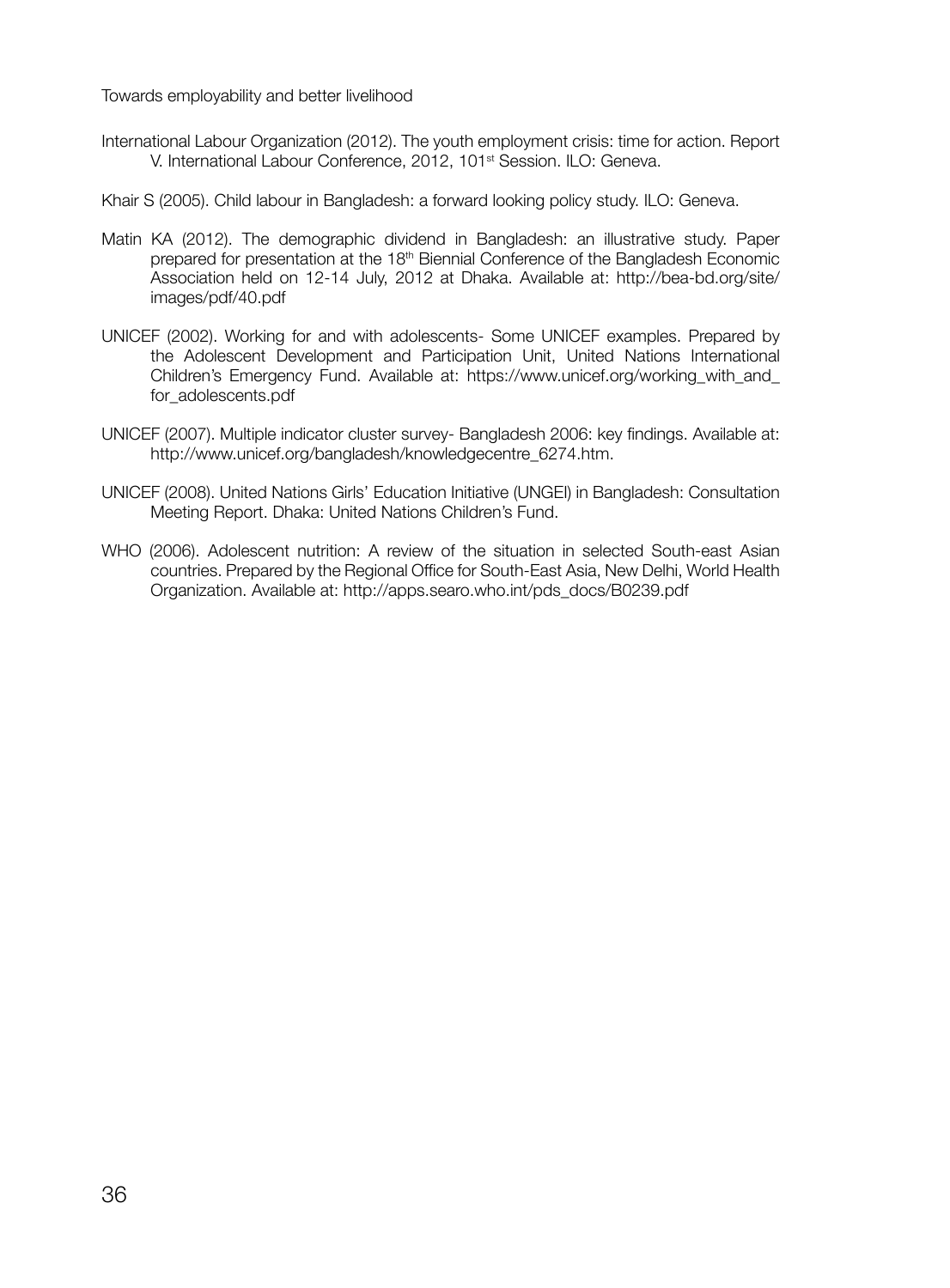# ANNEX

#### Table A1. Impact on IGA involvement (matched sample)

| Indicator                          | 2012        |         |              | 2013   |        |             |            |
|------------------------------------|-------------|---------|--------------|--------|--------|-------------|------------|
|                                    | Treat-      | Compa-  | Diffe-       | Treat- | Compa- | Diffe-      | <b>DID</b> |
|                                    | ment        | rison   | rence        | ment   | rison  | rence       |            |
|                                    | (1)         | (2)     | $(3=1-2)$    | (4)    | (5)    | $(6=4-5)$   | $(7=6-3)$  |
| Involved with IGAs (% of<br>youth) | 28.36       | 29.85   | $-1.49***$   | 99.40  | 58.63  | 40.78***    | $42.27***$ |
| Type of IGA (% of youth)           |             |         |              |        |        |             |            |
| Skilled labour                     | 20.90       | 13.37   | $7.52**$     | 73.13  | 25.31  | 47.82***    | $40.30***$ |
| Self-employment                    | 3.58        | 3.40    | 0.18         | 23.58  | 12.30  | $11.28***$  | $11.10***$ |
| Service                            | 3.58        | 12.84   | $-9.25***$   | 2.39   | 18.93  | $-16.54***$ | $-7.28***$ |
| Day labour                         | 0.30        | 0.24    | 0.06         | 0.30   | 1.49   | $-1.19$     | $-1.25$    |
| Domestic help                      | $\mathbf 0$ | $\circ$ | $\mathbf{O}$ | 0.00   | 0.60   | $-0.60$     | $-0.60$    |

Note: \*\*\* and \*\* denote statistical significance at 1% and 5%, respectively.

#### Table A2. Testing for randomness of attrition

| Attrited | Non-Attrited | <b>Difference</b> |
|----------|--------------|-------------------|
|          |              |                   |
| 67.33%   | 49.53%       | 17.80%***         |
| 15.14    | 15.03        | 0.10              |
| 4.38     | 4.74         | $-0.36***$        |
|          |              |                   |
| 89.24%   | 92.24%       | $-2.99\%$         |
| 44.71    | 46.58        | $-1.87***$        |
| 4.69     | 4.80         | $-0.12$           |
|          |              |                   |
| 4.78%    | 4.82%        | $-0.04%$          |
| 74.90%   | 68.14%       | $6.76\%**$        |
| 92.83%   | 94.91%       | $-2.08%$          |
|          |              |                   |
| 96.81%   | 93.17%       | $3.64\%$ **       |
|          |              |                   |
| 17.53%   | 46.59%       | $-29.06\%$ ***    |
| 49.00%   | 51.81%       | $-2.80\%$         |
|          |              |                   |

Note: \*\*\* and \*\* denote statistical significance at 1% and 5%, respectively.